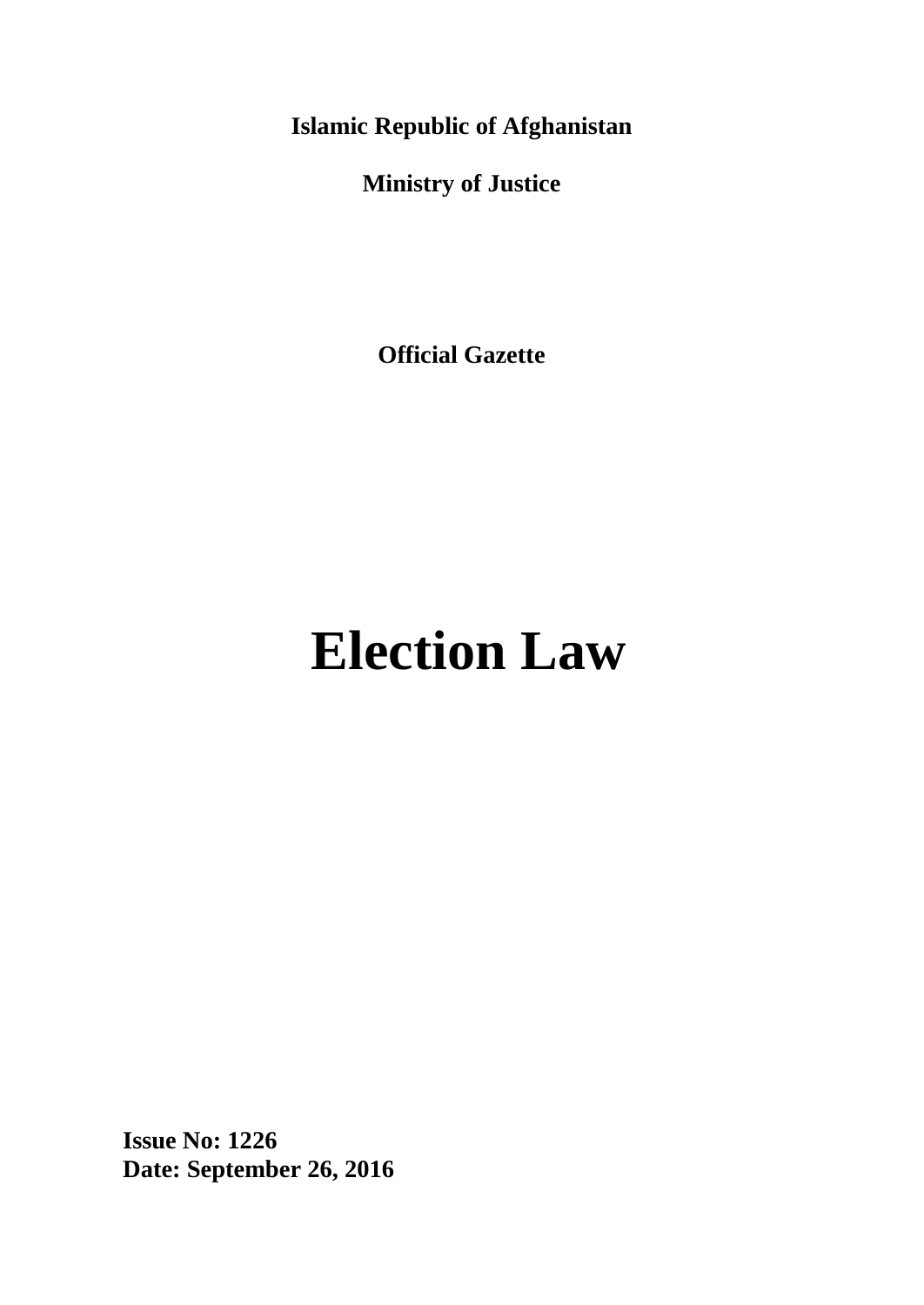# **ELECTION LAW Chapter One General Provisions**

#### **Basis**

#### **Article 1:**

This law has been enacted pursuant to the provisions of articles 33 and 156 of the Constitution of Afghanistan.

#### **Objectives**

#### **Article 2:**

The objectives of this law are:

1- Regulating affairs related to the presidential, national assembly, provincial councils, district councils, villages councils, mayors, and municipality councils elections.

2- Paving the way for conducting free, general, secret, direct, fair and transparent elections.

3- Regulating requirements and qualifications of the voters and candidates.

4- Determination of the electoral constituencies.

5- Regulating conduct of elections.

6- Regulating affairs related to the structure, duties, authorities and manner of operations of the Independent Election Commission and the Electoral Complaints Commission.

7- Regulating affairs related to addressingthe objections and complaints arising from the electoral negligence, violations and related crimes.

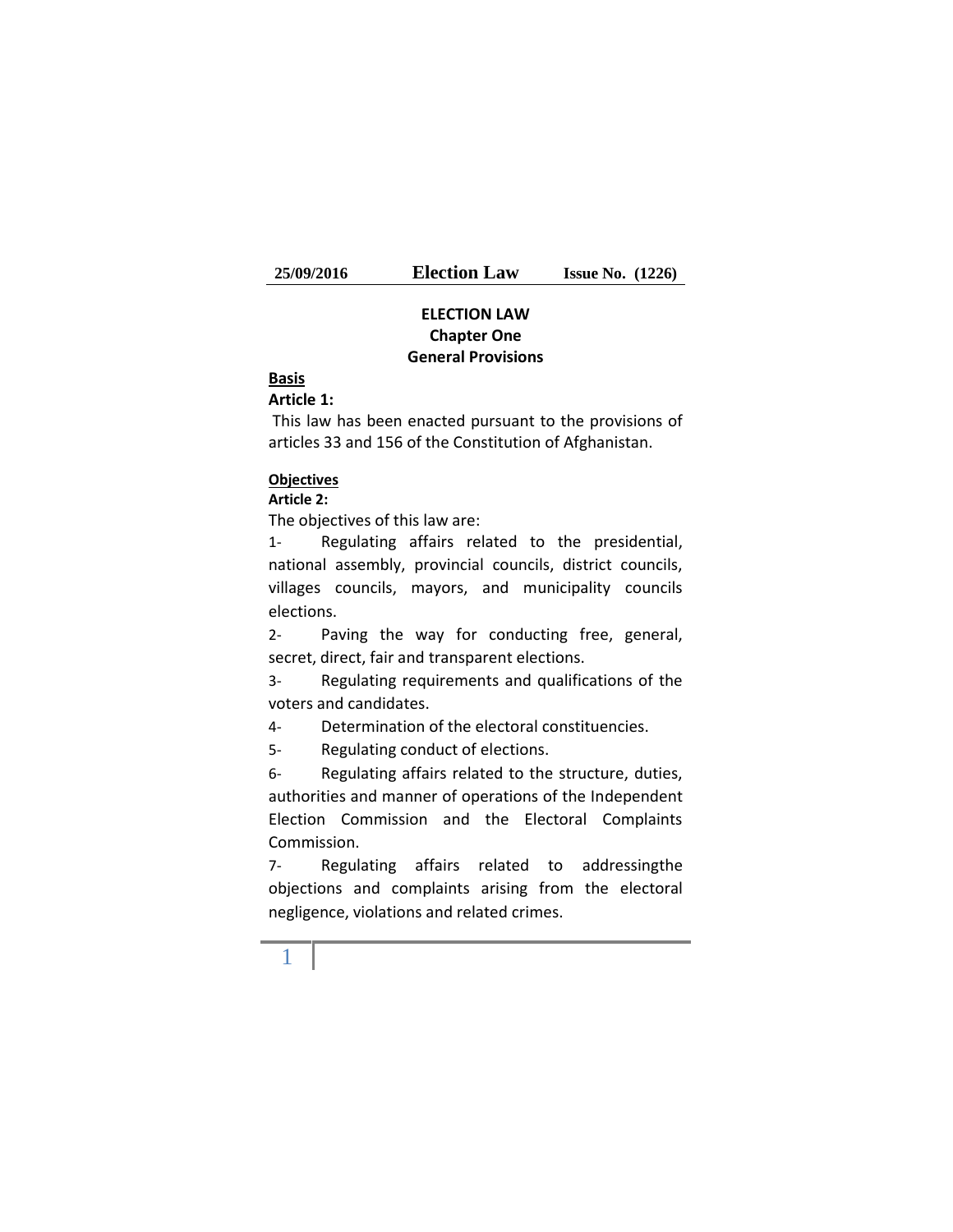8- Regulating affairs of referral to the general public opinion.

#### **Abbreviated Names:**

#### **Article 3:**

(1) The Independent Election Commission shall hereinafter be referred to as the Commission in this law. (2) The Electoral Complaints Commission shall

hereinafter be referred to as the Complaints Commission in this law.

## **Terminologies**

#### **Article 4:**

The following terminologies in this law shall have the following meanings:

- 1- **Election:** Is an operational process, for the election of the candidate or candidates in the elected seats, mentioned in the constitution of Afghanistan through free, general, secret and direct elections.
- 2- **Electoral Calendar:** is a specific timeline for the purpose of timely implementation of the electoral activities in accordance to the constitution and this law.
- 3- **Electoral Constituency:** is the area determined for the election of candidates for the elected seats.
- 4- **Vote:** is the will of a person, exercised for the purpose of election of his/her favorite candidate.

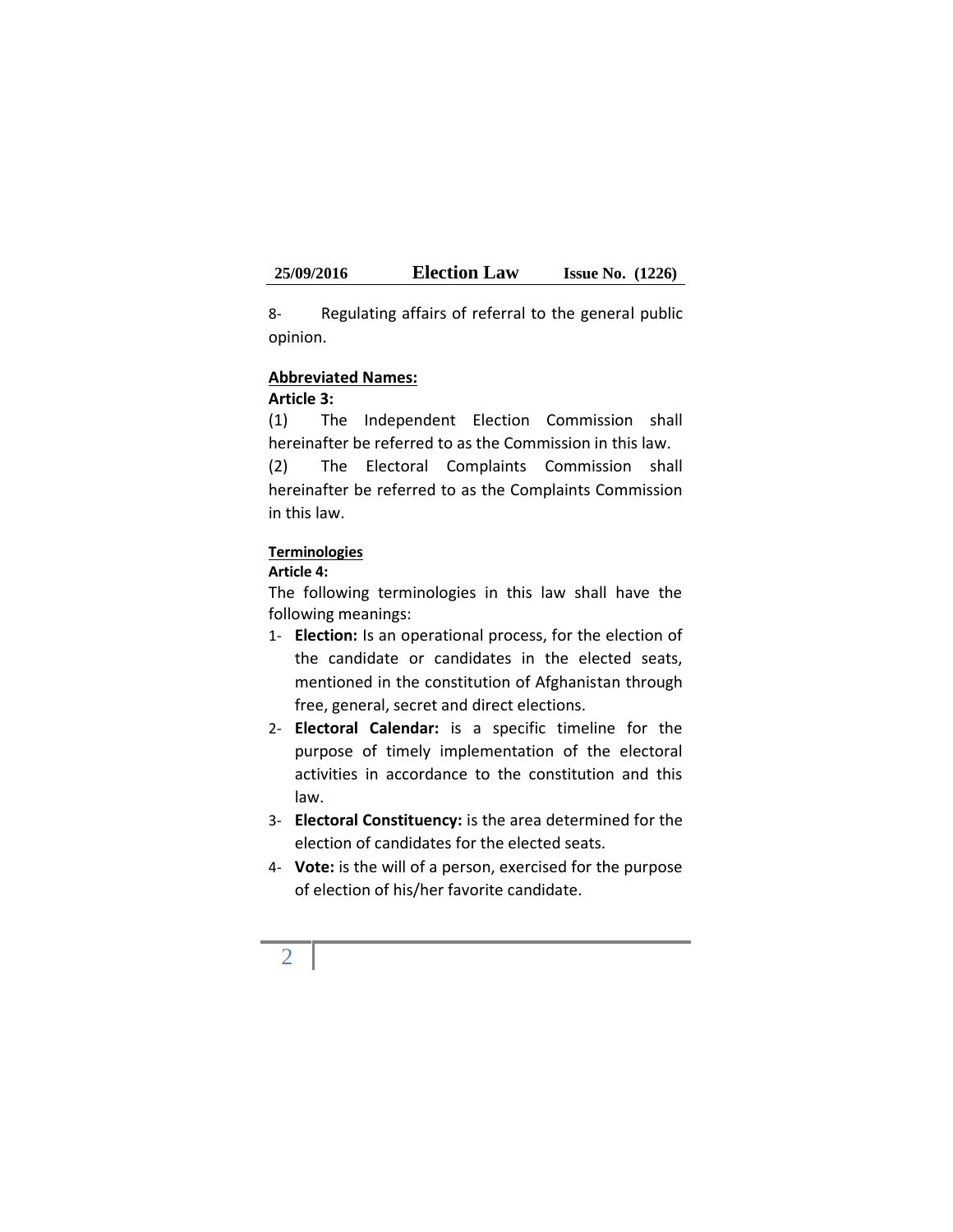| 25/09/2016 | <b>Election Law</b> | <b>Issue No.</b> $(1226)$ |  |
|------------|---------------------|---------------------------|--|
|------------|---------------------|---------------------------|--|

- 5- **Voters List:** is a list in which profile of the person's eligible to vote and the polling centers code are recorded.
- 6- **Polling Center:** is an area that the Commission has determined for the purpose of polling and has multiple polling stations.
- 7- **Polling Station:** is a place specified within the polling center for the purpose of exercising the right to vote.
- 8- **Counting Center:** is the polling station, where immediately after completion of the polling process, the votes of the voters are counted.
- 9- **Candidate:** is the person, whose name shall be registered in the final list of candidates for assuming an elected seat.
- 10- **Preliminary List of Candidates:** is a list in which names of the applicants for assuming elected seats are registered and published.
- 11- **Final List of Candidates:** Is a list in which names of eligible candidates are registered and published by the Commission after the adjudication of objections by the Complaints Commission.
- 12- **Supervisor:** is a person, who on behalf of a political party, a candidate, and national and international organizations receive accreditation letter from the Commission, for the purpose of monitoring an electoral process.

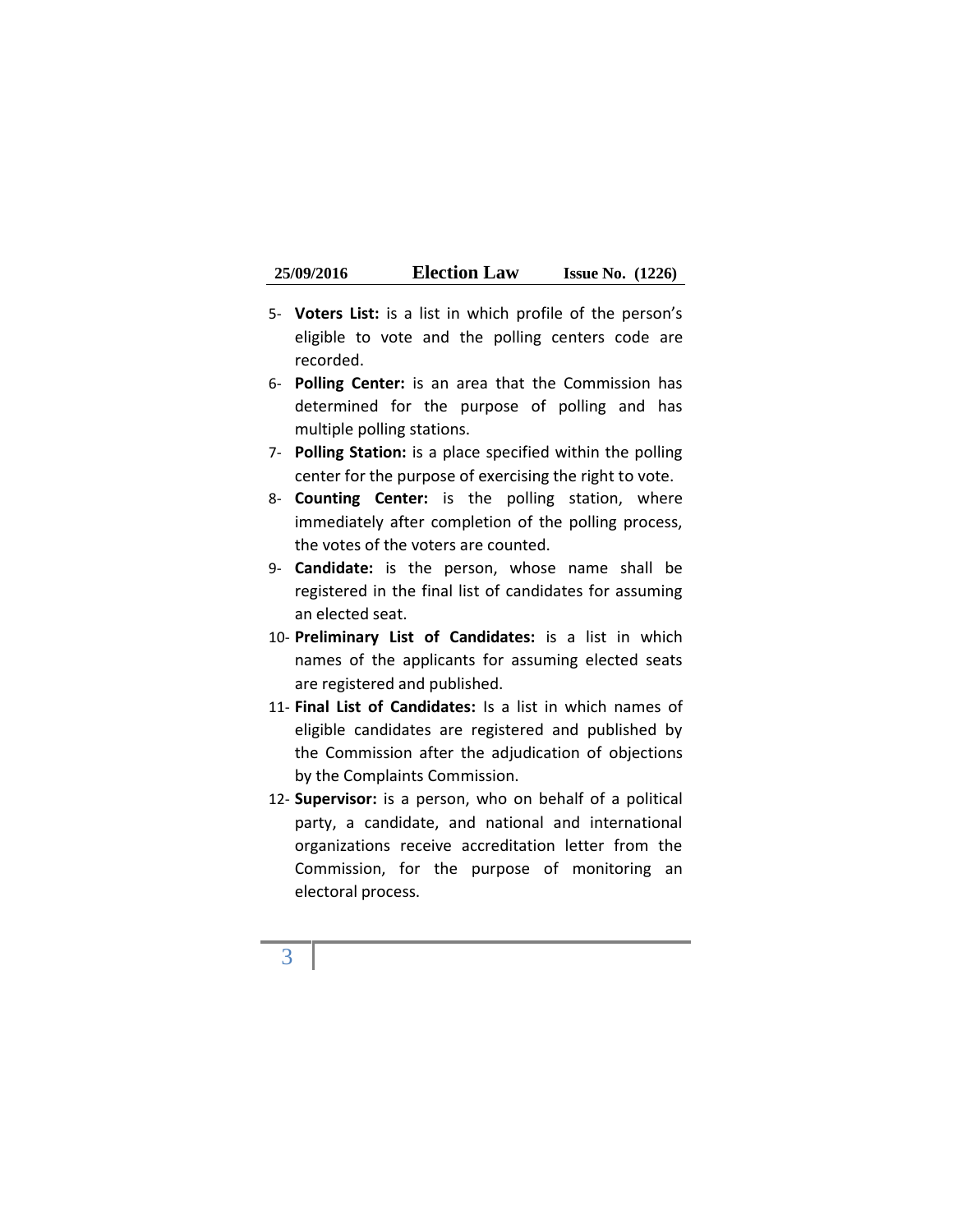| 25/09/2016 | <b>Election Law</b> | <b>Issue No.</b> $(1226)$ |  |
|------------|---------------------|---------------------------|--|
|------------|---------------------|---------------------------|--|

- 13- **Observer:** is a national or international natural or legal person or mass media, who after obtaining accreditation letter from the Commission, has the right to observe the electoral process.
- 14- **Accreditation Letter:** is a document issued by the Commission in accordance with the provisions of this law, for the purpose of permission of monitoring or observation of and or preparation of a report on the electoral process.
- 15- **Electoral Campaign:** are the publicity activities, carried out by parties, coalition of political parties and or independent candidates for the purpose of garnering support and receiving votes of the voters.
- 16- **Quarantine:** is the temporary exclusion of the electronic votes or suspicious boxes from the counting process, until they are reviewed and a decision is made by the Commission and or the Complaints Commission.
- 17- **Initial Results:** are the figures that are announced after the counting at the counting center.
- 18- **Partial Results:** are the figures that are announced by the Commission during the tallying of the results.
- 19- **Preliminary Results:** are the figures that are announced and published by the Commission after completion of the tallying and prior to adjudication of the complaints.

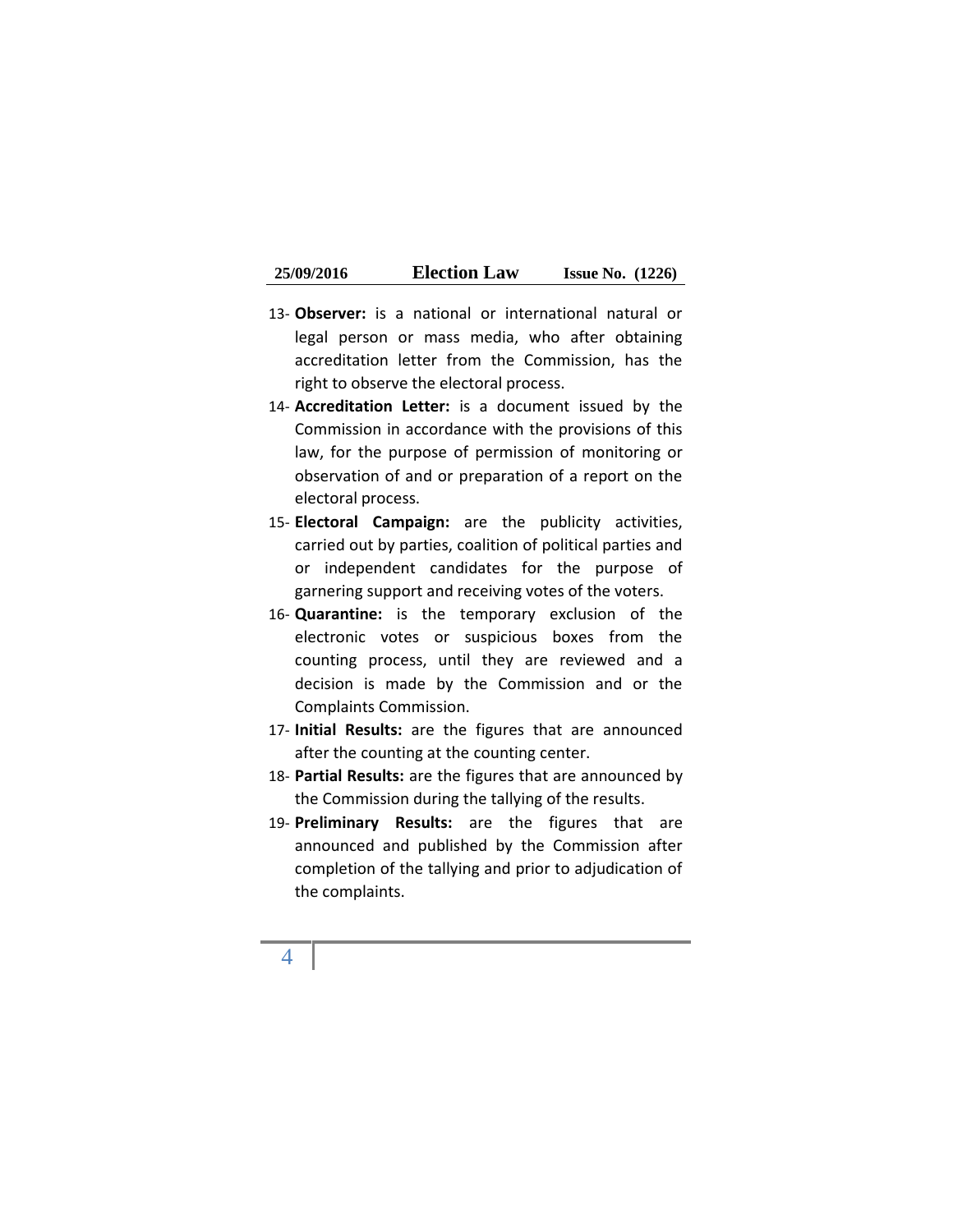- 20- **Final Results:** are the figures announced, published and implemented by the Commission, after the completion of adjudications by the Complaints Commission.
- 21- **Nomad (Kuchi):** is a citizen of the country lacking fixed place of residence, his/her main occupation is raising livestock, and considering the climatic conditions moves from one place to another.
- 22- **Referral to the Public Opinion:** is a referendum, which is conducted in the country for the purpose of obtaining opinion of the general public of Afghanistan in important national political, social, and economic issues in accordance to the provisions of the constitution of Afghanistan and this law.

#### **Right of Participation in Election:**

#### **Article 5:**

- (1) Every citizen eligible to vote, both men and women have the right to register as a voter or candidate and participate in elections.
- (2) In case, a citizen mentioned in clause (1) of this article is deprived of the right to register or the right to elect or to be elected, he/she has the right to file complaint with the relevant competent authority.
- (3) Every voter has the right to have access to one of the polling centers to poll his/her vote.
- (4) The eligible voters have equal right of vote in elections which they use directly.
	- 5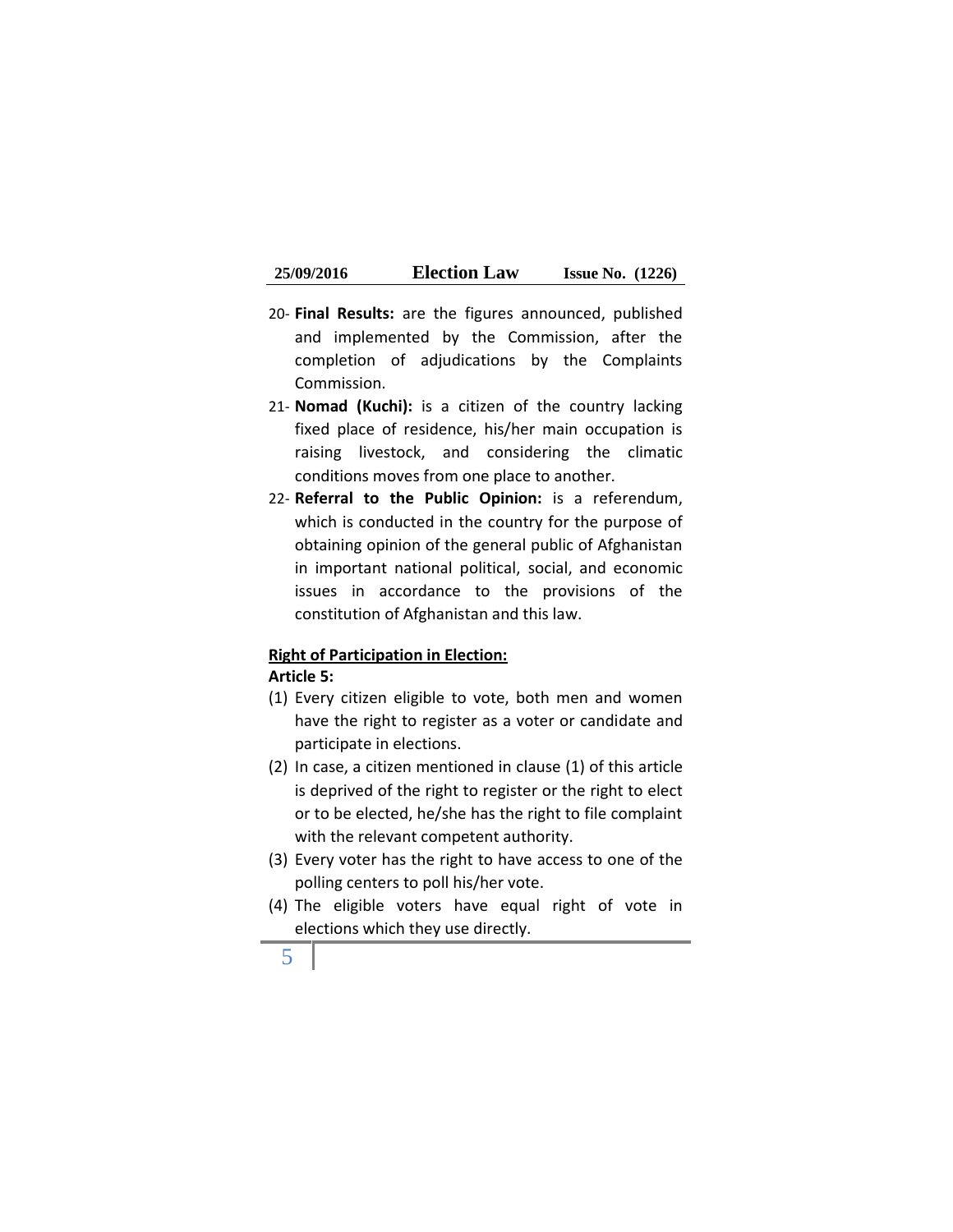| 25/09/2016 | <b>Election Law</b> | <b>Issue No.</b> $(1226)$ |  |
|------------|---------------------|---------------------------|--|
|------------|---------------------|---------------------------|--|

Imposing any kind of direct or indirect restrictions on voters and candidates on the basis of language, religion, ethnicity, sex, clan, region, residency and social or occupational status or disability is prohibited.

(5) Nomads, refugees, Hindus and Sikhs, staff of diplomatic missions based abroad, patients in hospitals, military personnel and eligible prisoners have the right to participate in elections, if possible, in separate polling centers established by the Commission.

#### **Registration and Voting**

#### **Article 6:**

- (1) The person eligible to vote has to personally appear at the polling center, and register his/her name in the voters list based on the citizenship Tazkira (National ID) or document specified by the Commission for verification of his/her identity.
- (2) No person can register his/her name more than once in the voters list.
- (3) The voter is obliged to vote at the poling center, where his/her name has already been registered in the voters list of that polling center.
- (4) To get a ballot paper, a voter is obliged to present the citizenship Tazkira or a document which is determined by the Commission for proving his/her identity.
- (5) Every voter has the right of one vote and can use it directly in favor of his/her favorite candidate.

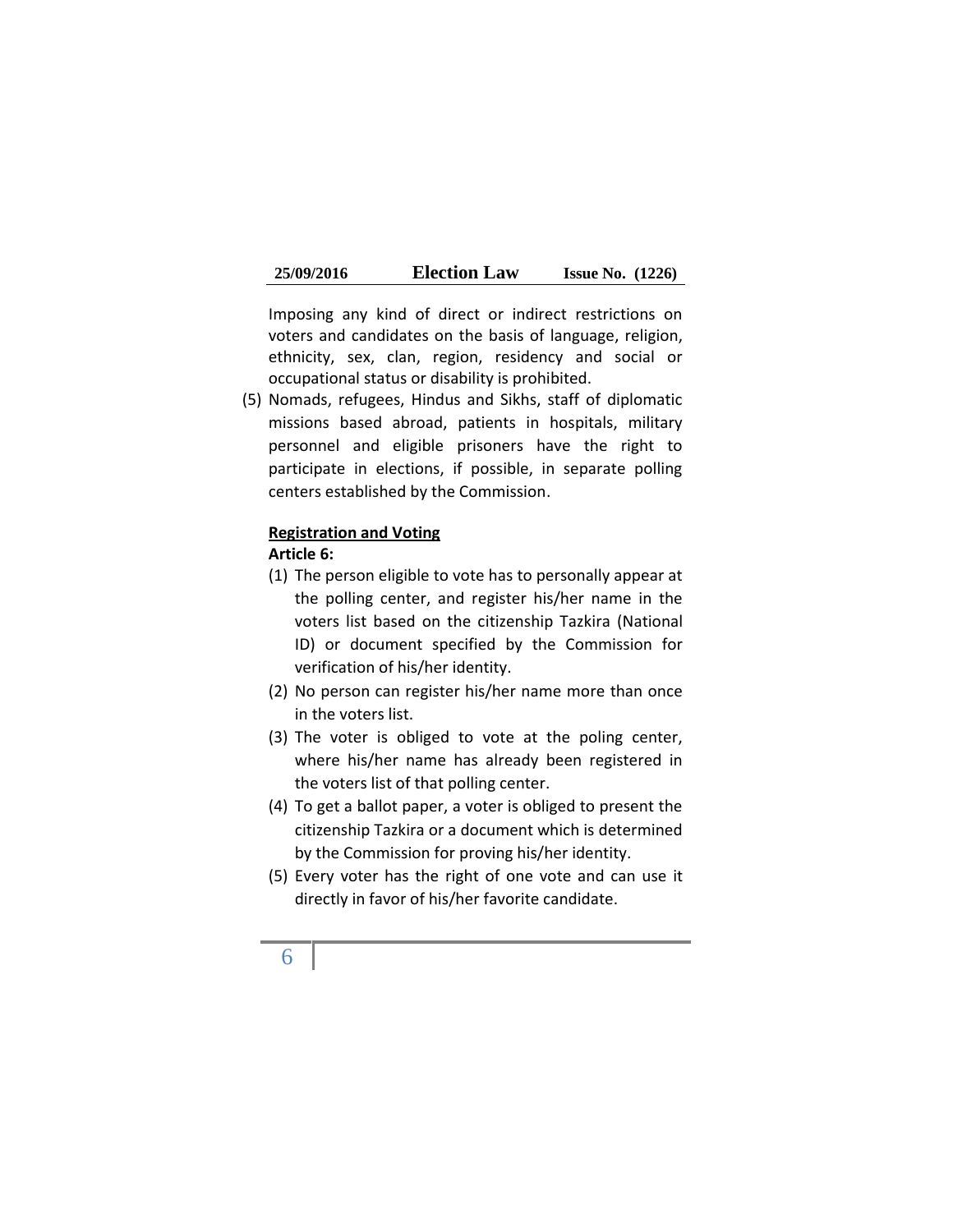(6) In case a voter may need guidance about finding his/her candidate of choice, he/she can seek help of a person he/she trusts.

#### **Establishment of Polling Centers Article 7:**

- (1) The Commission is obliged to establish polling centers taking into consideration the number of voters and their geographical locations in a balanced manner.
- (2) The Commission makes available all materials necessary for election at the polling centers prior to the Election Day, and provide the possible facilities to the voters and candidates to participate in elections and exercise their right to vote.

# **Preparation of the Voters List**

## **Article 8:**

The Commission is obliged to prepare a voters list by polling centers and shall link it to the national database center of the Commission.

# **Obligation of the Organizations**

#### **Article 9:**

Governmental and non-governmental organizations, parties and coalition of political parties, and associations are obliged to cooperate in the electoral process with the Commission, the Complaint Commission and the Media Committee, and shall comply with and abide by the

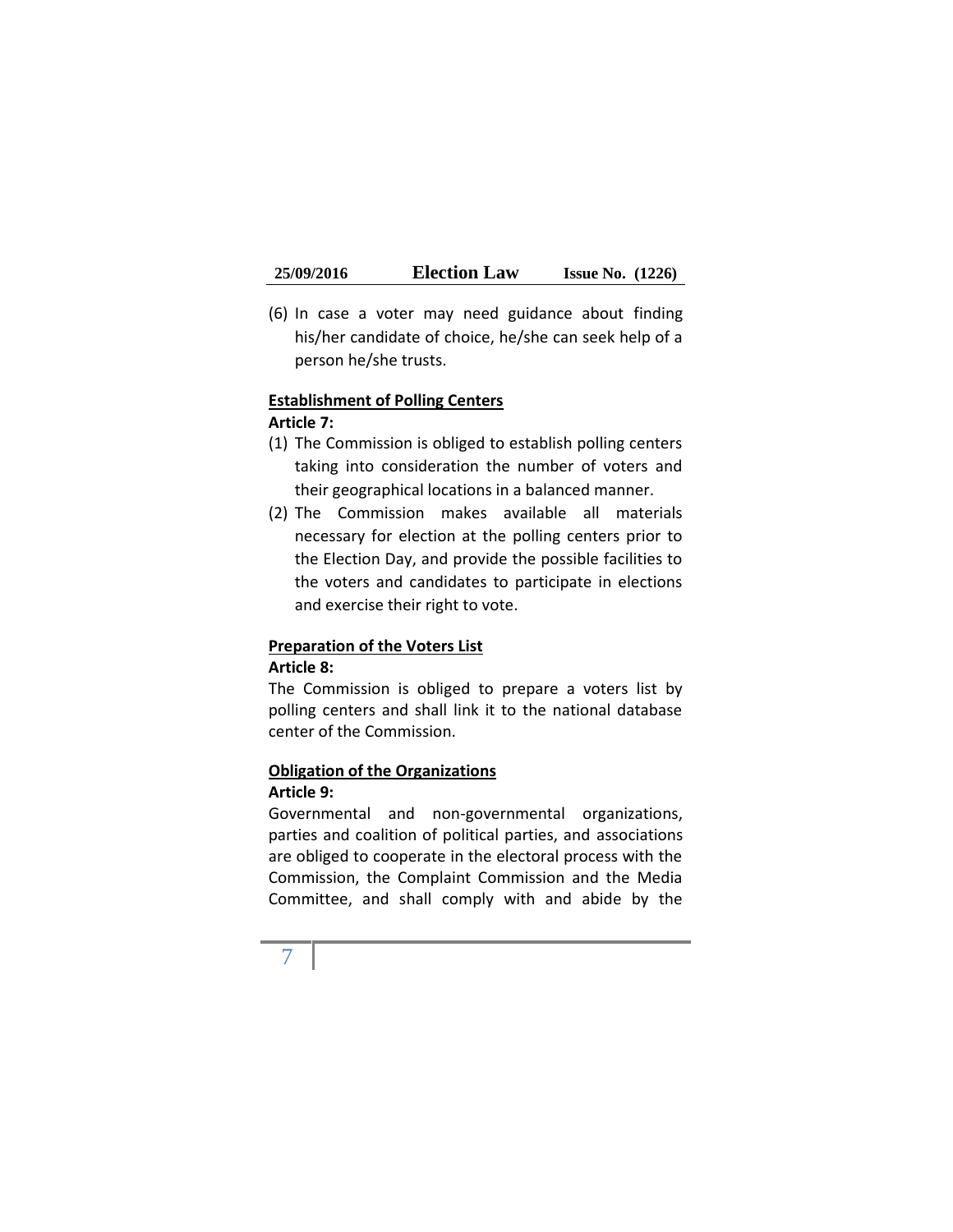| 25/09/2016 | <b>Election Law</b> | <b>Issue No.</b> $(1226)$ |  |
|------------|---------------------|---------------------------|--|
|------------|---------------------|---------------------------|--|

decisions made by them in accordance with the provisions of this law.

(1) The Central Statistics Office is obliged, respecting provisions of the relevant law, to provide the Commission and the Complaints Commission with the latest accurate and official figures of the population of each province, city, *Nahia (city district)*, district and village including nomads within the timeframe determined by the Commission.

#### **Non- interference**

#### **Article 10:**

- (1) No one is allowed to directly or indirectly interfere in the election affairs.
- (2) Use of any governmental assets, facilities and resources in favor or against a specific candidate is prohibited. Equal use of state-owned and public resources and facilities in favor of all candidates in accordance with the provisions of this law shall be an exception to this provision.

## **Chapter Two Commission Establishment of the Commission**

#### **Article 11:**

(1) For the purpose of administration and supervision of every kind of elections and referral to the general public opinion in the country, the Commission comprised of seven members is established in accordance to this law:

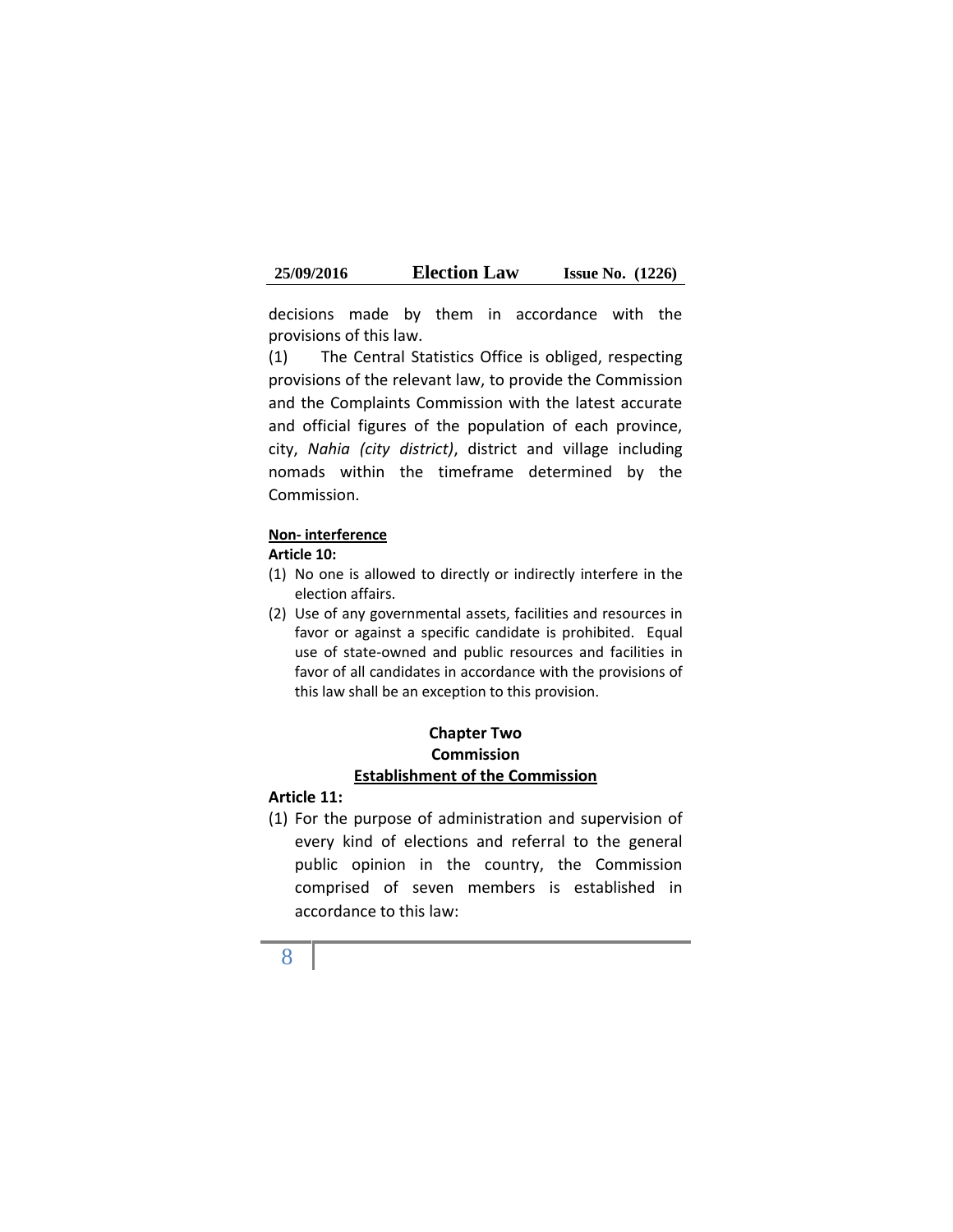- (2) The Commission shall have a Chairperson, Deputy (Operations), Deputy (Admin and Finance) and a Secretary (Spokesperson) that are elected from among the members of the Commission by themselves through free, secret, and direct elections in the following manner:
	- 1- Chairperson of the Commission, for a period of two years and six months.
	- 2- Deputies and secretary (spokesperson) of the Commission for a period of one year.

(3) Chairperson, Deputies and Secretary of the Commission may nominate themselves for the next rounds as well.

(4) Scope of duties and authorities of the deputies and secretary (spokesperson) shall be determined in the internal regulation to be adopted by the Commission.

# **Requirements for the Commission Membership Article 12:**

- (1) A person who nominates him/herself for the membership of the Commission, shall meet the following requirements:
	- 1- Shall have citizenship of Afghanistan.
	- 2- Shall have bachelor level higher education in the fields of law, *sharia*, political sciences, management, sociology, economy and other fields related to them.
	- 3- Shall have good reputation.
	- 9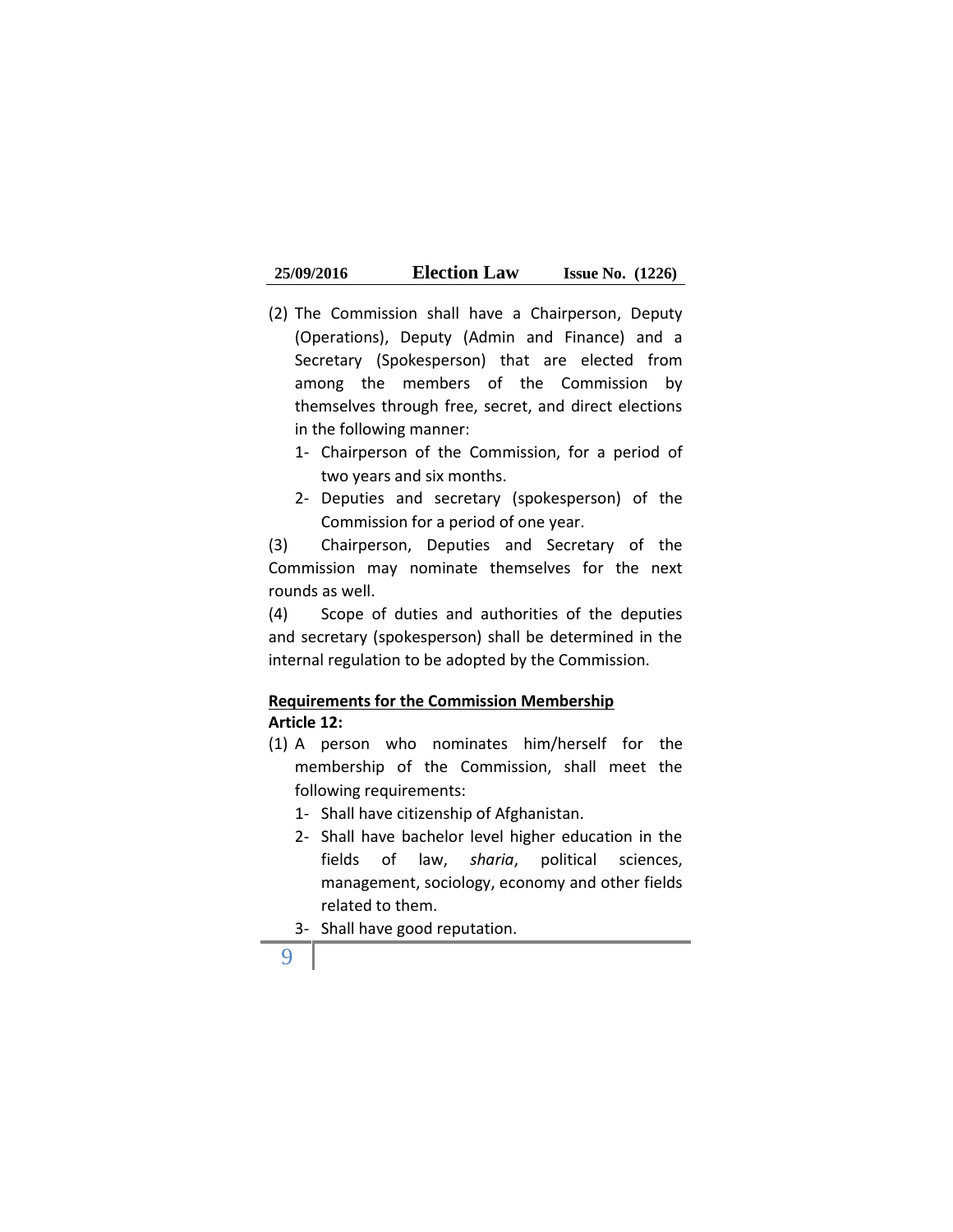| 25/09/2016 | <b>Election Law</b> | <b>Issue No.</b> $(1226)$ |  |
|------------|---------------------|---------------------------|--|
|------------|---------------------|---------------------------|--|

- 4- Persons with Bachelor shall have at least 10 years, Masters at least 7 years, and Doctors at least 5 years of work experience in the government or non government organizations.
- 5- Shall have completed at least 35 years of age.
- 6- Shall not have been convicted by a court for perpetration of crimes against humanity, felony or deprived of civil rights.
- 7- Shall not have membership of the political parties during incumbency of membership of the Commission.
- (2) Candidates eligible under clause (1) of this article, shall submit their curriculum vitae, educational documents and citizenship Tazkira to the selection committee within the timeframe determined by the mentioned committee. This timeframe cannot be more than seven working days.

## **Establishment of the Selection Committee**

## **Article 13:**

- (1) For the purpose of verification of documents and determining competence and qualification of the candidates for membership of the Commission, the selection committee is established with the following composition:
- 1- Competent representative (Judge) of the Supreme Court, with the approval of the High Council of the Supreme Court, as the Chairperson of the selection committee.

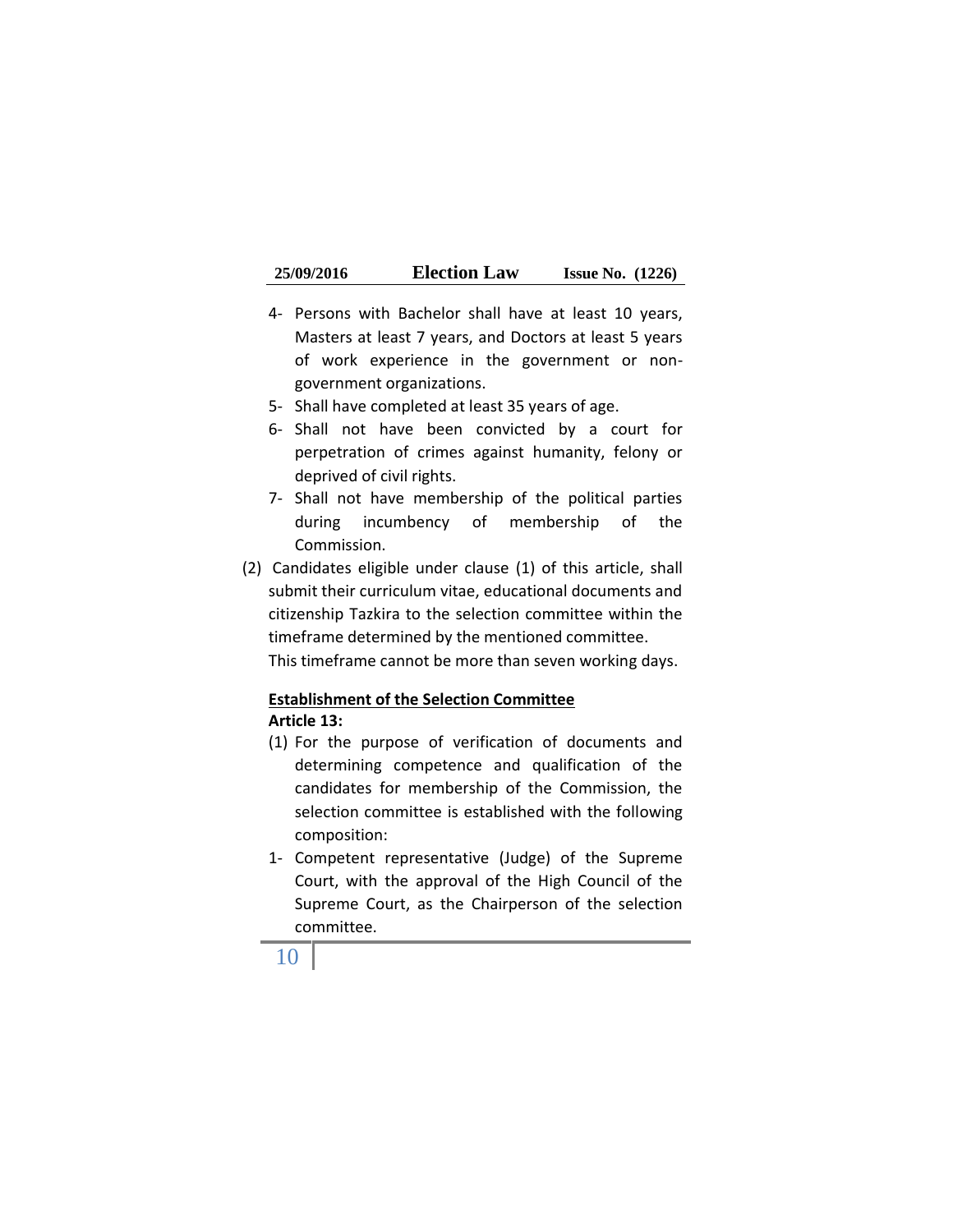| 25/09/2016 | <b>Election Law</b> | <b>Issue No.</b> $(1226)$ |  |
|------------|---------------------|---------------------------|--|
|------------|---------------------|---------------------------|--|

- 2- One member of the Afghanistan Independent Human Rights Commission, as elected by that commission as the member.
- 3- One member of the Independent Commission of Oversight of Implementation of the Constitution of Afghanistan, as elected by that commission, as the member.
- 4- Elected representative of the civil society organizations related to elections, as member.
- 5- Elected representative of the civil society organizations advocating for the women rights, as member.
- (2) Civil society organizations mentioned in sections (4 and 5) of the clause (1) of this article are obliged to introduce their representatives for the membership of the selection committee within seven working days of the date of notification. Otherwise, members stated in sections (1,2 and 3) of the clause (1) of this article will introduce 3 persons each from the organizations mentioned in sections (4 and 5) of the clause (1) of this article to the president; and the president will appoint two persons representing the two organizations as the members of the selection committee.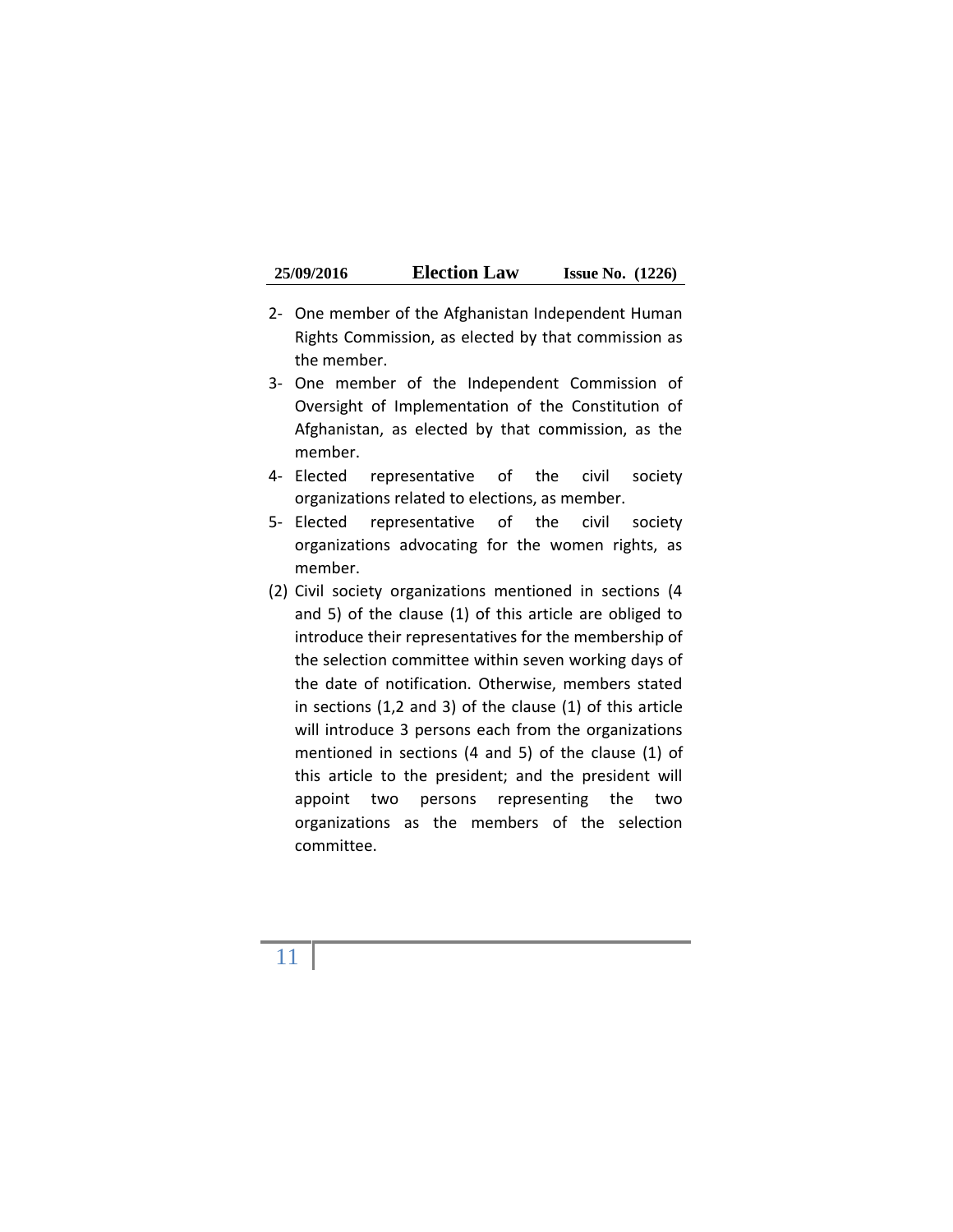| 25/09/2016 | <b>Election Law</b> | <b>Issue No.</b> $(1226)$ |  |
|------------|---------------------|---------------------------|--|
|------------|---------------------|---------------------------|--|

# **Verification of Documents of the Candidates for Membership of the Commission**

#### **Article 14:**

(1) The selection committee will examine the documents mentioned in clause (2) of the article 12 of this law, and in case of any suspicion for the sake of ensuring its accuracy, refer them to the relevant authorities. The relevant authorities are obliged to provide complete information within three working days.

In case the suspicion is proved, the provider of the document shall be referred to the legal and judicial authorities.

- (2) From among the candidates, the selection committee shall introduce 21 persons to the president that meet the highest and most appropriate legal standards, while taking into consideration the ethnic and gender composition.
- (3) From among the candidates mentioned in clause (2) of this article, the president shall appoint members of the Commission, while respecting the ethnic and gender composition, having at least two female members for the first round, in the following order:
	- 1- Four members for a period of five years.
	- 2- Three members for a period of 3 years.
- (4) Members of the Commission in the following terms shall be appointed for a period of five years.
	- (5) Meetings of the selection committee shall take place in an open manner in accordance to a
- 12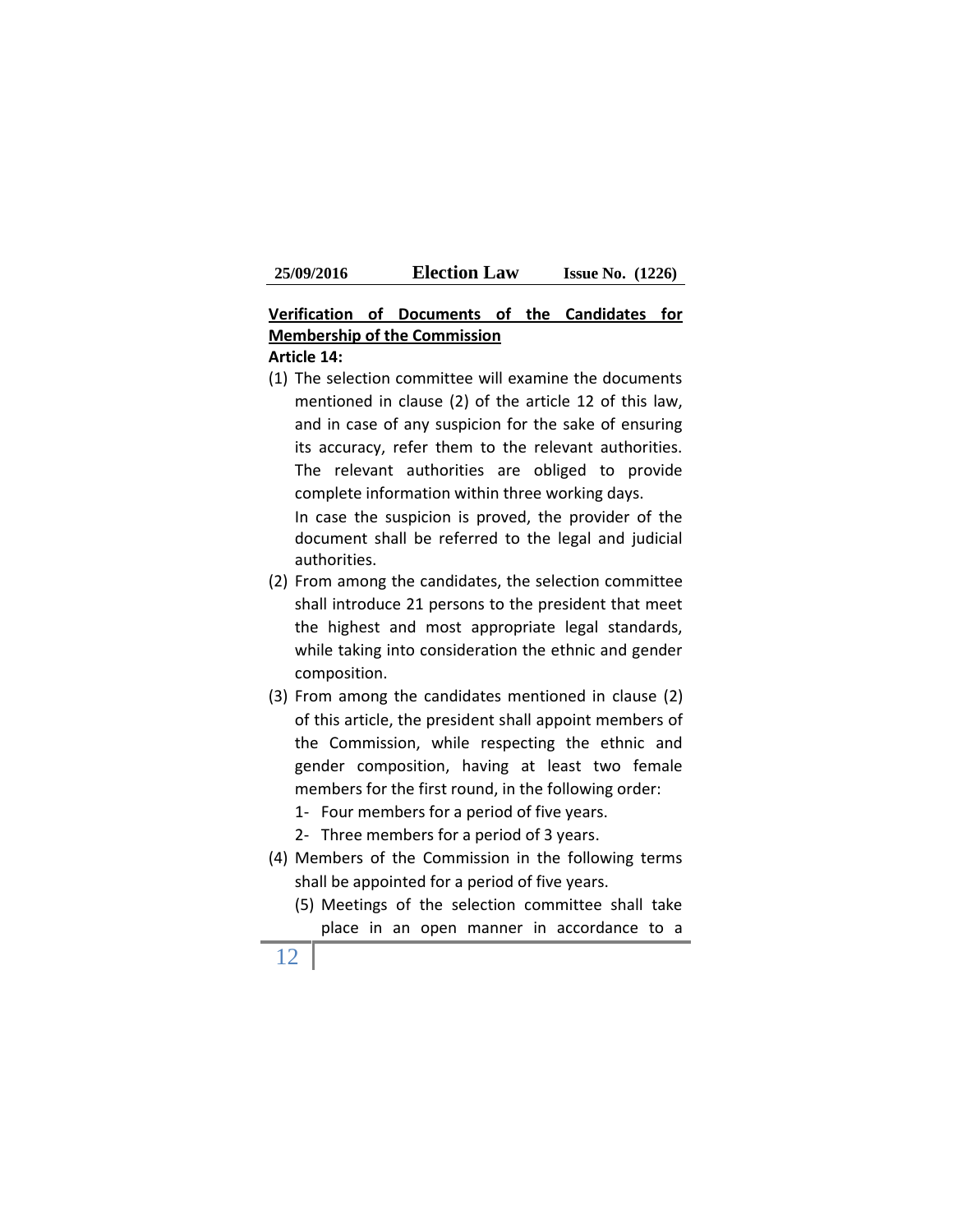separate procedure, to be adopted by its members.

#### **Oath Taking**

#### **Article 15:**

Before occupying their position, members of the Commission shall take the following oath, in the presence of the President, administered by the Chief Justice of the Supreme Court:

"I swear to Allah the Great to perform, as member of the Independent Election Commission, all assigned duties honestly, with integrity, independently, fully impartially and neutrally in accordance with the provisions of the Constitution of Afghanistan, this law, and other laws of the country.

## **Conditions of Termination of the Member of the Commission**

#### **Article 16:**

- (1) A member of the Commission can be terminated from job in the following circumstances:
- 1- Faking of the educational documents.
- 2- Deprivation of civil rights on the order of a competent court.
- 3- Conviction for committing crimes of misdemeanor or felony.
- 4- Having membership in political parties during membership of the Commission.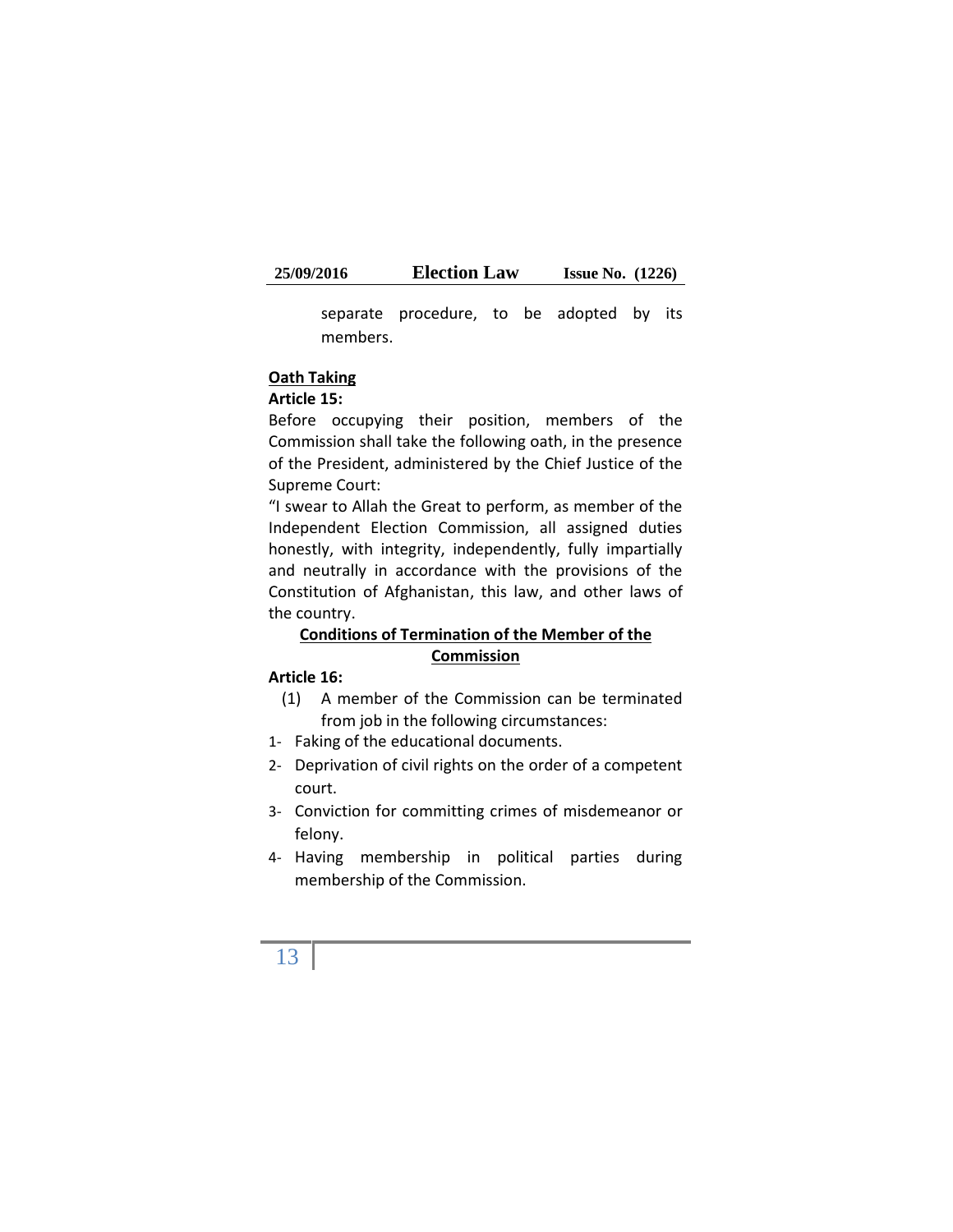| 25/09/2016 | <b>Election Law</b> | <b>Issue No.</b> $(1226)$ |  |
|------------|---------------------|---------------------------|--|
|------------|---------------------|---------------------------|--|

- 5- Breaching provisions of the Constitution of Afghanistan, this law and other enforced laws in the country.
- 6- Suffering from an incurable or long-lasting disease which impedes performance of duties.
- 7- Continuous absence from job for more than twenty days without justifiable legal reasons.
- 8- Non-observance of provisions of Article 17 of this law.
	- (2) Member of the Commission may tender his/her resignation in written to the president.
	- (3) In case of resignation, termination or death of one or more members of the Commission, the President shall appoint new member (s) from amongst the remaining nominees stipulated in clause (2) of the Article (14) of this law; with due consideration to the ethnic and gender composition.
	- (4) In case the chairperson, deputy chairperson or secretary of the Commission lose their membership due to resignation, termination or death, new elections shall be conducted among the members of the Commission, in accordance with the clause (2) of the Article (11) of this law.
	- (5) Except for the conditions mentioned in sections (1, 2 and 3) of the clause (1) of this article, determination of other conditions shall take place by the Commission.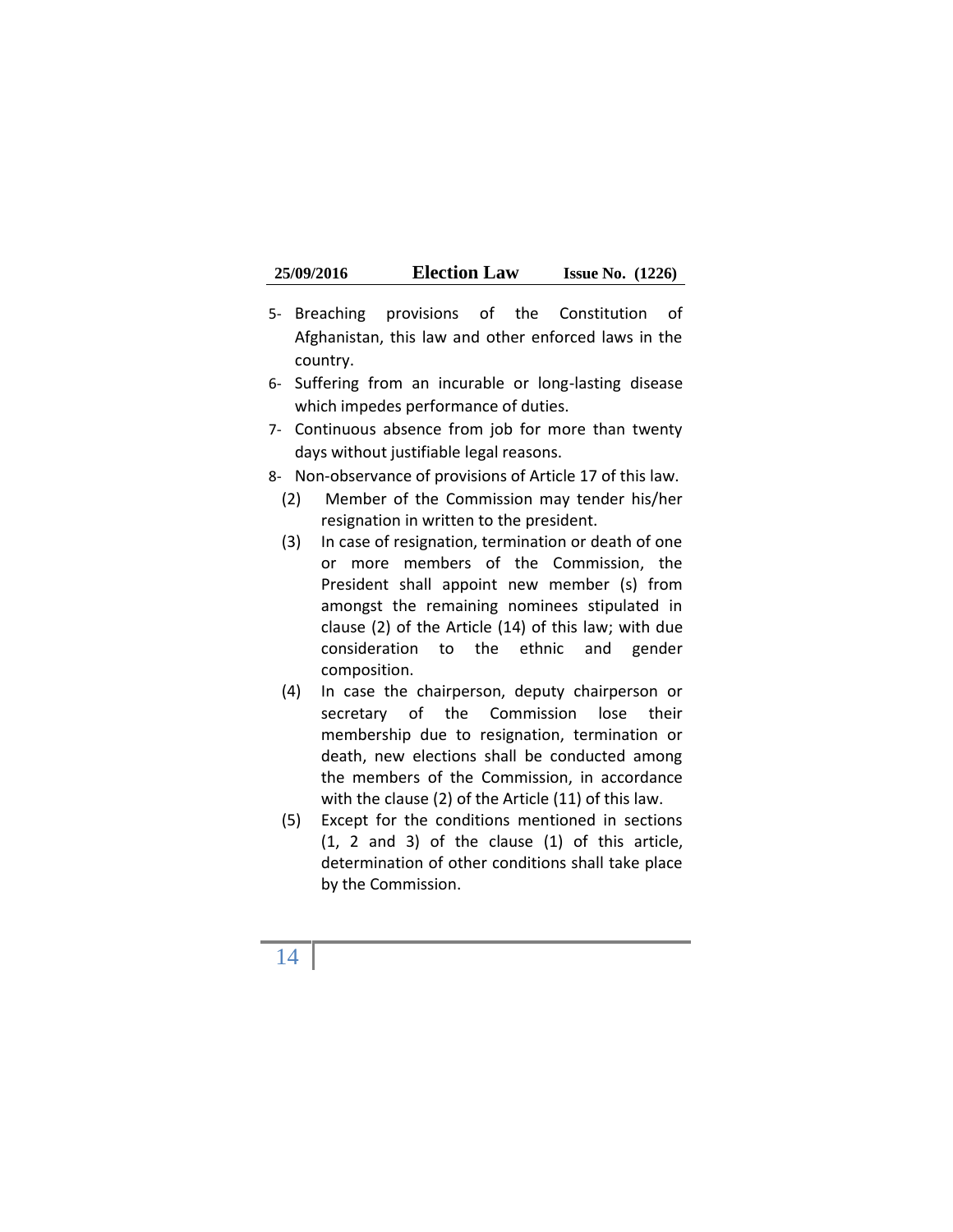#### **Avoid Acts of Discrimination and Prejudice Article 17:**

Members of the Commission are obliged to respect the highest interests of the country and provisions of the Constitution of Afghanistan in their decision making; and avoid all types of discriminations and prejudice on the basis of race, ethnicity, region, party, language, religion and gender.

# **Obligation of the Members of the Commission during Membership of the Commission**

#### **Article 18:**

- (1) Members of the Commission are obliged to perform their duties impartially and responsibly, in accordance to the provisions of this law and other legislative documents.
- (2) Members of the Commission do not have the right to participate in political, military, and other jobs in the government and non-government organizations during the incumbency of this position.

#### **Duties and Authorities of the Commission Article 19:**

- (1) The Commission has the following duties and authorities:
- 1- Administration and supervision of all types of elections and referral to the public opinion, as stipulated in this law.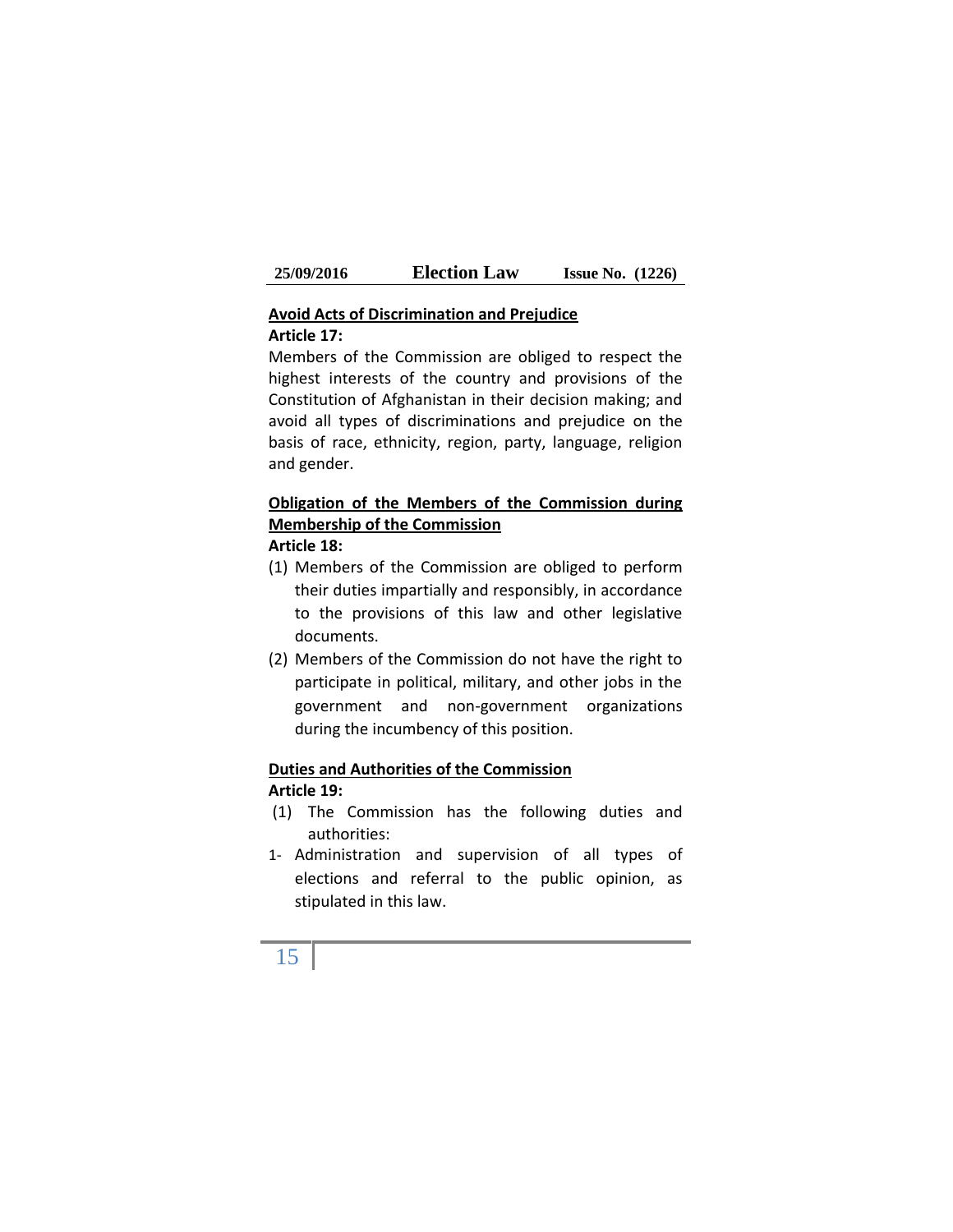| 25/09/2016 | <b>Election Law</b> | <b>Issue No.</b> $(1226)$ |  |
|------------|---------------------|---------------------------|--|
|------------|---------------------|---------------------------|--|

- 2- Approval of the executive procedures for the purpose of conducting elections.
- 3- Approval of the administrative, budgetary, managerial and elections operational plans.
- 4- Monitoring performance of the work of the Commission's Secretariat and provincial offices of the Commission.
- 5- Monitoring the processes of voter registration, preparing and updating of the voters list.
- 6- Certifying the list of registered candidates in the relevant elections and the final voters' registration list.
- 7- Approval of the electoral calendar.
- 8- Planning civic education and public awareness campaigns at the country level.
- 9- Approval of procedure on the use of mass media and ensuring fair access of political parties, candidates and civil society to the state-owned mass media during the electoral campaign.
- 10- Establishing relations and maintaining cooperation with the political parties, independent candidates and civil society organizations related to elections and media.
- 11- Determining and verifying voter registration centers, polling and counting stations.
- 12- Issuing accreditation letter to the presidential, Vice presidential, the National Assembly, Provincial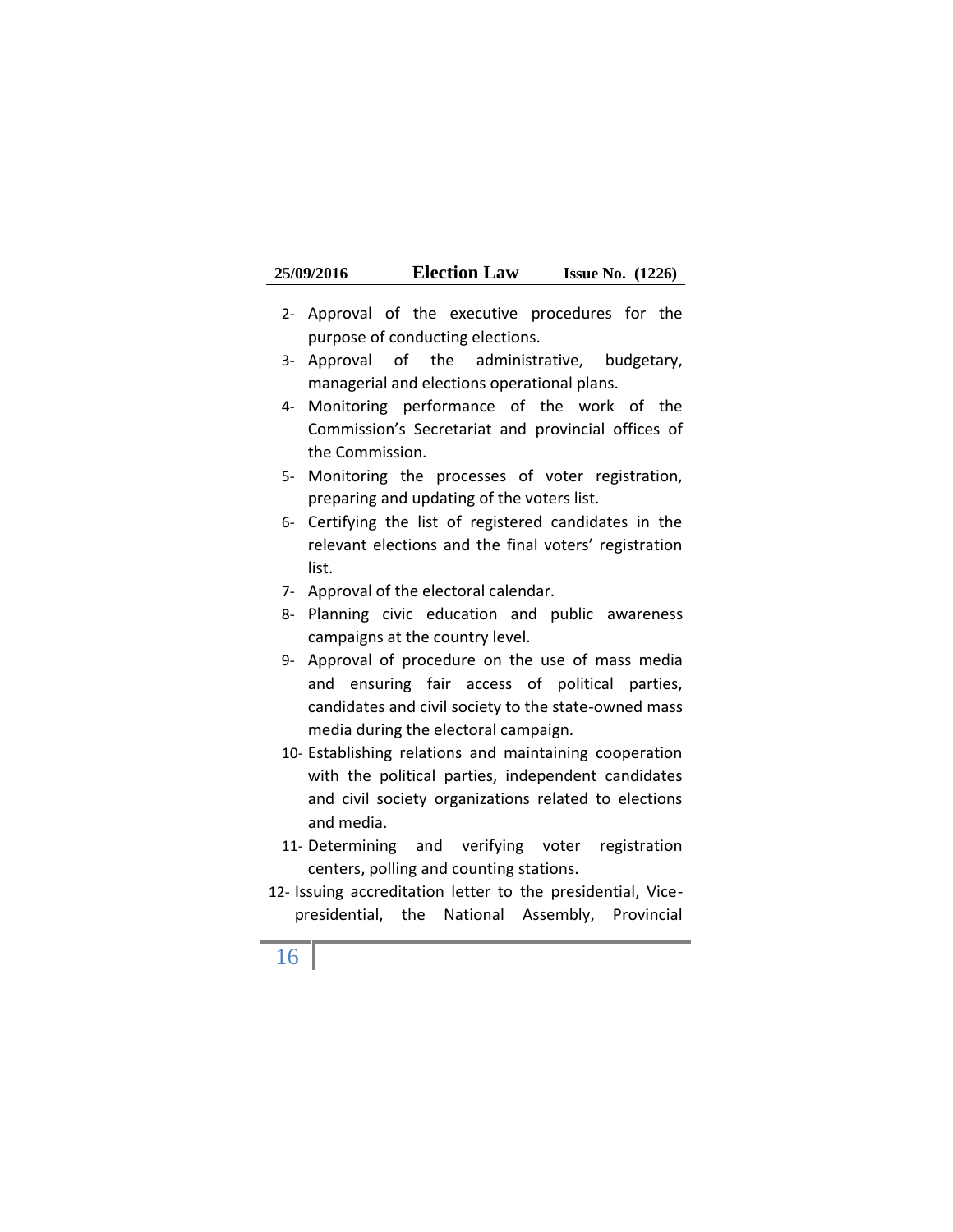Councils, District Councils, Village Councils, Mayoral and Municipality Councils candidates.

- 13- Issuing accreditation letter to the national and international observers and monitors, representatives of the political parties, independent candidates, and civil society organizations related to elections and the mass media.
- 14- Official announcement of the initial, partial, preliminary and final election results.
- 15- Monitoring the recruitment of the staff of the Secretariat and the provincial offices of the Commission.
- 16- Perform all other duties and authorities mentioned in this law.
- (3) The Commission cannot amend relevant bills and procedures during the electoral process.

## **Meetings of the Commission**

## **Article 20:**

- (1) Ordinary meetings of the Commission may be held regularly, extraordinary meetings shall be held at the decision of the Chairperson of the Commission or upon the request of three members.
- (2) The quorum for meetings is completed by presence of five members and decisions shall be taken by a majority of votes of all the members. In case of equal vote, the view of the side to which the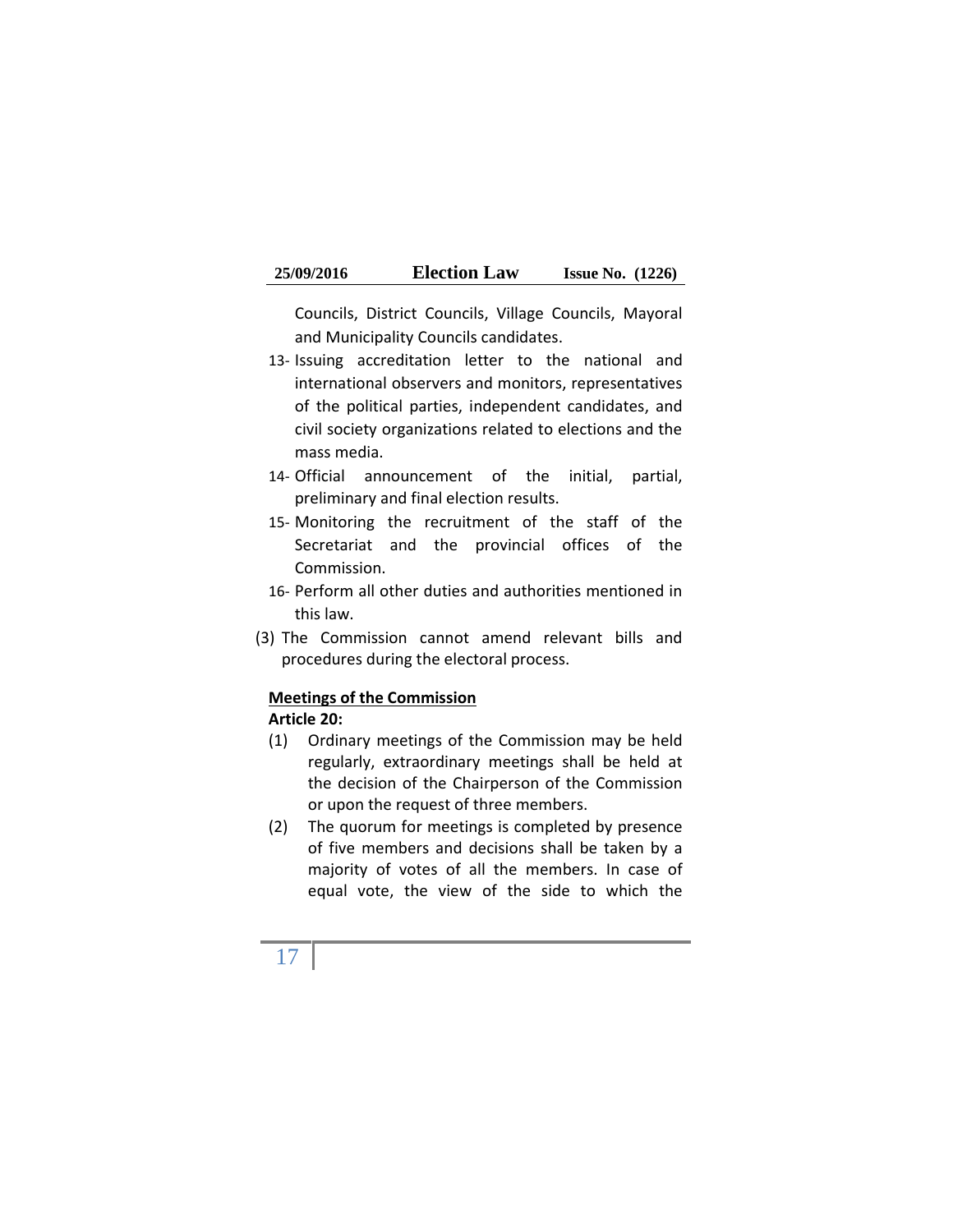| 25/09/2016 | <b>Election Law</b> | <b>Issue No.</b> $(1226)$ |  |
|------------|---------------------|---------------------------|--|
|------------|---------------------|---------------------------|--|

Chairperson of the Commission votes shall be preponderant.

(3) The meetings of the Commission, in the instances of determination of the electoral calendar, review and vetting of the documents and powers of the candidates, determination and verification of the registration and polling centers & number of their stations, preparation of the voters lists, determination of the electoral constituencies, printing and publication of the sensitive electoral materials, counting of votes and announcement of results shall be open. Representatives of the political parties, civil society, mass media and national and international monitors and observers holding accreditation letters may attend meetings of the Commission.

# **Duties and Authorities of the Chairperson of the Commission**

#### **Article 21:**

- (1) The Chairperson of the Commission shall have the following duties and authorities:
	- 1- Chair meetings of the Commission.
	- 2- Lead and manage activities of the Commission.
	- 3- Monitor implementation of the budget of the Commission.
	- 4- Supervise and assess activities of the Secretariat.
	- 5- Represent Commission in the relevant national and international organizations.

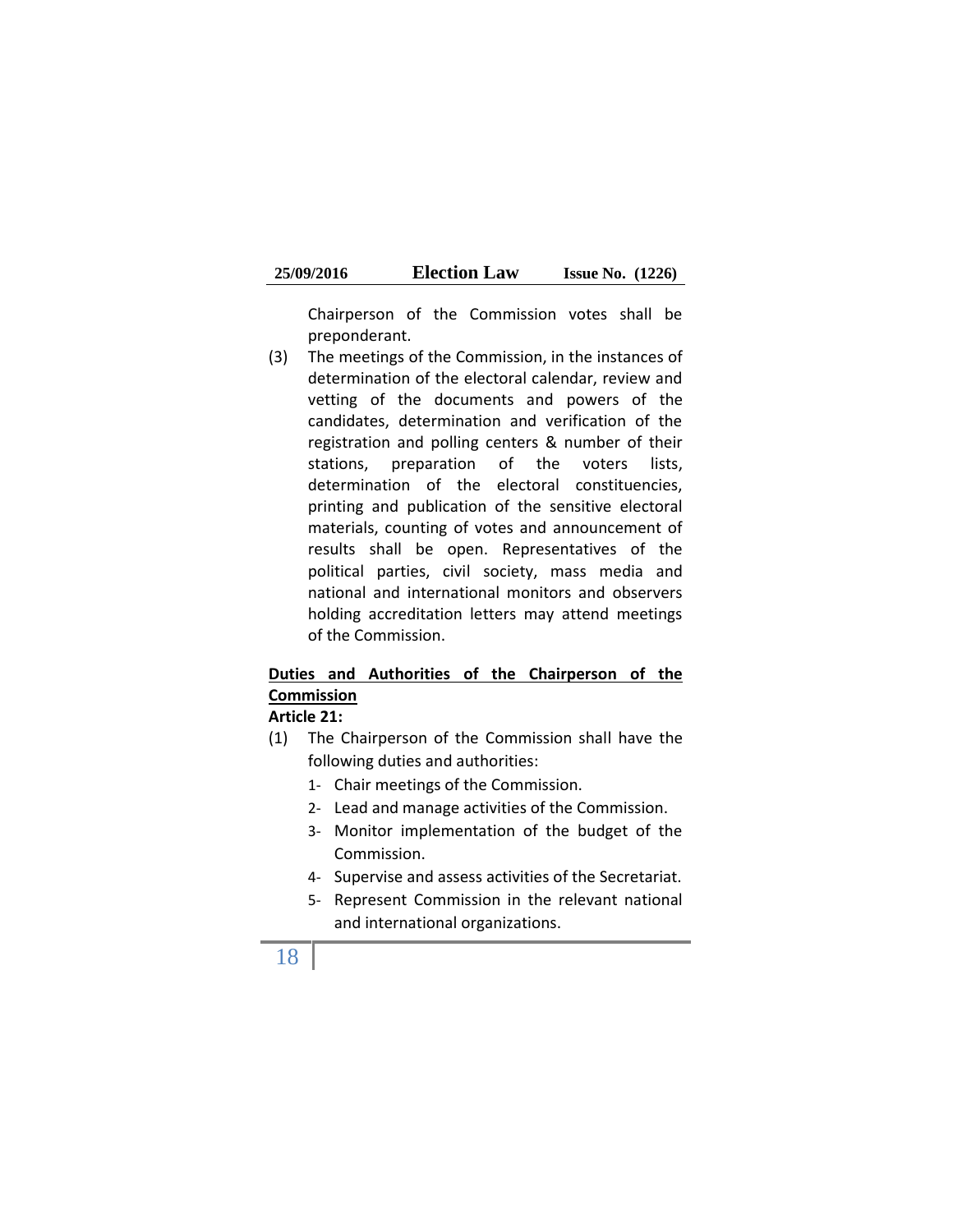(2) In the absence of the Chairperson of the Commission, his/her duties and authorities shall be exercised by the Deputy of Operations and Deputy of Administrative and Financial Affairs respectively.

#### **Secretariat of the Commission**

#### **Article 22:**

- (1) The Commission, for carrying out its administrative and executive affairs, shall have a Secretariat headed by a Chief Electoral Officer (CEO).
- (2) The Chief Electoral Officer besides meeting the requirements stipulated in article 12 of this law, shall also have at least 5 years of work experience in the areas of human resources, financial management and information technology.
- (3) The Commission shall through consensus of votes of majority of its members propose three most eligible persons to the president for appointment as the Chief Electoral Officer, and the president shall appoint one of them to the mentioned position.
- (4) The Secretariat shall carryout its duties in accordance to the provisions of the law and the procedures adopted by the Commission, and shall be responsible before the commission.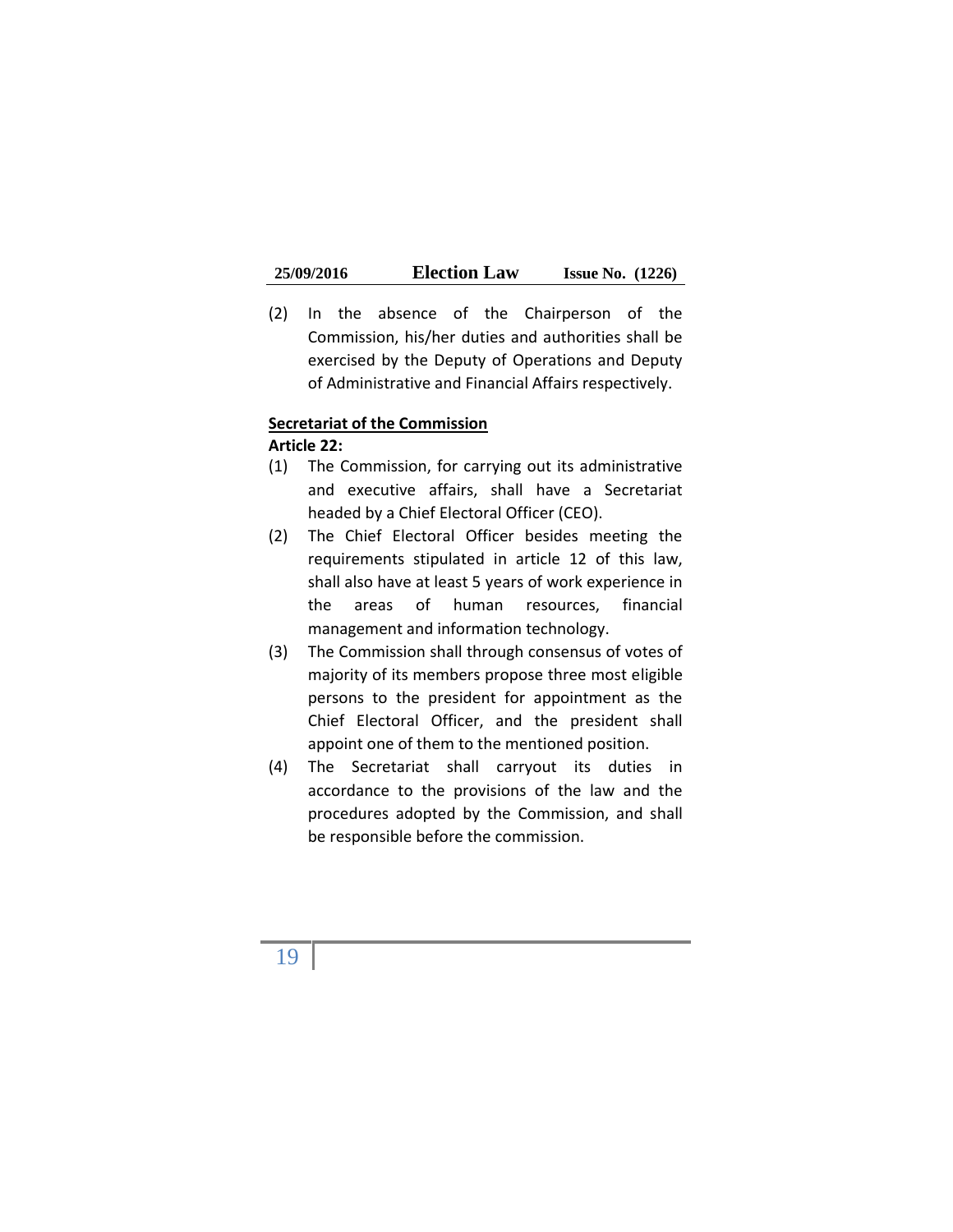## **Recruitment of Permanent and Temporary Employees Article 23:**

- (1) Permanent employees of the secretariat and the provincial offices are recruited in accordance to the provisions of the law.
- (2) Temporary electoral workers at the polling centers and stations shall be assigned from amongst the school teachers, lecturers of the government institutions of higher education and the personnel of the government administrations in accordance to the procedure to be enacted by the Commission.

In case of unavailability of the above mentioned persons at the polling centers and stations, temporary electoral workers shall be assigned from among other eligible persons.

(3) The Commission shall dismiss from job those permanent and temporary electoral employees, who have breached provisions of this law or other relevant laws, and shall refer them to the relevant competent authorities for legal prosecution.

#### **Recruitment Barriers**

#### **Article 24:**

- (1) Officials of political parties and electoral candidates cannot be recruited as the permanent or temporary electoral employees.
- (2) The permanent or temporary employees of elections cannot nominate themselves during incumbency.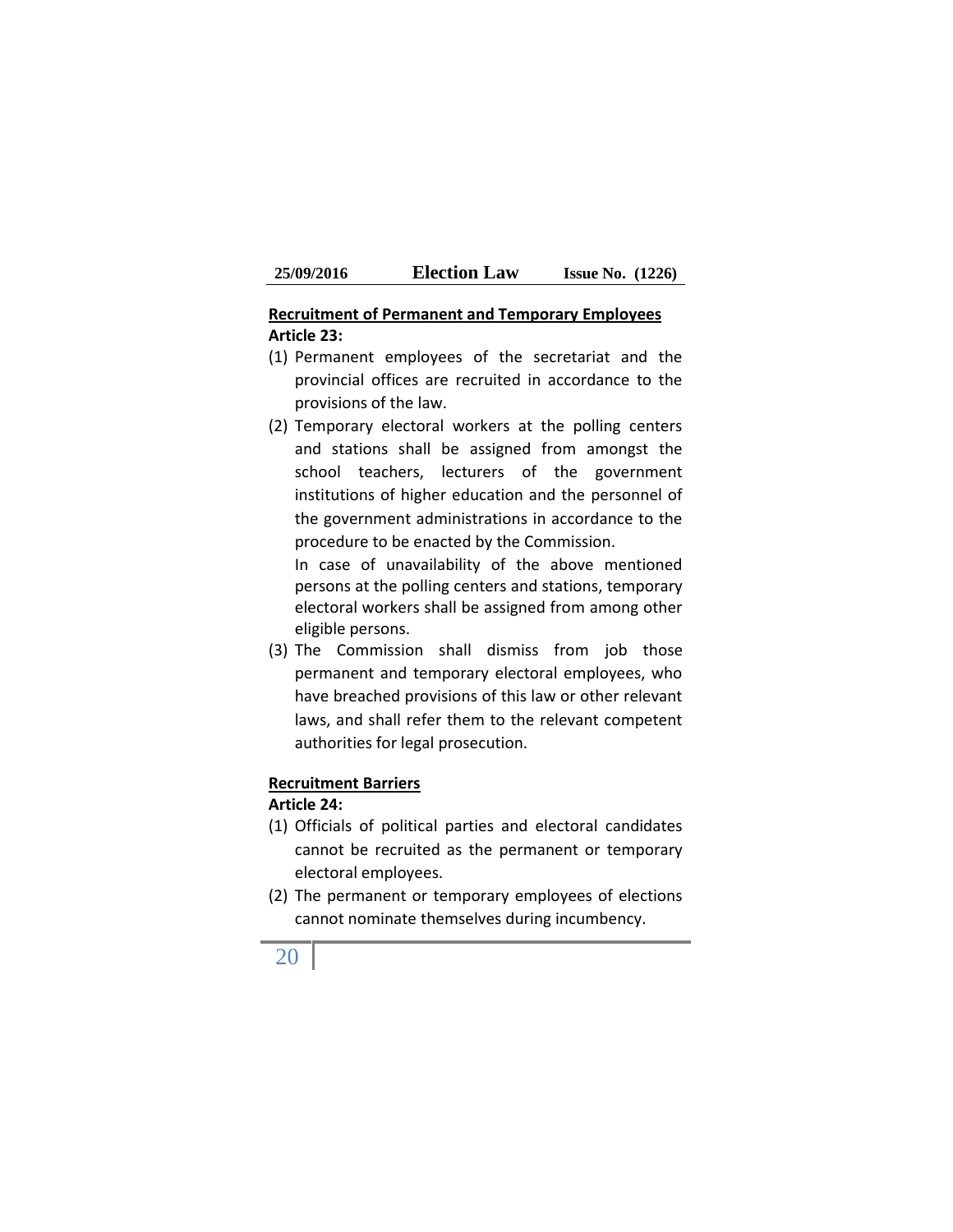- (3) Father, mother, grandfather, grandmother, offspring, brother, sister, husband and wife of candidates cannot work as electoral employees in the relevant electoral constituency.
- (4) The Provincial Electoral Officer of the provincial office of the Commission cannot be appointed from the relevant province.

#### **Immunity from Prosecution**

#### **Article 25:**

Member of the Commission cannot be arrested, detained or prosecuted without the warrant of a competent court; cases of evident crime shall be an exception to this provision.

#### **Budget of the Commission Article26:**

The Commission shall prepare its budget in consultation with the government, shall be independent in its spending, and shall present its report in accordance to the provisions of the law.

#### **Media Committee**

## **Article 27:**

(1) For the purpose of monitoring of reporting and fair and impartial broadcasting of the electoral campaigns and addressing the media violations that are in contradiction to the relevant objectives, policies and relevant procedures, a Media Committee comprised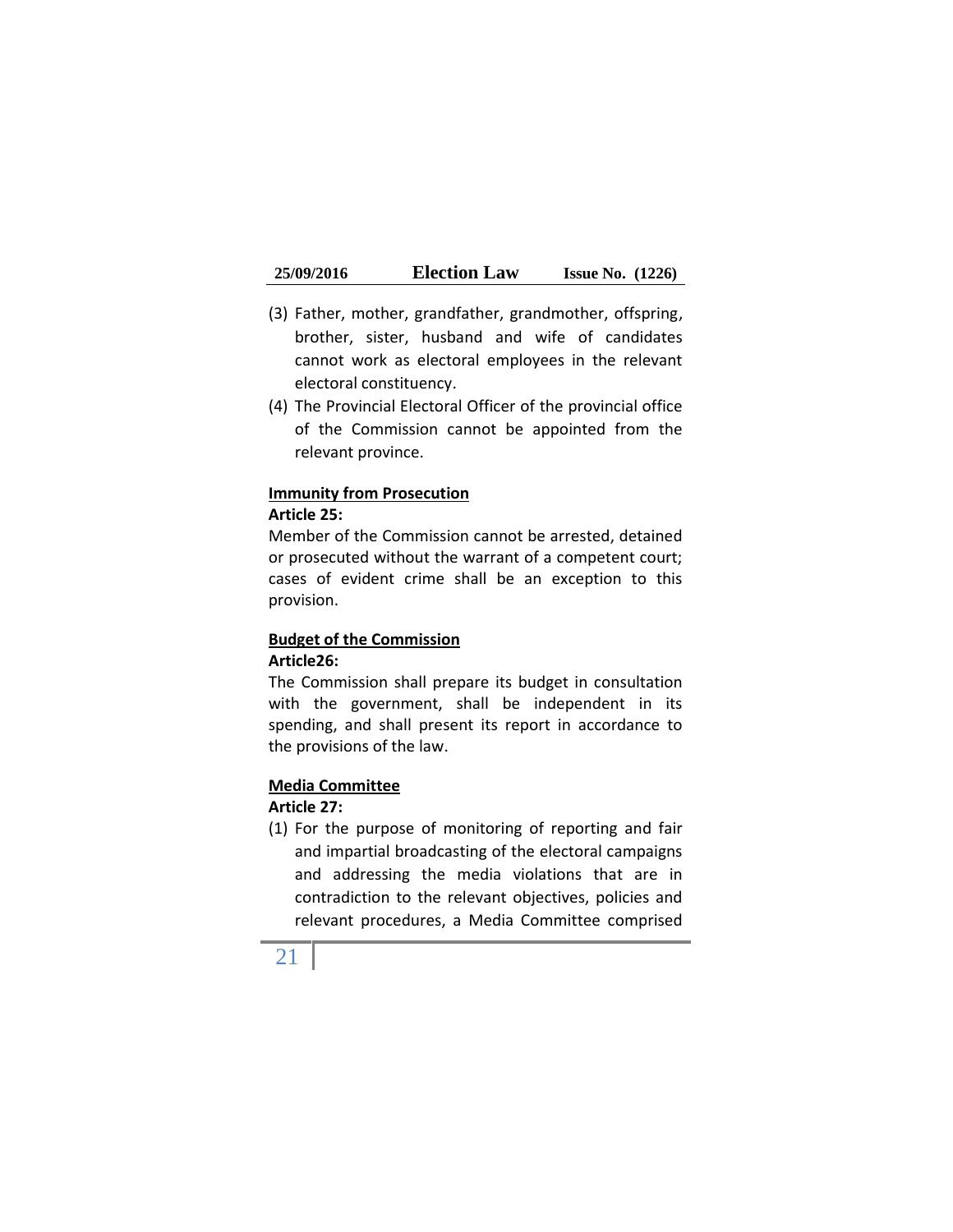| 25/09/2016 | <b>Election Law</b> | <b>Issue No.</b> $(1226)$ |  |
|------------|---------------------|---------------------------|--|
|------------|---------------------|---------------------------|--|

of three members, at least one of whom shall be a women, is established by the Commission, one month prior to the commencement of the candidates' registration process.

- (2) A person will be eligible for the membership of the Media Committee who meets the following requirements:
	- 1- Have citizenship of Afghanistan.
	- 2- Have higher education at least at bachelor level, and work experience in media of at least five years.
	- 3- Have good reputation.
- (3) The eligible candidate may provide his/her application for the membership of the Media Committee to the Secretariat. The commission shall appoint the members from among them in accordance to provision stipulated in clauses (1 and 2) of this article.
- (4) Voter, candidate, monitor, political party or coalition of political parties, associations, and other persons can file written complaints with the media committee or the Commission with regard to any media violations.
- (5) The Media Committee may take one of the following decisions in case a media violation is verified:
	- 1- Issue warning and order correction of the violation.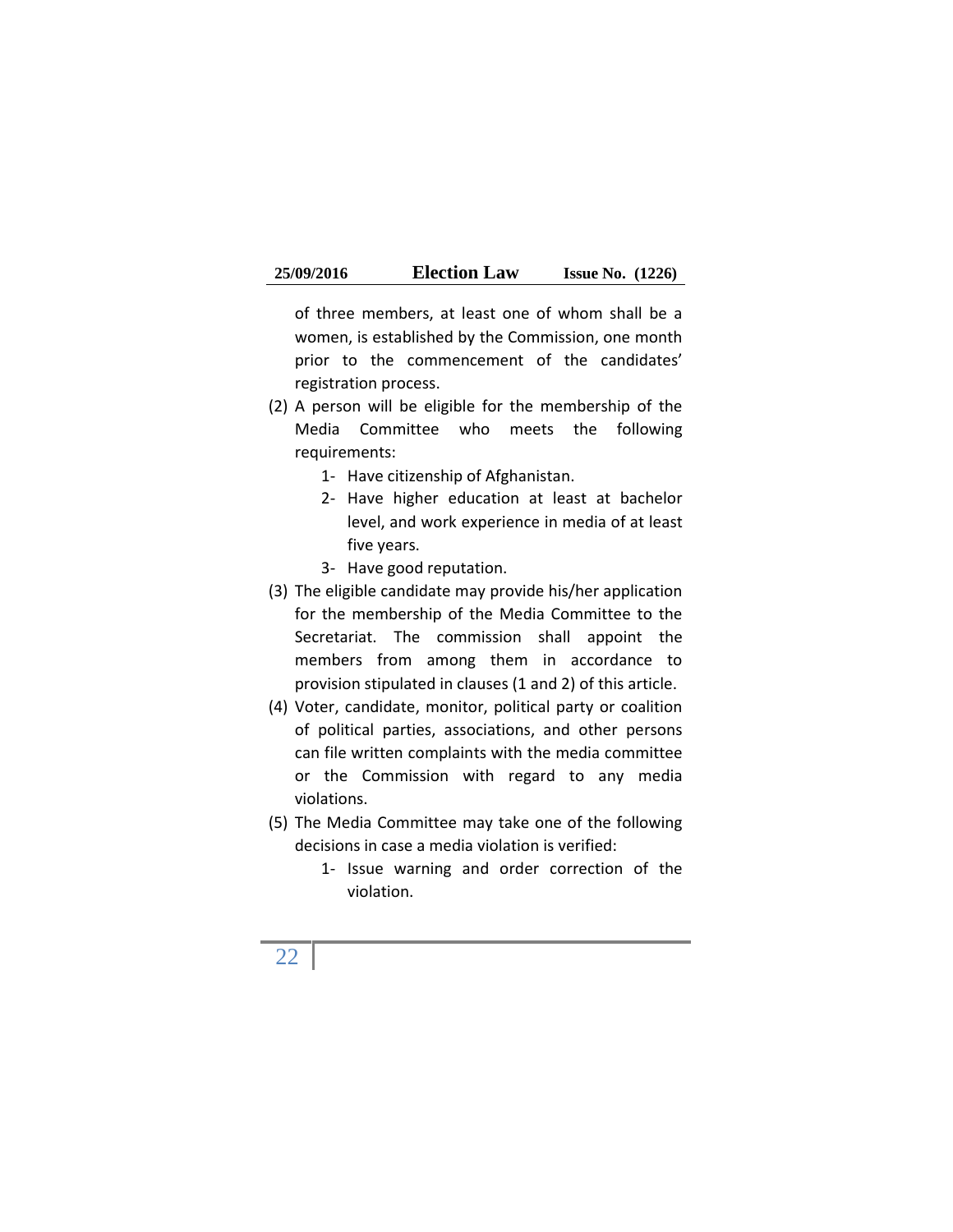| 25/09/2016 | <b>Election Law</b> | <b>Issue No.</b> $(1226)$ |  |
|------------|---------------------|---------------------------|--|
|------------|---------------------|---------------------------|--|

- 2- Impose and determine fine in accordance to the condition, from five thousand to one hundred thousand Afghanis.
- 3- Referral of the violator to the relevant competent authorities for legal prosecution, after approval of the complaints board.
- (6) In cases mentioned in the clause  $(5)$  of this article, decision of the Media Commission shall be final.
- (7) Duties and authorities of the media committee is regulated based on the regulation adopted by the Commission.
- (8) The media committee may draft procedures for the purpose of managing relevant affairs, which shall be applicable after being approved by the Commission.
- (9) The media committee after completion of all its assigned duties, shall be dissolved within a maximum of (45) days after announcement of the final election results; and all affairs related to it shall be reverted to the Commission.

#### **Chapter Three**

#### **The Complaints Commission Establishment of the Central Complaints Commission Article 28:**

(1) For the purpose of addressing objections and complaints arising from negligence, violation and identification of crimes related to elections, the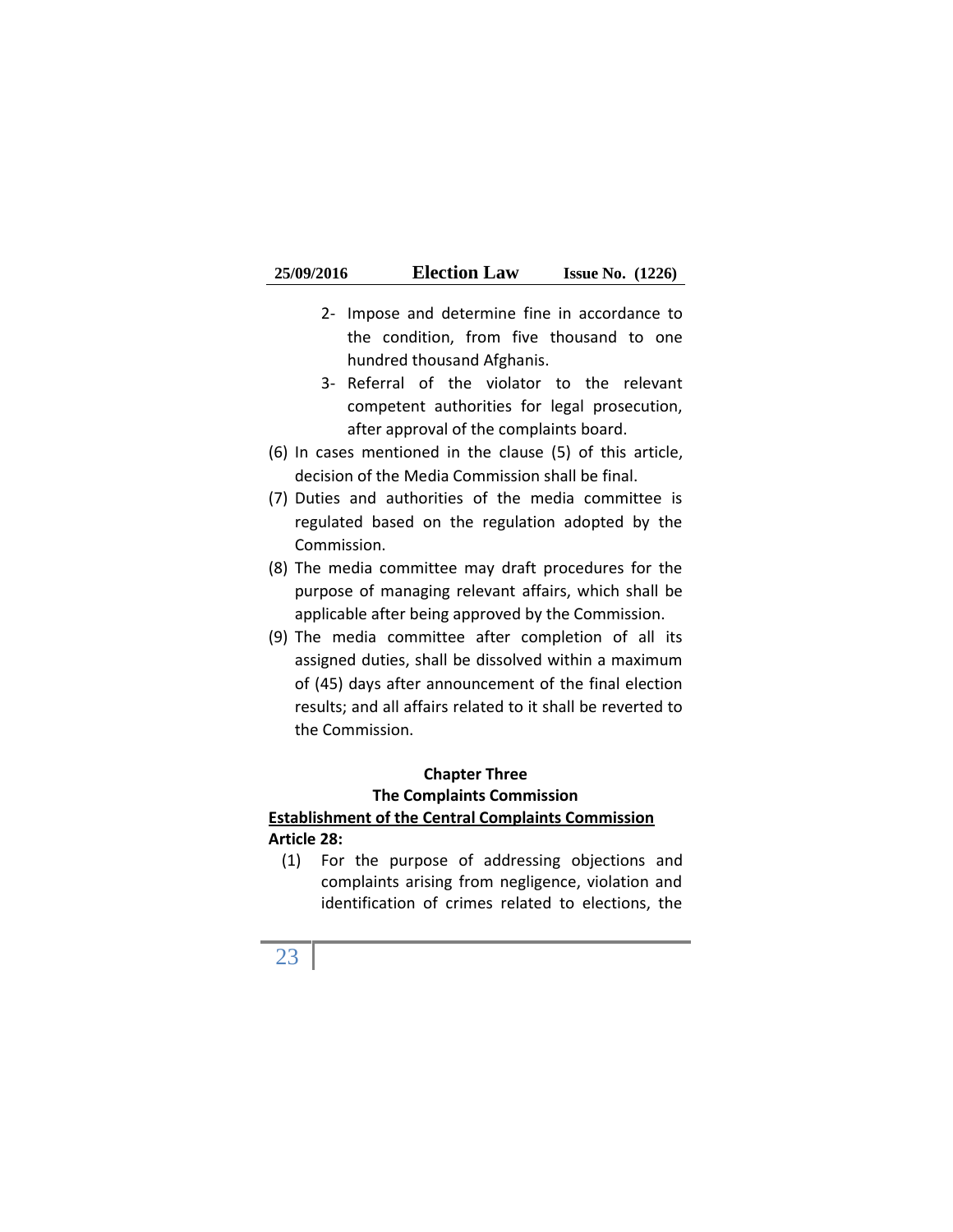| 25/09/2016 | <b>Election Law</b> | <b>Issue No.</b> $(1226)$ |  |
|------------|---------------------|---------------------------|--|
|------------|---------------------|---------------------------|--|

Central Electoral Complaints Commission comprising of five members is established.

(2) The eligible persons mentioned in article 12 of this law, with higher education in the field of Law or Jurisprudence, may nominate themselves for the membership of the Complaints Commission, and submit their curriculum vitae to the selection committee mentioned in the clause (1) of the article 13 of this law.

# **Selection of Candidates for Membership of the Central Complaints Commission**

#### **Article 29:**

(1) The Selection Committee proposes fifteen persons from among the persons stated in clause (2) of the article 28 of this law, to the president, taking into consideration the highest legal standards and ethnic and gender composition.

(2) The president appoints five persons from among the candidates as members of the Central Complaints Commission, in the following manner, and taking into consideration ethnic and gender composition:

1- Three members for a period of five years.

2- Two members for a period of three years.

(3) The members of the Complaints Commission are appointed for the subsequent terms in accordance with the provisions of this article for a period of five years. (4) The chairperson, deputy chairperson, and secretary of the Central Complaints Commission are elected from

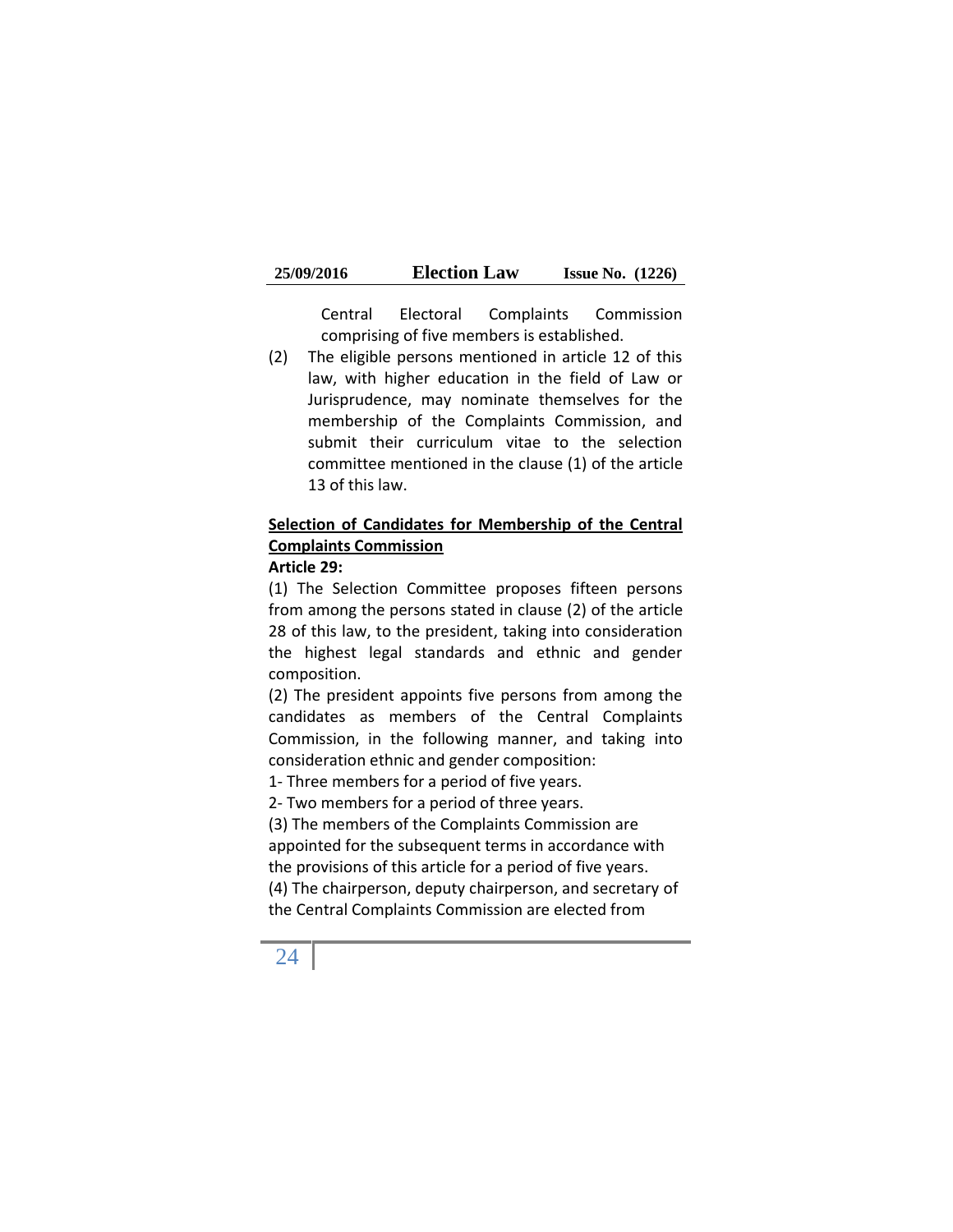| 25/09/2016 | <b>Election Law</b> | <b>Issue No.</b> $(1226)$ |  |
|------------|---------------------|---------------------------|--|
|------------|---------------------|---------------------------|--|

among its members by themselves through free, secret and direct voting in accordance with the relevant procedure.

(5) The provisions of articles 15, 16, 17, 18, 24 and 25 of this law are also applicable to chairperson and members of the Complaints Commission.

(6) For the purpose of ensuring further transparency in addressing objections and complaints arising from the electoral negligence and violation, the government may appoint in consultation with the United Nations two international election experts as non-voting members of the Central Complaints Commission.

## **Authorities of the Complaint Commission Article 30:**

(1) The Central and Provincial Complaints Commissions have the following authorities:

1. Addressing objections against the list of candidates and voters, and requirements and qualifications of the candidates brought forward during the election.

2. Addressing complaints arising from the electoral violations provided that the complaint is filed in accordance with the provisions of this law within the due period.

3. Issuing advice, warning and order of corrective action to the person or organization that has committed the violation.

4. Imposing cash fines, depending on the case, in accordance with the provisions of this law.

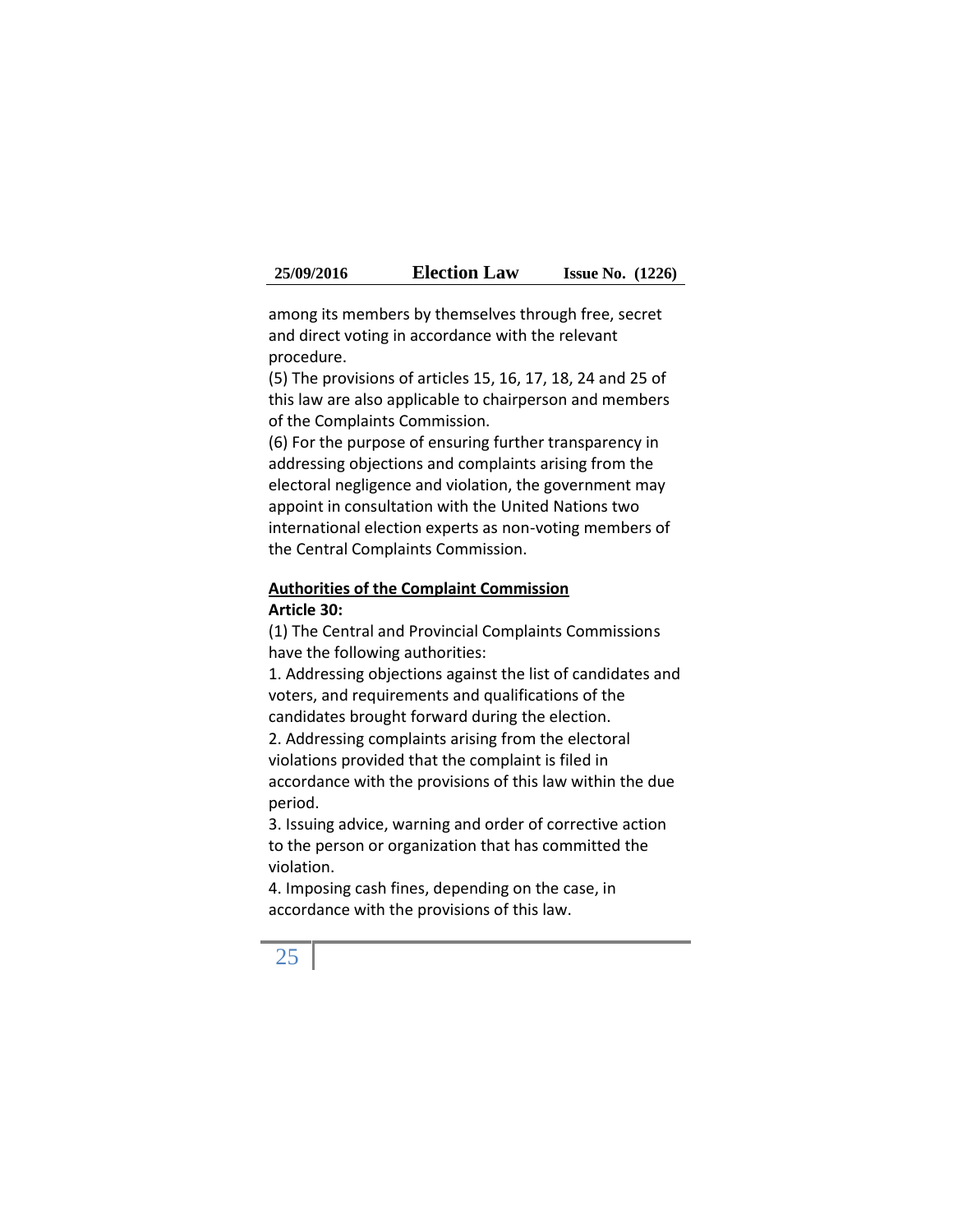| 25/09/2016 | <b>Election Law</b> | <b>Issue No.</b> $(1226)$ |  |  |
|------------|---------------------|---------------------------|--|--|
|------------|---------------------|---------------------------|--|--|

5. Issuing order of recount of votes in specific polling centers prior to announcement of the election results. 6. Invalidating the ballot papers not fulfilling the necessary requirements.

(2) The Central or provincial Complaint Commission can remove a candidate from the final list of candidates if proved based on credible documents that he/she was not eligible to nominate according to the provisions of this law.

## **The Provincial Complaints Commissions Article 31:**

- (1) For the purpose of addressing objections and complaints arising from negligence, violations and crimes related to elections, the Provincial Complaints Commissions shall be established one month before the candidates' registration.
- (2) The commission referred to in clause (1) of this article comprises three members; two members of which are appointed by the Central Complaints Commission taking into consideration the gender composition (one man and one woman) and one of its members is appointed by the Independent Human Rights Commission of Afghanistan upon the recommendation of the Central Complaints Commission and approval of the president taking into consideration the following conditions:
	- 1. Shall have citizenship of Afghanistan.

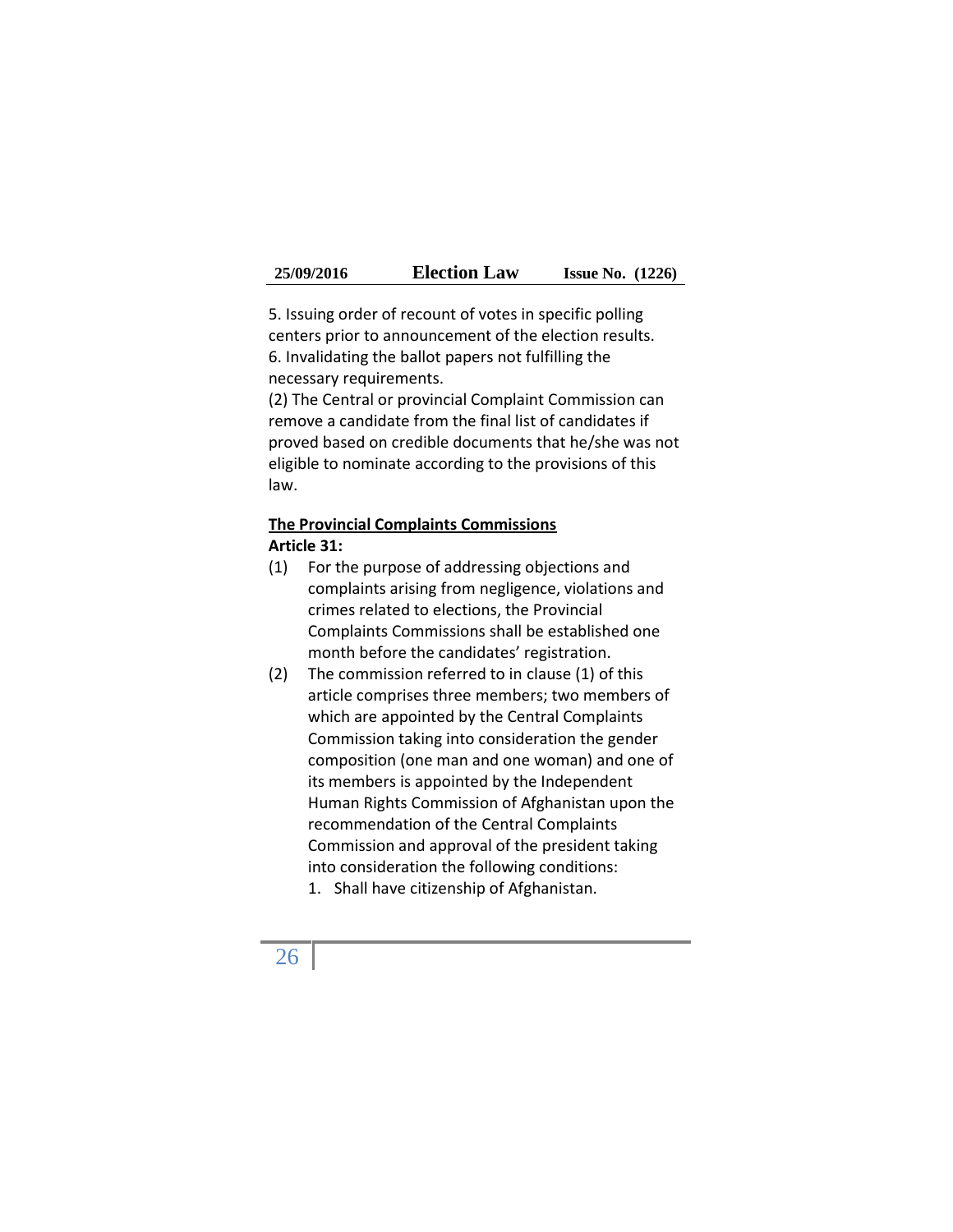| 25/09/2016 | <b>Election Law</b> | <b>Issue No.</b> $(1226)$ |  |
|------------|---------------------|---------------------------|--|
|------------|---------------------|---------------------------|--|

- 2. Shall have completed higher education, at least Bachelor, in the field of law or jurisprudence.
- 3. Shall have competence, good reputation and at least five years of work experience in governmental non governmental organizations.
- 4. Shall have completed at least thirty years of age.
- 5. Shall not have been convicted of crimes against humanity and felony.
- 6. Shall not be a member of any political party during the incumbency of this post.
- (3) The Provincial Complaints Commissions is obliged to address the objections and complaints arising from negligence, violation and identification of crimes related to elections in the relevant constituency within a period of two weeks and report on its executions to the Central Complaints Commission.
- (4) The Central Complaints Commission is obliged to report to the public through the mass media in regard to addressing the objections and complaints arising from negligence, violation and identification of crimes related to elections.
- (5) The Provincial Complaints Commissions shall complete their work within one month after the announcement of the final election results and following dissolution, their authorities are transferred to the Central Complaints Commission.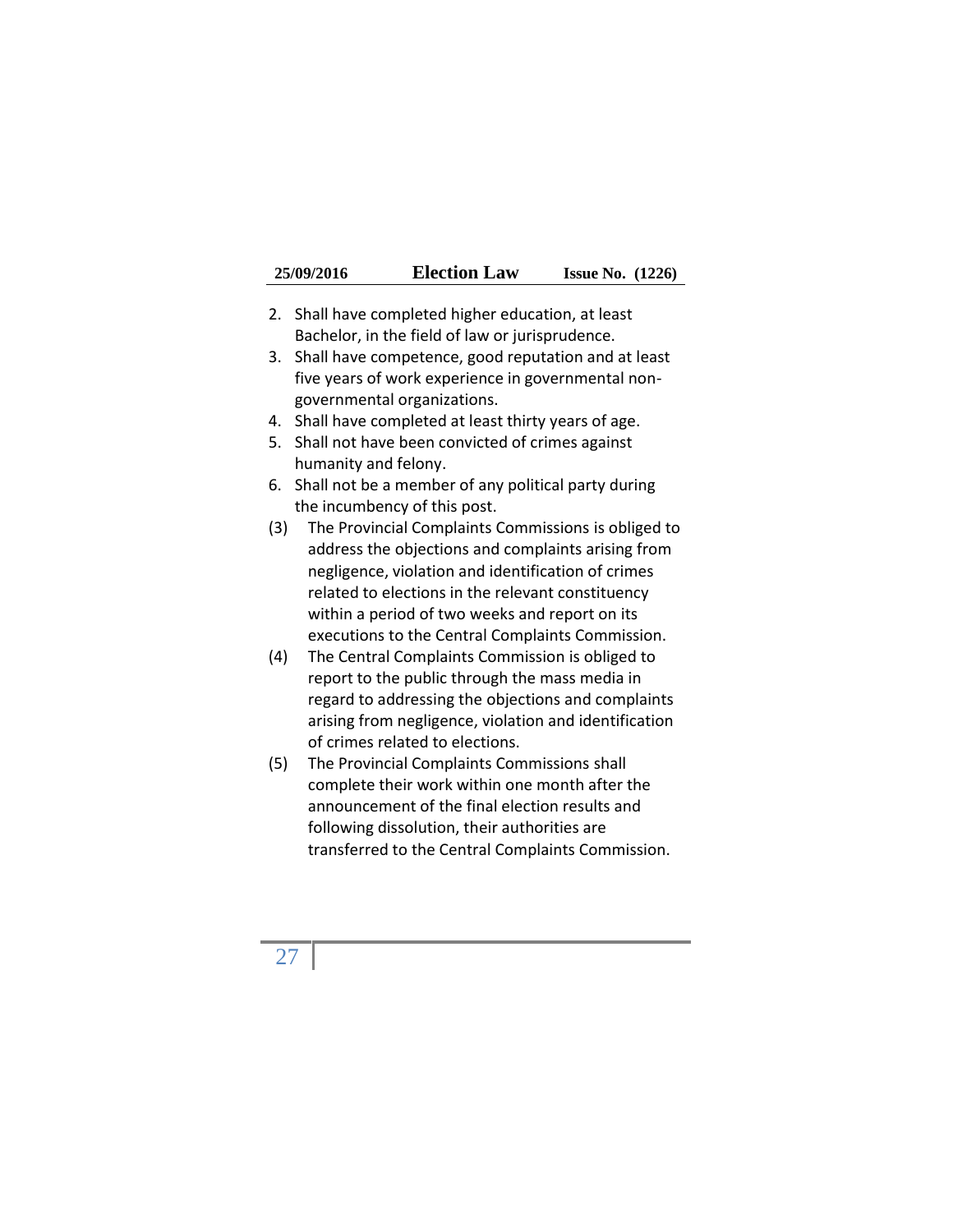#### **The Secretariat of the Central Complaints Commission Article 32:**

(1) The Central Complaints Commission has a Secretariat headed by the Head of the Secretariat. (2) The Head of the Secretariat, in addition to

meeting the requirements mentioned in article 12 of this law, shall also have at least five years of work experience in human resource affairs, financial management and Information Technology.

(3) The Central Complaints Commission shall propose to the president by a majority vote three persons from among eligible persons to assume the post of the Head of the Secretariat. The president appoints one of them as the Head of the Secretariat.

(4) The Secretariat shall discharge the assigned duties according to the procedure approved by the Central Complaints Commission and be responsible before the Central Complaints Commission.

#### **Recruitment of Permanent and Temporary Staff Article 33:**

(1) The permanent staff of the Central Complaints Commission are recruited in accordance with the provisions of the civil servants law.

(2) The temporary staff of the Complaints Commission are assigned from among the governmental school teachers, instructors of institutes of higher education and staff of government administrations according to the procedure enacted by the Complaints

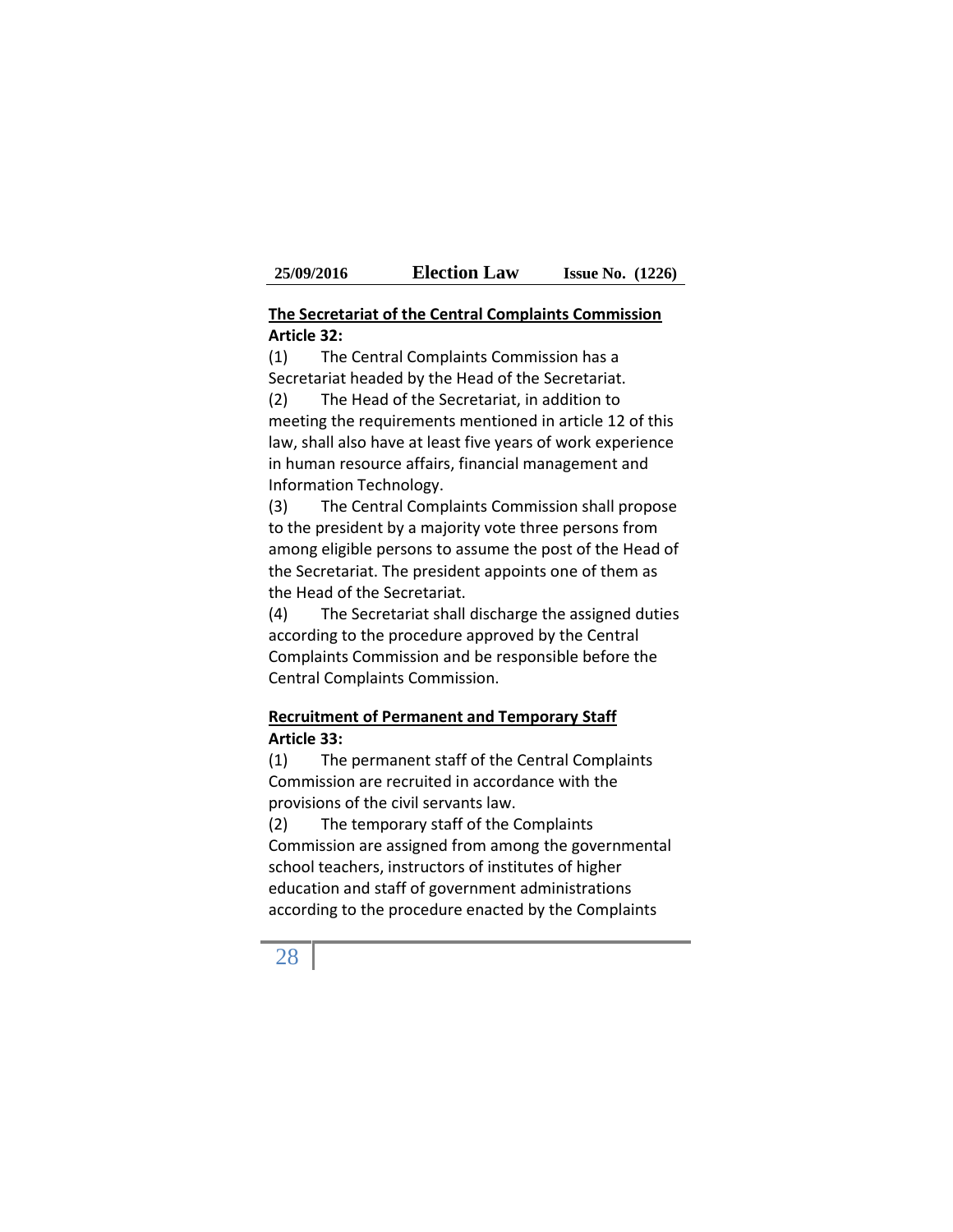| 25/09/2016 | <b>Election Law</b> | <b>Issue No.</b> $(1226)$ |  |
|------------|---------------------|---------------------------|--|
|------------|---------------------|---------------------------|--|

Commission. In case of absence of the mentioned persons, the temporary staff are assigned from among the other eligible persons.

(3) The Complaints Commission terminates those relevant permanent and temporary staff from their jobs who breach the provisions of this law or other relevant laws or refers them to the competent authorities for judicial pursuit.

#### **Budget of the Central Complaints Commission Article 34:**

The Complaints Commission prepares its budget in consultation with the government, and is independent in its spending; and presents its report as per the provisions of the law.

## **Chapter Four Electoral Constituencies Determination of Electoral Constituencies Article 35:**

The electoral constituencies for conducting presidential, Wolesi Jirga (lower house representatives), provincial council, district council, village council, mayors and members of the municipality council's elections shall be determined as following:

- 1- For the Presidential elections, the entire country shall be one electoral constituency.
- 2- For the purpose of determining electoral constituencies, and dividing them into smaller

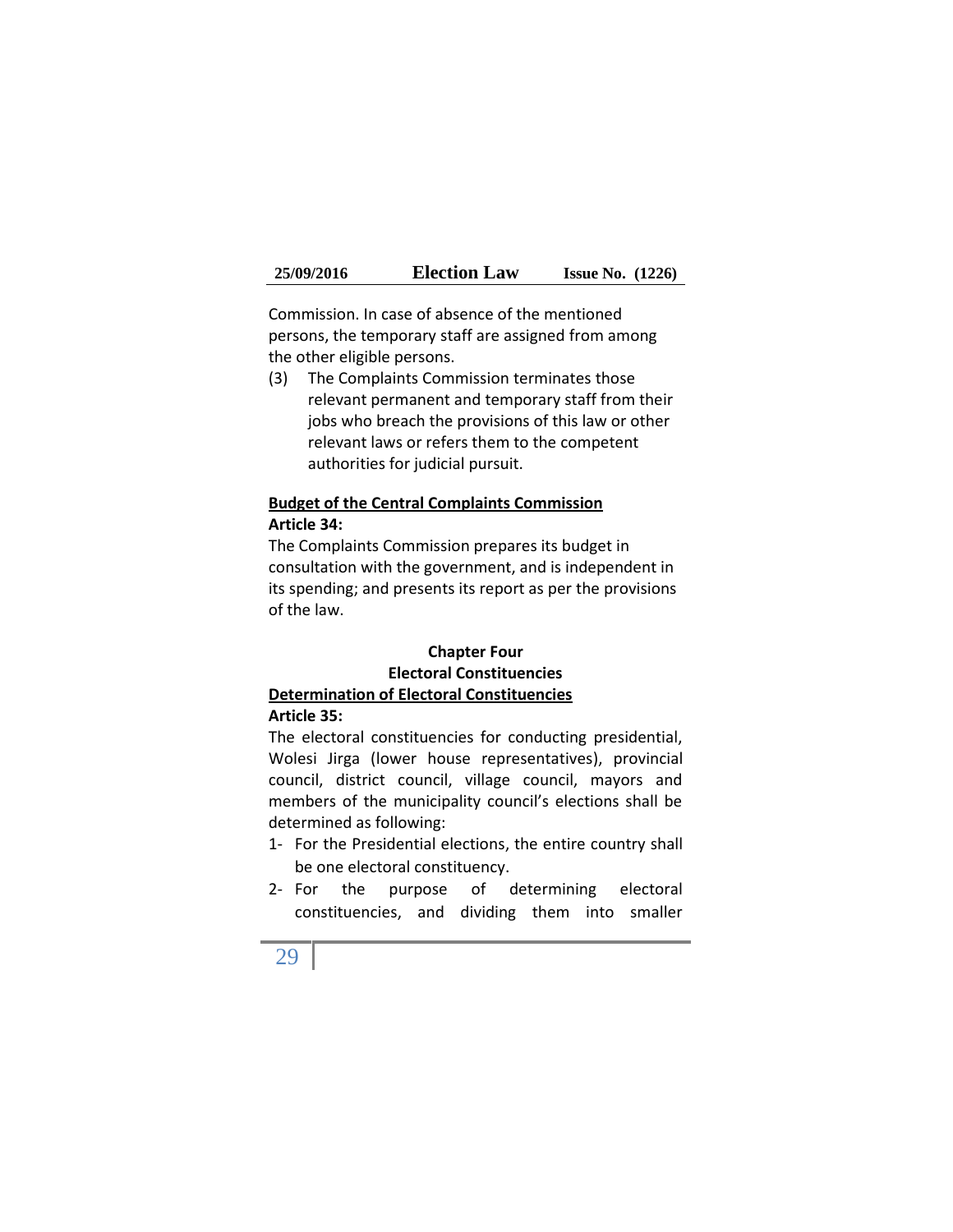| 25/09/2016 | <b>Election Law</b> | <b>Issue No.</b> $(1226)$ |  |
|------------|---------------------|---------------------------|--|
|------------|---------------------|---------------------------|--|

constituencies, the Commission shall determine the Wolesi Jirga and Provincial Councils electoral constituencies in a manner, in which the provisions of clauses (4 and 6) of the article 83 of the constitution are observed.

- 3- For the district council elections, the entire district shall be one electoral constituency.
- 4- For the village council elections, the entire village shall be one electoral constituency.
- 5- For the elections of mayor, the entire city shall be one electoral constituency.
- 6- For the elections of members of the municipality councils, each *Nahia* (city district) shall be one electoral constituency. Cities that have not been divided into *Nahias*, the entire city shall be one electoral constituency.

# **Determination of Boundaries of the Electoral Constituencies**

#### **Article 36:**

The boundaries of the electoral constituencies shall be determined at least (180) days before the Election Day, by the Independent Directorate of Local Governance with cooperation from the Central Statistics Office and other relevant agencies and in consultation with the Commission.

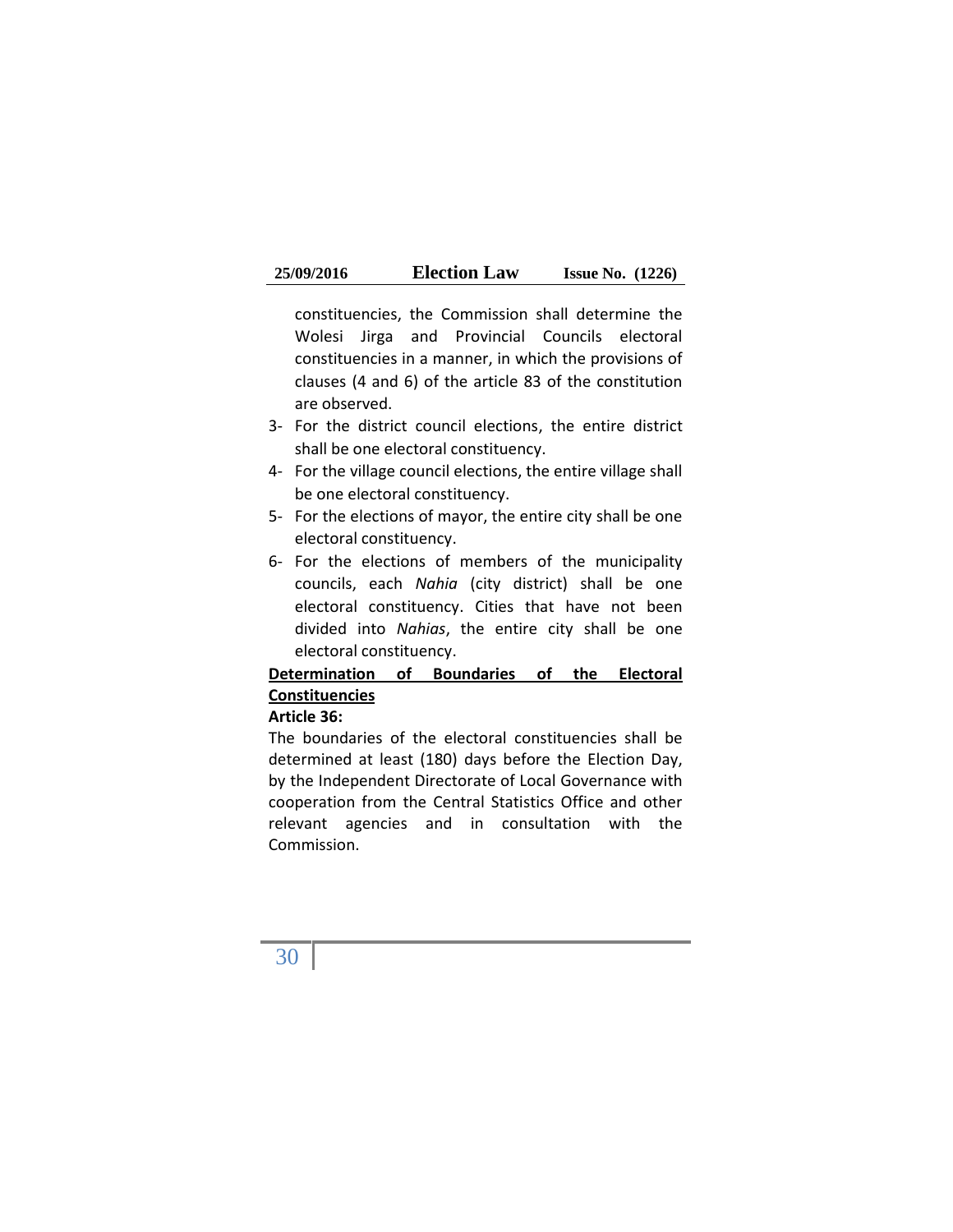| 25/09/2016 | <b>Election Law</b> | <b>Issue No.</b> $(1226)$ |  |
|------------|---------------------|---------------------------|--|
|------------|---------------------|---------------------------|--|

#### **Chapter Five Requirements for Voters and Candidates Requirements for Voters**

#### **Article 37:**

A person can be registered as a voter, who meets the following requirements:

1. Shall have the citizenship of Afghanistan.

2. Shall have completed 18 years of age on the Election Day.

3. Shall not have been deprived of civil rights by the law or a competent court.

4. His/her name shall have been registered in the voter list.

## **Requirements for Presidential Candidates Article 38:**

(1) A person may nominate himself/herself for the presidency, who meets the following requirements:

1. Shall be an Afghan citizen, a Muslim and born to Afghan parents and shall not have the citizenship of another country.

2. Shall not be less than 40 years of age on the day of candidacy.

3. Shall not have been convicted of crimes against humanity and felony or deprived of civil rights by the court.

4. Shall not have been elected as a president or vice president for more than two terms.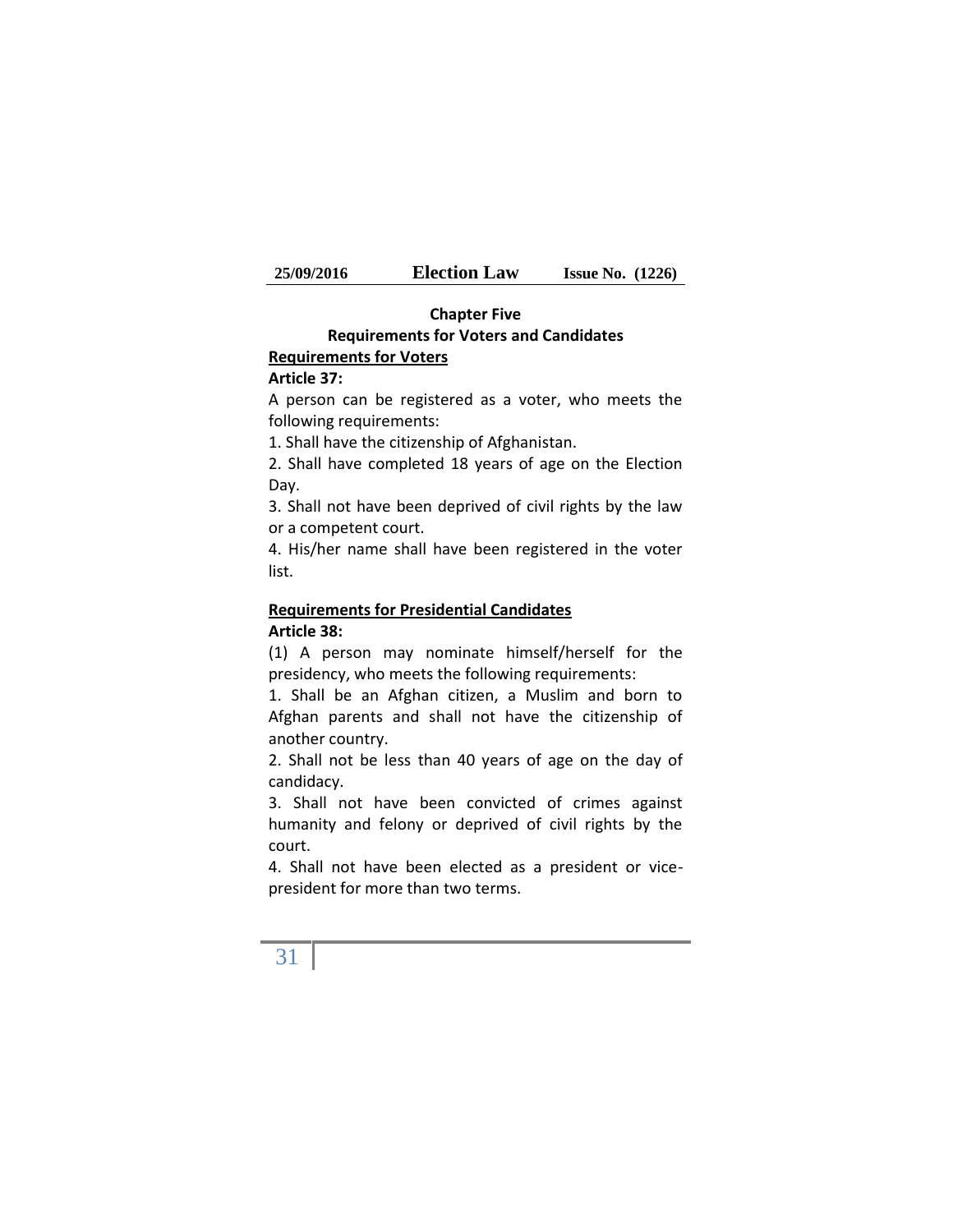(2) The vice-presidents shall also meet the requirements mentioned in clause (1) of this article.

## **Requirements and Qualifications for National Assembly Candidates**

#### **Article 39:**

(1) A person may candidate himself/herself for or is appointed as a member of the National Assembly who besides meeting the requirements for voters, also have the following qualifications:

1. Shall be an Afghan citizen or have obtained citizenship of the State of Afghanistan at least 10 years before the day of candidacy or appointment.

2. Shall not have been convicted of crimes against humanity and felony or deprived of civil rights by the court.

3. The members of Wolesi Jirga shall have completed 25 years of age on the day of candidacy and the members of Meshrano Jirga (upper house representatives) shall have completed 35 years of age on the day of candidacy or appointment.

# **Requirements for Candidate for Membership of the Provincial Council and District Council**

## **Article 40:**

A person may nominate himself/herself for the membership of the Provincial Council or District Council who in addition to the voter's requirements also meets the following conditions:

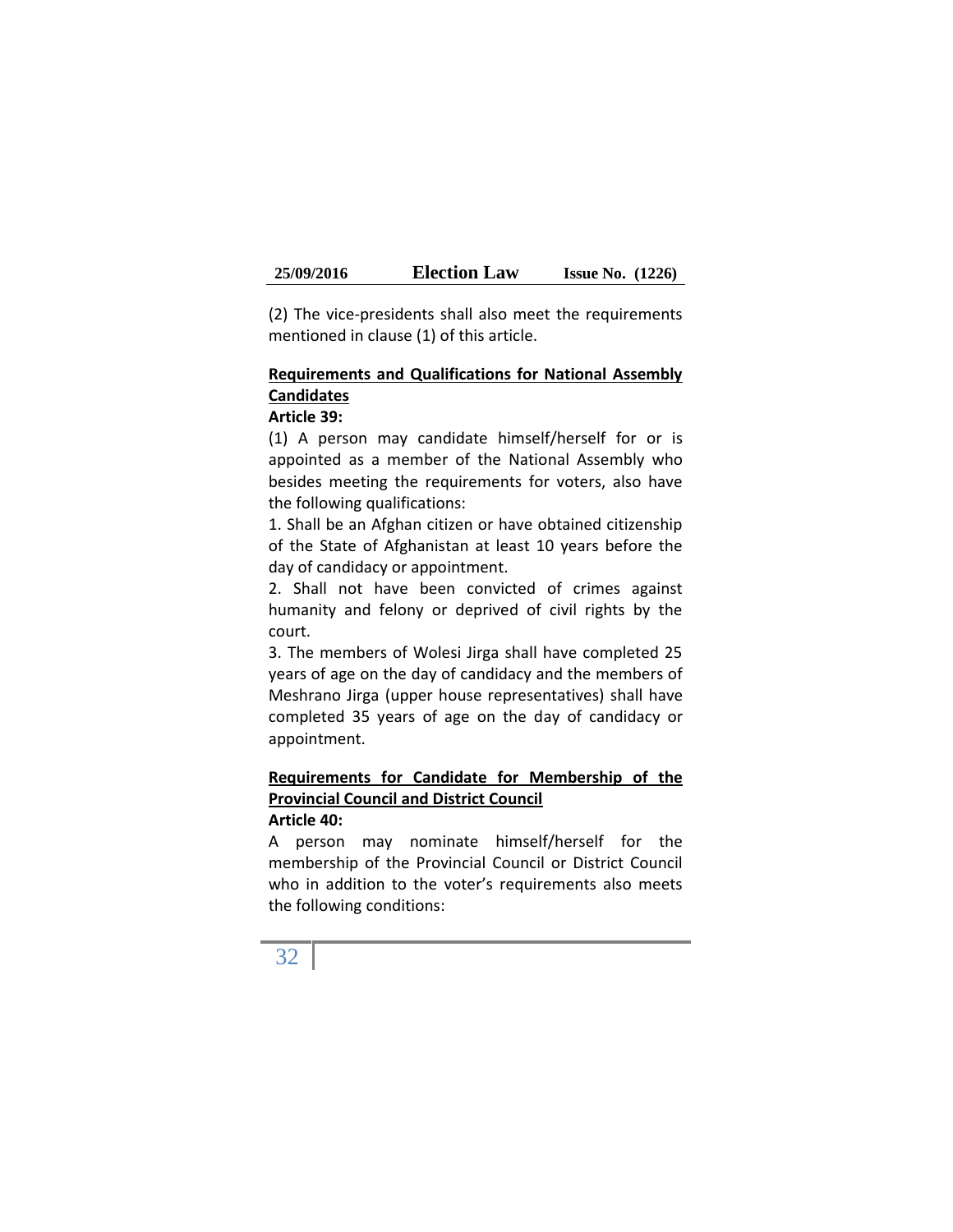1. Shall have completed at least 25 years of age on the day of candidacy.

2. Shall hold at least the graduation certificate of  $12<sup>th</sup>$ grade of school.

# **Candidacy Requirements for Membership of Village Council**

#### **Article 41:**

A person may nominate himself/herself for the membership of a village council who, in addition to meeting the voter's qualifications also meets the following conditions:

1. Shall have completed at least 25 years of age on the day of candidacy.

2. Shall at least be able to read and write.

#### **Requirements for Mayoral Candidate Article 42:**

A person may nominate himself/herself as a mayor who in addition to the voter's qualifications also meets the following conditions:

1. The candidate for the office of mayor of the capital of a province shall hold at least a bachelor degree with five years of work experience; and the candidate for the office of mayor of other cities shall hold at least a  $12<sup>th</sup>$  grade graduation certificate with three years of work experience.

2. Shall have lived at least for five years before the day of candidacy in the city where he/she nominates himself/herself.

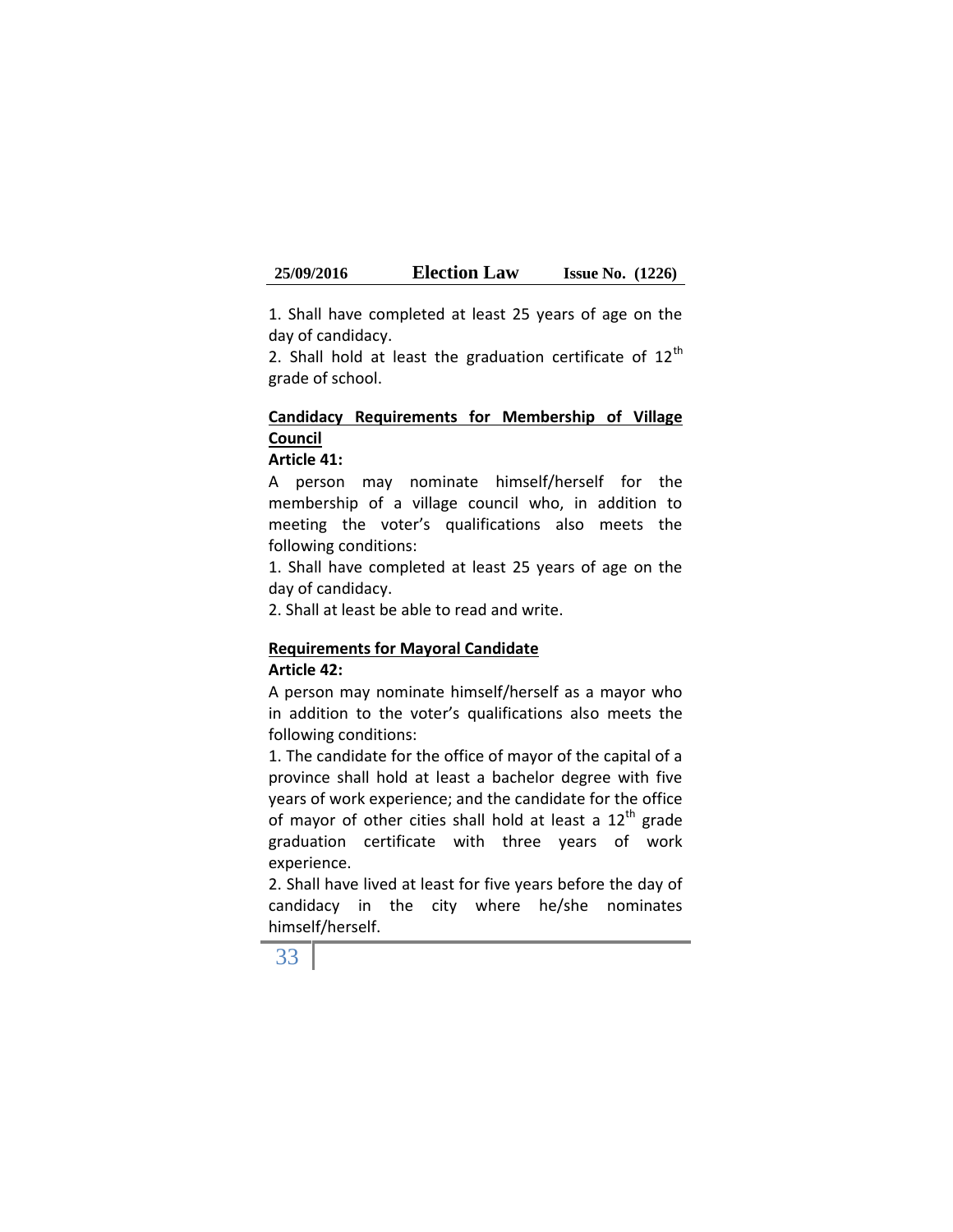## **Requirements for Candidate for Membership of the Municipal Councils**

#### **Article 43:**

A person may nominate himself/herself for the membership of the municipal council who in addition to a voter's qualification also meets the following requirements:

1. Shall have completed at least 25 years of age on the day of candidacy.

2. Shall hold at least the  $12<sup>th</sup>$  grade graduation certificate.

3. Shall not have been convicted of crimes against humanity and felony and or deprived of civil rights by a court.

4. Shall have lived at least for five years before the day of candidacy in the city where he/she nominates himself/herself.

# **Restriction on Candidacy**

## **Article 44:**

(1) The following persons cannot nominate themselves for the elected seats mentioned in this law before resigning from their positions:

1. Chief Justice and members of the Supreme Court and other judges.

2. Attorney General, prosecutors and professional members of the Attorney General Office.

3. Ministers, advisor minister, advisors to the President, deputy ministers, heads of agencies and their deputies, chairpersons and members of the independent

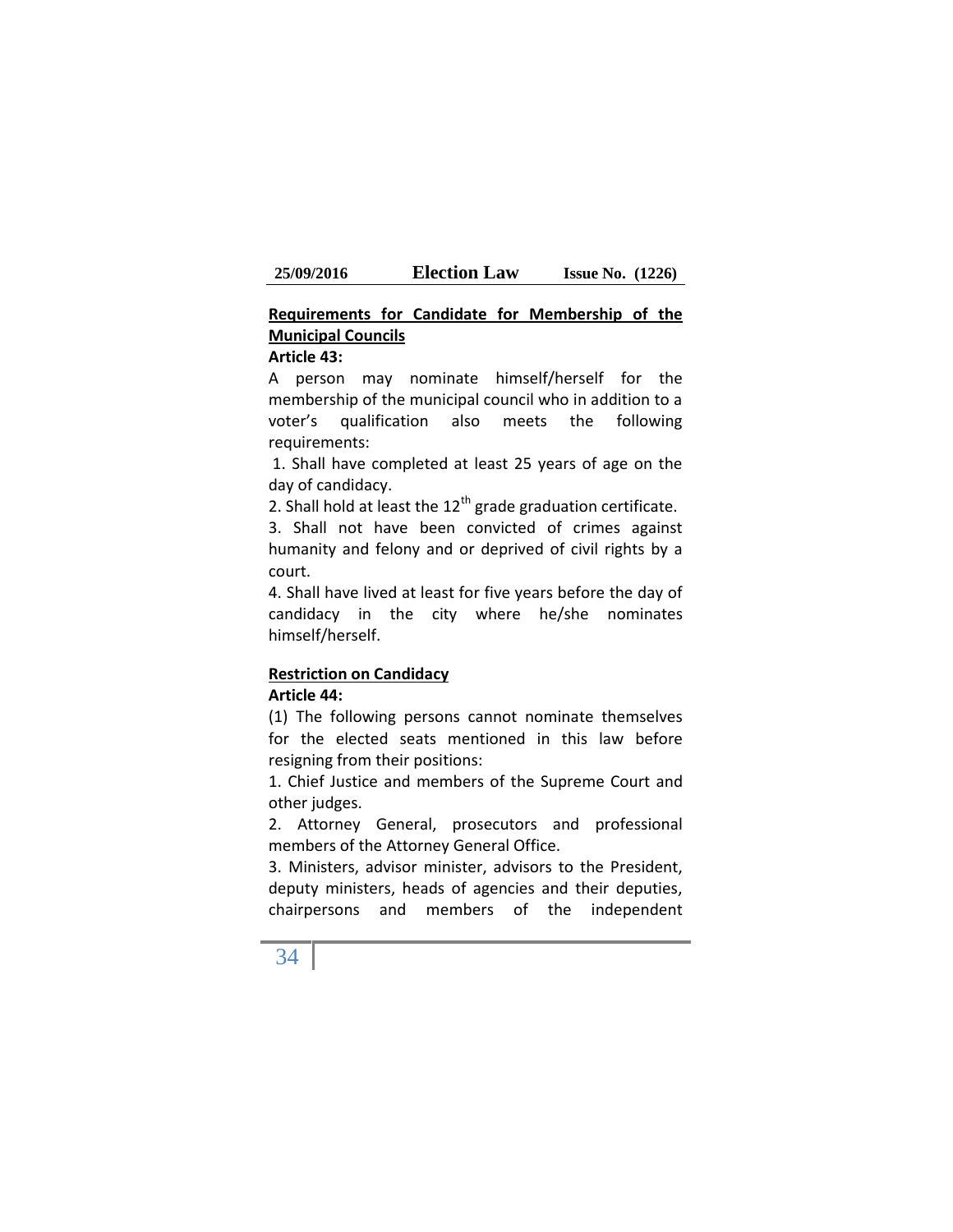| 25/09/2016 | <b>Election Law</b> | <b>Issue No.</b> $(1226)$ |  |
|------------|---------------------|---------------------------|--|
|------------|---------------------|---------------------------|--|

commissions, provincial governors and their deputies, district governors, ambassadors, and the staff of the political missions of the country resident abroad.

4. Military personnel of the Ministry of National Defense and Ministry of Interior Affairs and General Directorate of National Security and other ministries and bodies with military set-up.

5. Civil servants.

6. Temporary or permanent staff of the Commission.

7. Instructors of the governmental institutes of higher education and members of the academic cadre of the Academy of Sciences of Afghanistan.

(2) Persons who are commanders or members of the illegal armed groups may not participate in elections as a candidate. The commandership or membership of persons in illegal armed groups is vetted by and a necessary decision made about by a separate commission comprising representatives of the Ministries of National Defense and Interior Affairs, General Directorate of National Security and the Independent Directorate of Local Governance being chaired by the Chairperson of the Complaints Commission. Any complaint in this regard is adjudicated by the Complaints Commission; the decisions of which are final.

(3) In case the persons mentioned in clause (1) of this article do not win election, they may be re-appointed in accordance with the provisions of the law. In this case, the consequences of resignation shall not apply to the

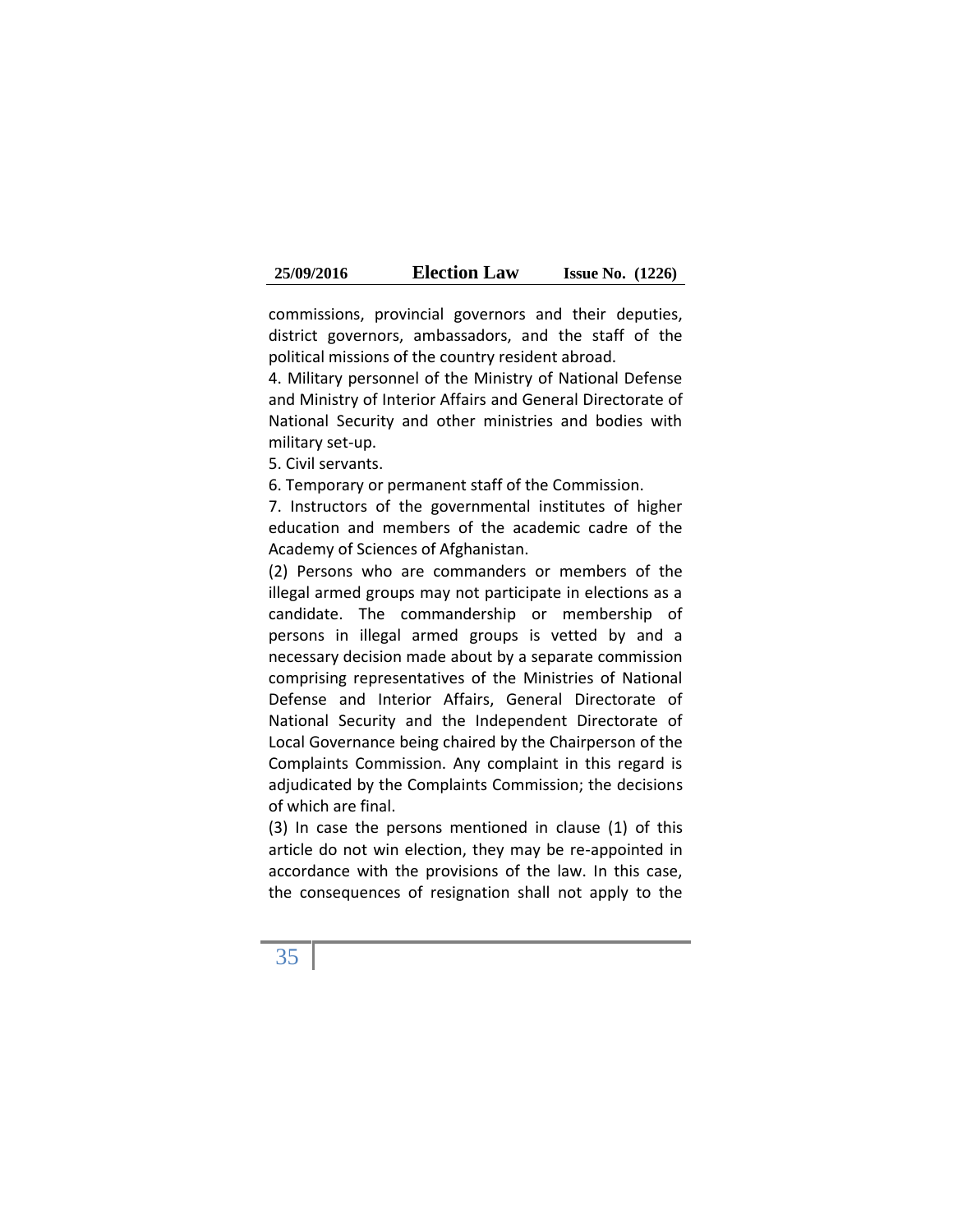| 25/09/2016 | <b>Election Law</b> | <b>Issue No.</b> $(1226)$ |  |
|------------|---------------------|---------------------------|--|
|------------|---------------------|---------------------------|--|

persons mentioned in sections (5 and 7) of the clause (1) of this article.

(4) In case one of the members of the elected seats intends to nominate himself/herself for another elected seat; he/she shall resign from the current seat. Members of the provincial council and district council who nominate themselves for the membership of Meshrano Jirga or members of Meshrano Jirga who nominate themselves for the membership of provincial or district council are an exception to this provision.

(5) If an appointed member of the Meshrano Jirga intends to nominate himself/herself for an elected seat, he/she shall resign from the current seat.

(6) No one may nominate himself/herself at the same time in more than one electoral constituency or for more than one elected seat.

### **Chapter Six Presidential Elections**

### **Election of the President**

#### **Article 45:**

(1) The President shall be elected by obtaining more than 50% of the votes of voters through free, general, secret and direct polling.

(2) In case none of the candidates receive the majority of more than 50 percent of the votes in the first round, the second round election is held within 2 weeks after the date of announcement of final election results, and in this round only the two candidates participate who have received the highest votes during the first round.

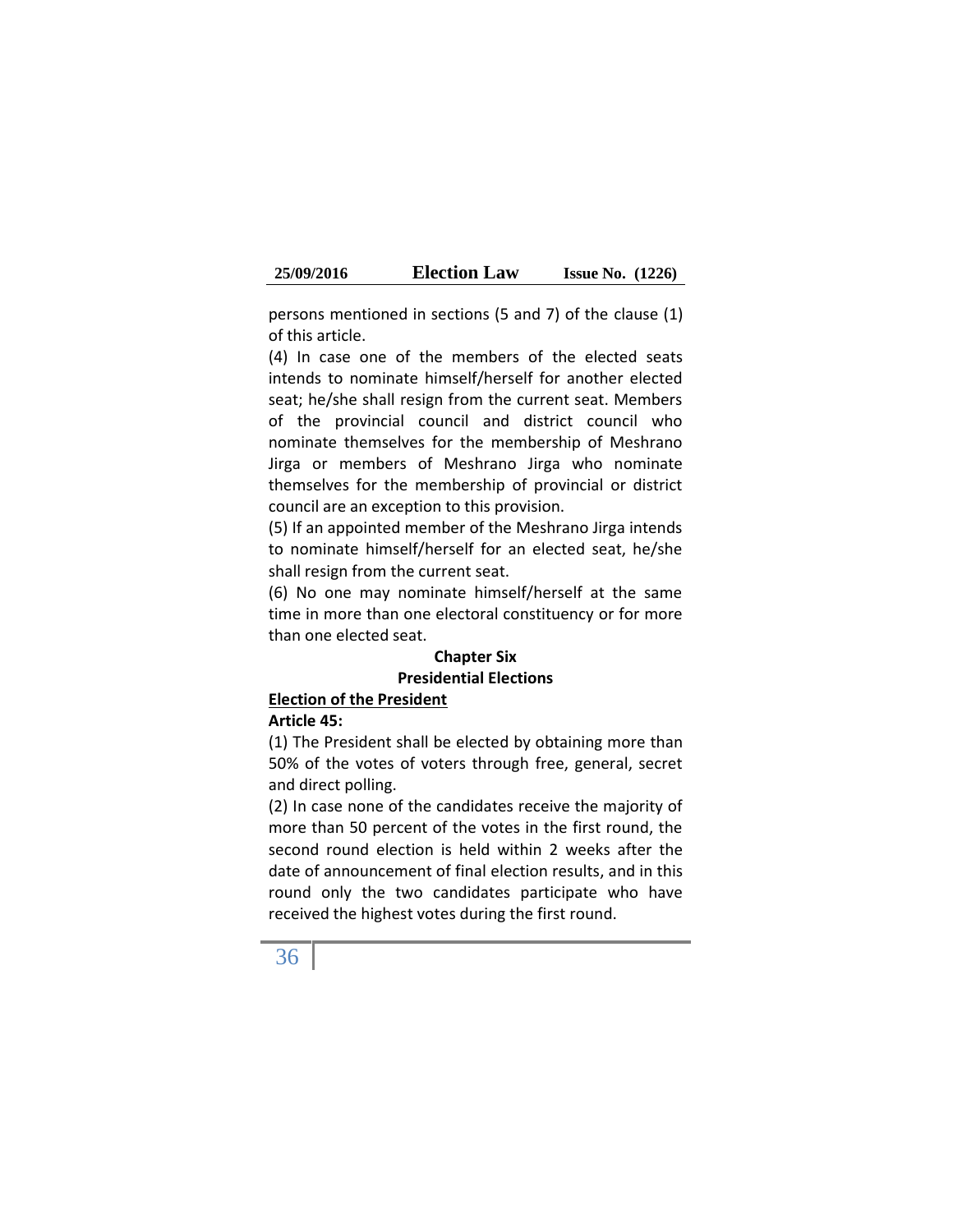| 25/09/2016 | <b>Election Law</b> | <b>Issue No.</b> $(1226)$ |  |
|------------|---------------------|---------------------------|--|
|------------|---------------------|---------------------------|--|

(3) In case of equality of votes amongst more than two candidates who have obtained the most votes in the first round, those two candidates who meet the highest criteria shall be selected as candidates for the second round. The highest criteria are as follows in the given order:

1- Level of education.

2- Academic rank.

3- Work experience in governmental or non governmental organizations.

4- Having honorary insignia, medal and title.

(4) In the second round of elections, the candidate who receives majority of votes is recognized as the president. In case of equality of votes between the two candidates in the second round, the winning candidate is announced as the President based on the highest criteria mentioned in clause (3) of this article.

(5) In case one of the candidates may not participate in the elections in the second round, the other candidate is recognized as the winner.

### **Death of the Presidential Candidate Article 46:**

In case one of the presidential candidates dies during the first or second round of voting or after the elections and before the announcement of the election results, new elections shall be held among the remaining candidates in accordance with the provisions of this law.

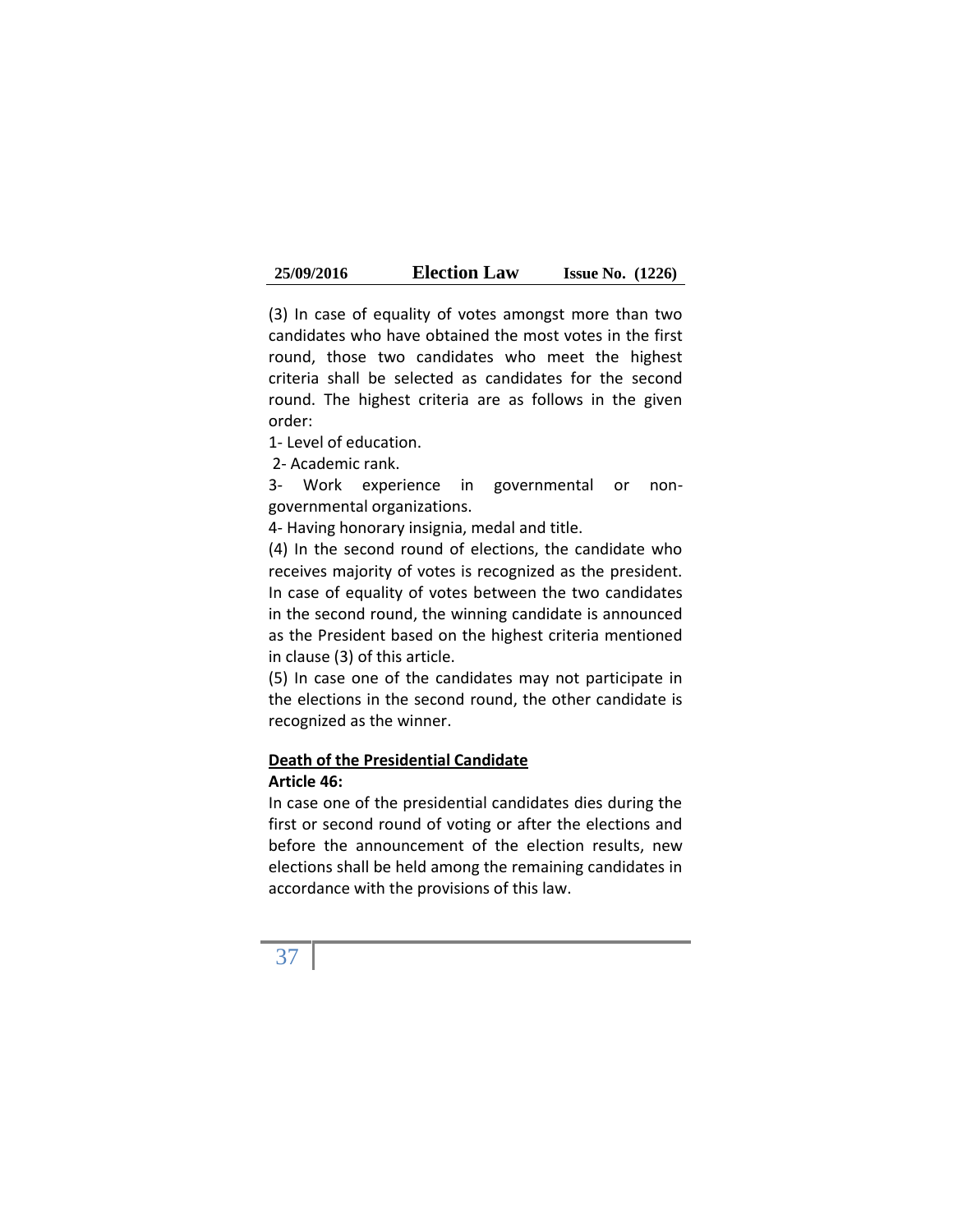## **Beginning of the Work of the Winning Candidate as the President**

#### **Article 47:**

The winning candidate begins his/her work as the President thirty days after the announcement of the final election results.

#### **Chapter Seven**

## **Elections for Members of Wolesi Jirga Number of Members of the Wolesi Jirga**

#### **Article 48:**

Wolesi Jirga has (250) seats; out of which (239) seats are allocated to provinces in proportion to their population, (10) seats are allocated to Nomads, and (1) seat is allocated to Hindu and Sikhs.

#### **Allocation of Seats to Provinces Article 49:**

(1) The Commission allocates 239 seats to the provinces in the following given order:

1. The total population of provinces, excluding theNomads,Hindu and Sikhs population, is divided by 239 seats to determine the population quota for one seat.

2. The population of each province is divided by the quota for one seat to determine the number of seats for each province.

3. Each province is allocated a number of seats equal to the whole number of the quotient obtained from the division under section 2 of this clause.

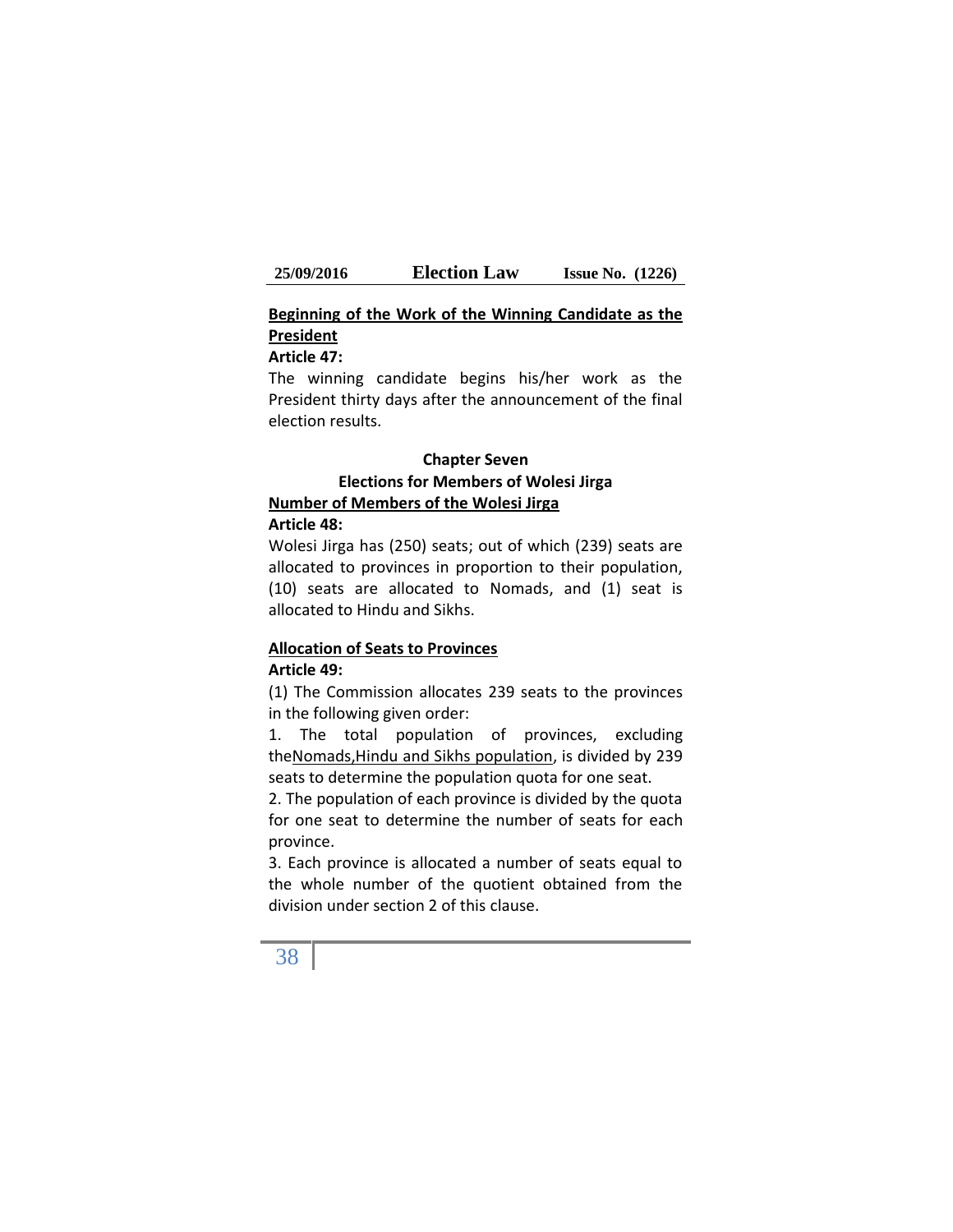| 25/09/2016 | <b>Election Law</b> | <b>Issue No.</b> $(1226)$ |  |
|------------|---------------------|---------------------------|--|
|------------|---------------------|---------------------------|--|

4. Seats not allocated under section 3 of this clause, are allocated based on the descending order of the remainder decimal number from the division in section 2 of this clause.

5. If as a result of this calculation, one or more provinces receive less than one seat, such province shall be allocated two seats.

6. The total number of seats and the population figures of the provinces to which additional seats are allocated under section 5 of this clauseis deducted from the total population of the provinces. For the remaining provinces, a new seat allocation quota is calculated and the allocation of seats to these provinces is repeated as stated in sections 2 and 5 of this clause.

(2) The Commission is obliged to publish the calculations used in the allocation of the seats mentioned in this article.

## **Awarding Seats to Candidates**

#### **Article 50:**

(1) In every electoral constituency, the seats are awarded to the candidates who have garnered the highest number of valid votes.

(2) In case of equality of votes between two candidates for assuming the last seat, the winner shall be selected based on the highest criteria. The highest criteria are as follows in the given order:

1- Level of education.

2- Work experience in governmental or non governmental organizations.

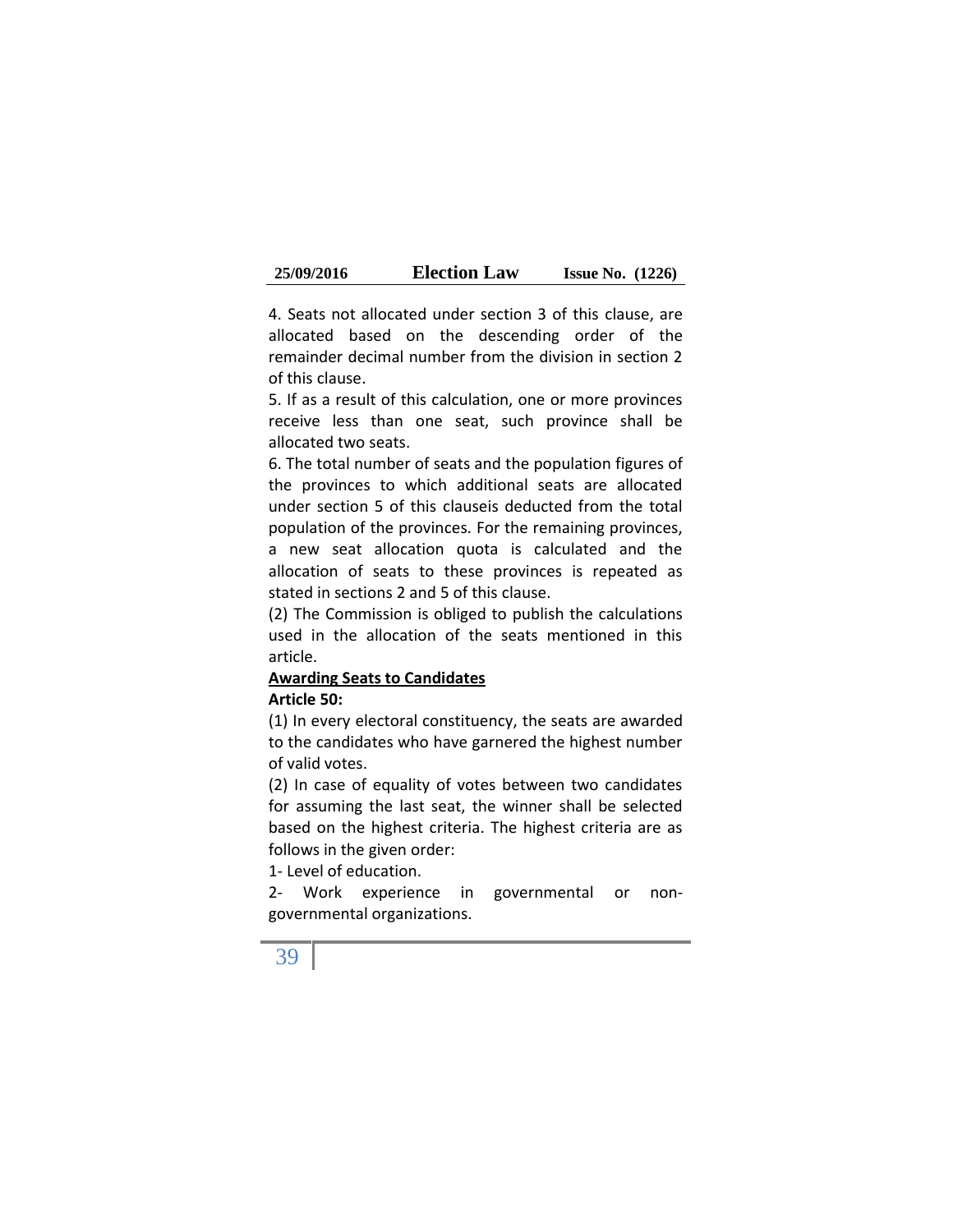| 25/09/2016 | <b>Election Law</b> | <b>Issue No.</b> $(1226)$ |  |
|------------|---------------------|---------------------------|--|
|------------|---------------------|---------------------------|--|

(3) If an elected member of Wolesi Jirga may not be able to take up his/her seat or due to any reason leaves his/her seat or dies or resigns or is appointed to another office in accordance with the law during the term of Wolesi Jirga; or if he/she loses his/her membership on the order of the law; or becomes handicapped or disabled in a way that permanently prevents him/her from doing his/her job, if more than one year remains until the end of the term of office of Wolesi Jirga, his/her seat shall be assigned according to the prepared list of the Commission to the next candidate of the same sex (male or female) with the highest votes.

### **Allocation of Seat to Female Candidates Article 51:**

(1) The Commission, for the purpose of the minimum number of female candidates that shall be elected from each province, prepares procedures and a formula that is based on the population of each province so that to meet the requirements of article 83 of the Constitution of Afghanistan that is the number of elected female candidates shall be at least twice the number of the current provinces.

(2) Candidates who receive the highest number of valid votes in each electoral constituency,are allocated seats as per the formula mentioned in clause (1) of this article. Upon the realization of the quota, the remaining seats are allocated according to the article 49 of this law.

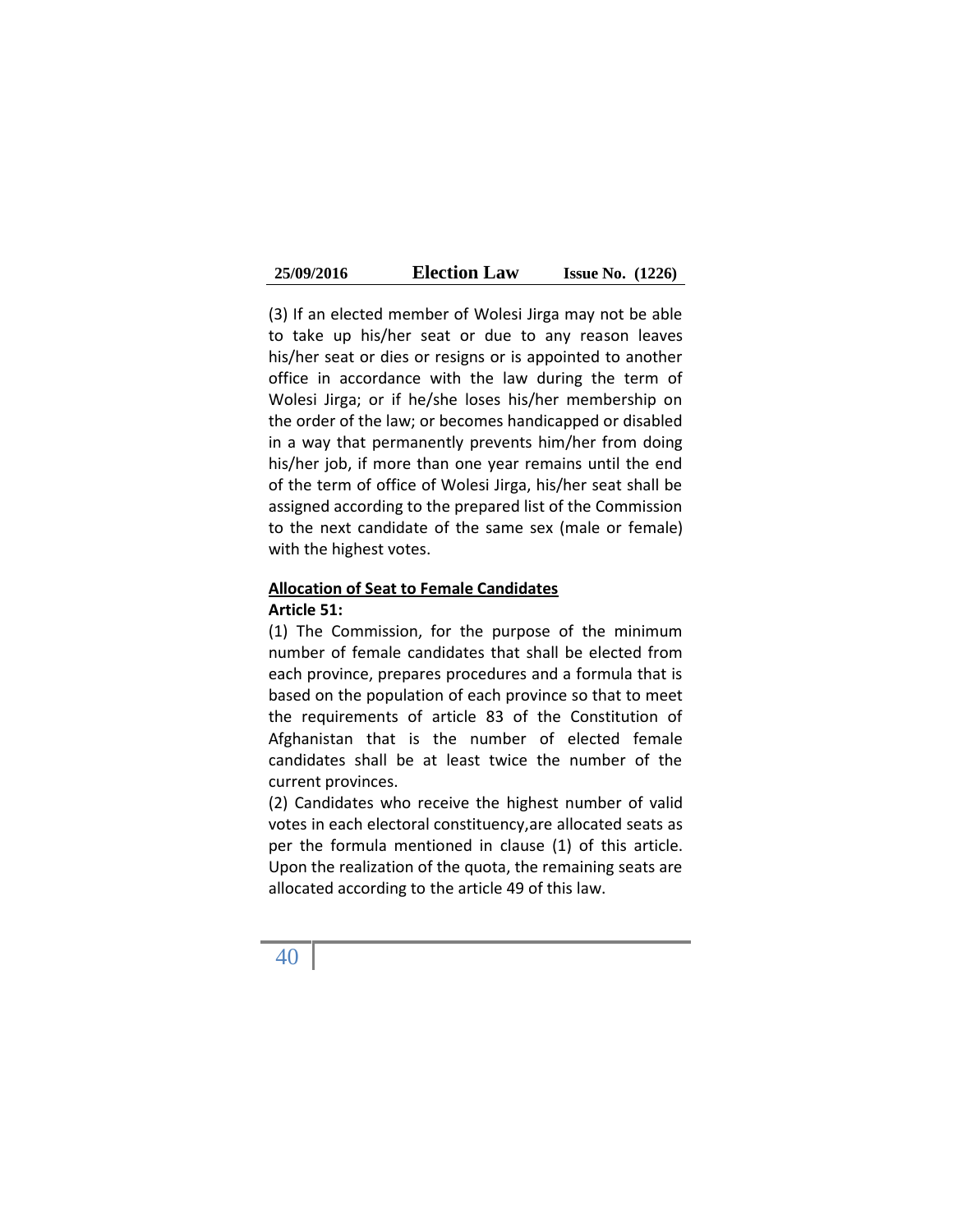| 25/09/2016 | <b>Election Law</b> | <b>Issue No.</b> $(1226)$ |  |
|------------|---------------------|---------------------------|--|
|------------|---------------------|---------------------------|--|

(3) In case there are not sufficient number of women on the candidate's list to occupy the seat or seats allocated to women, the Commission shallundertake measures in accordance with the procedure mentioned in clause (1) of this article, to ensure that the seats allocated to women do not remain vacant.

#### **Allocation of Seat to Nomads Article 52:**

(1) The nomads' seats are allocated to the candidates who have garnered the highest number of valid votes in the nomads' electoral constituency.

(2) Three nomads' seats are allocated to the female candidates who have garnered the highest number of valid votes in the nomads' electoral constituency.

(3) In case of equality of votes amongst candidates for the last seat, the candidate with higher level of education and in case of equal education, the one with longer work experience in administration is announced as the winner.

(4) In case the nomads elected member of Wolesi Jirga is unable to occupy his/her seat or for any reasons during the tenure of Wolesi Jirga, abandons, or resigns from, his/her seat or dies or is appointed to another job in accordance with provisions of law or loses his/her membership on the order of a competent court or is handicapped or disabled in a way that permanently prevents him/her from performing his/her job, if more than one year remains until the end of the term of office of Wolesi Jirga, his/her seat shall be assigned according to

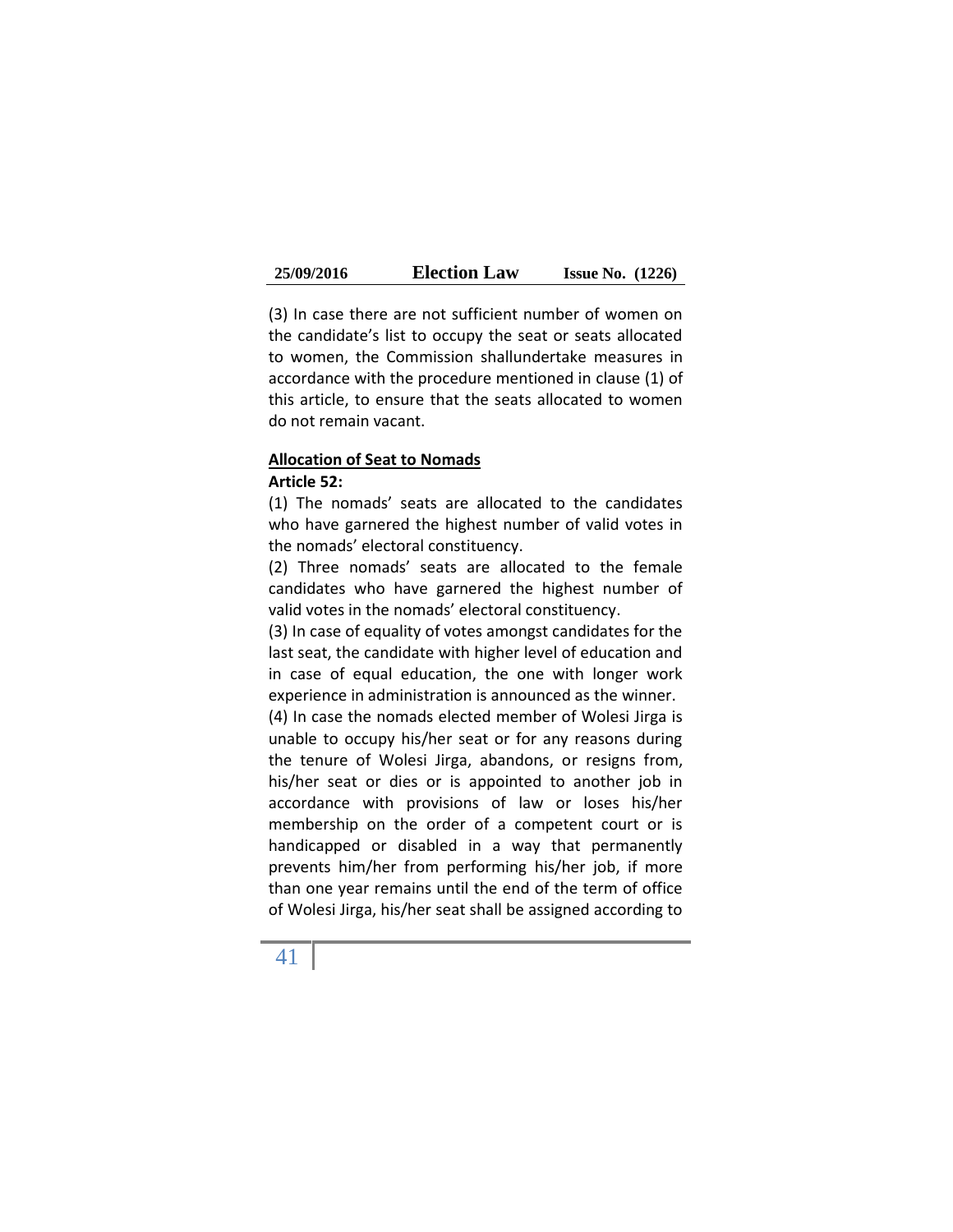| 25/09/2016 | <b>Election Law</b> | <b>Issue No.</b> $(1226)$ |  |
|------------|---------------------|---------------------------|--|
|------------|---------------------|---------------------------|--|

the prepared list of the Commission to the next candidate of the same sex (male or female) with the highest number of votes.

### **Allocation of the Seat to Hindu and Sikhs Article 53:**

(1) The Hindu and Sikh seat, is allocated to the candidate who has garnered the highest number of votes.

(2) In case of equality of votes among the candidates, the candidate with higher level of education and in case of equal education, the one with longer work experience in administration is announced as the winner.

(3) In case the Hindu and Sikh elected member is unable to occupy his/her seat or for any reasons during the tenure of Wolesi Jirga, abandons, or resigns from, his/her seat or dies or is appointed to another job in accordance with provisions of law or loses his/her membership on the order of a competent court or is handicapped or disabled in a way that permanently prevents him/her from performing his/her job, if more than one year remains until the end of the term of office of Wolesi Jirga, his/her seat shall be assigned according to the prepared list of the Commission to the next candidate with the highest number of votes on the Hindu and Sikh list of candidates.

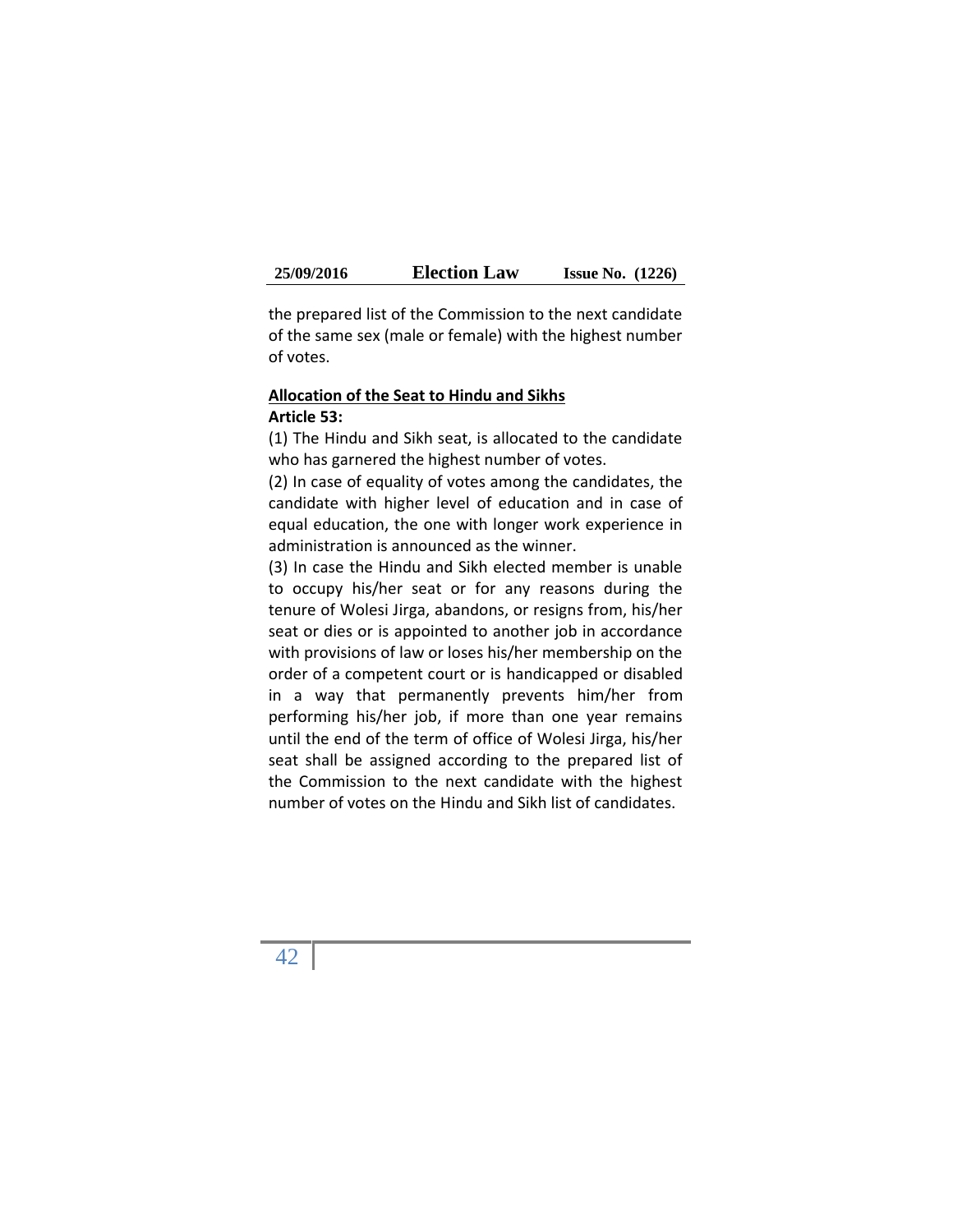| 25/09/2016 | <b>Election Law</b> | <b>Issue No.</b> $(1226)$ |  |
|------------|---------------------|---------------------------|--|
|------------|---------------------|---------------------------|--|

# **Chapter Eight Election of Members of Meshrano Jirga Number of the Meshrano Jirga Members**

## **Article 54:**

Number of the Meshrano Jirga members shall be three times the number of the provinces of the country that are elected and appointed in accordance to the provisions of the article 84 of the constitution.

## **Election of Member of Provincial Council toMembership of the Meshrano Jirga**

#### **Article 55:**

- (1) The Commission shall within fifteen days of the establishment of the Provincial Councils hold internal elections within the Provincial Council of each province in accordance with the provisions of this law and procedures of the Commission to elect a member for Meshrano Jirga.
- (2) The quorum of the provincial council meeting for holding this election shall be the presence of at least two-thirds of all the members of the Provincial Council; the person receiving more than half of the votes of the present membersshall be recognized as the member of the Meshrano Jirga. In case, no candidate receives more than half of the votes of the present members in the first round, new elections shall be held between the two candidates who have received the highest number of votes. In the second

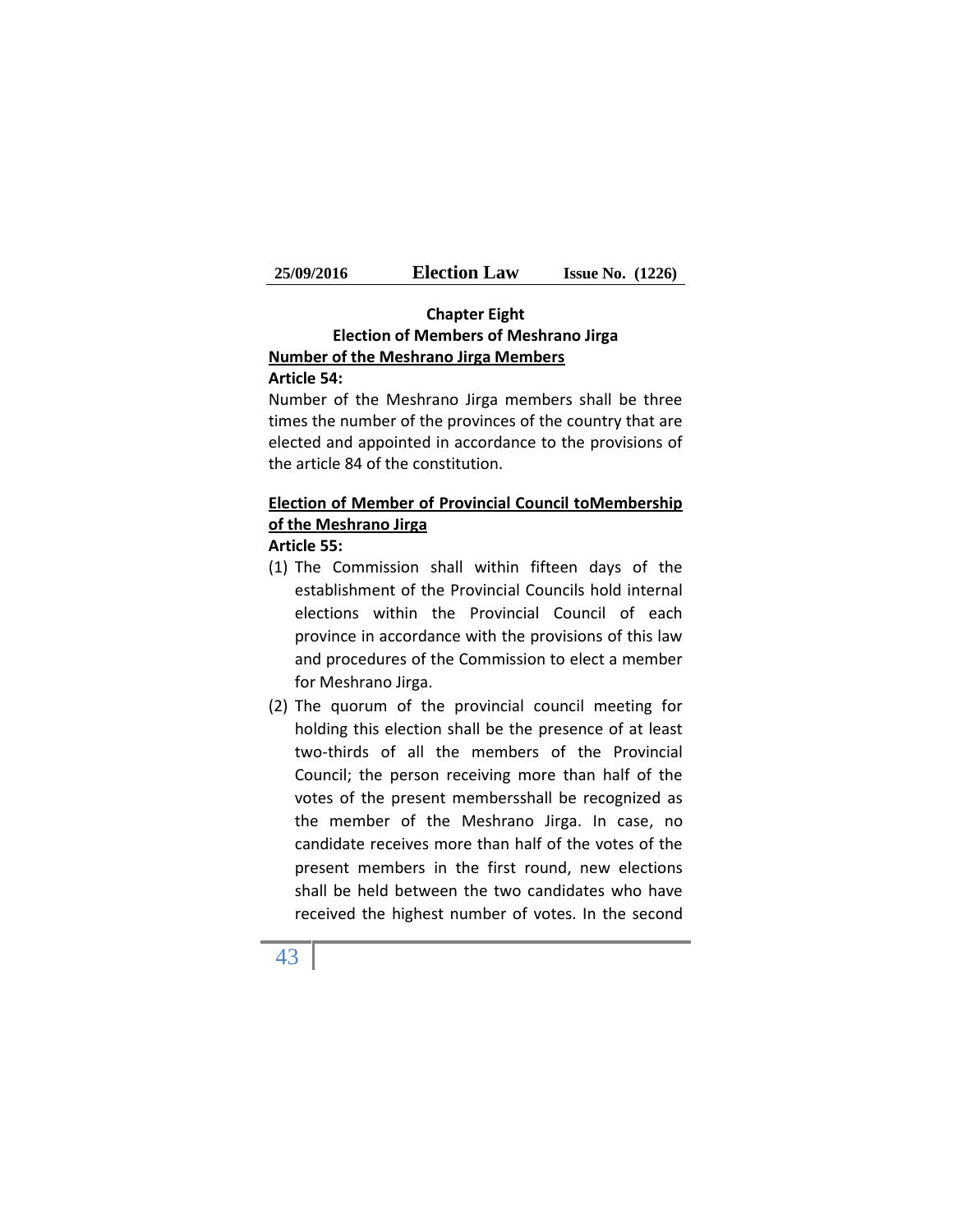| 25/09/2016 | <b>Election Law</b> | <b>Issue No.</b> $(1226)$ |  |
|------------|---------------------|---------------------------|--|
|------------|---------------------|---------------------------|--|

round, the candidate with the highest number of votes shall be recognized as the winner.

- (3) In case of equality of votes among more than two candidates who have received the highest number of votes in the first round, two candidates respectively with the highest level of education and in case of equal level of education, the two candidates with long term work experience shall be recognized as the candidates for the second round.
- (4) In case of equality of votes among the two candidates in the second round of election, from among the two persons, the person who holds the highest level of education shall be recognized as the winner; and in case of equal level of education, the candidate with longer term work experience shall be recognized as the winner.
- (5) In case an elected member may not be able to assume his/her seat or during the term of Meshrano Jirga, due to any reason, abandons his/her seat or dies or resigns or holds another office in accordance with the provisions of the law; or loses his/her membership based on the order of the law; or becomes handicapped or disabled in a way which permanently prevents him/her from doing his/her job, if more than one year remains until the end of the term of office of the relevant council (provincial council), the Commission shall in accordance with the

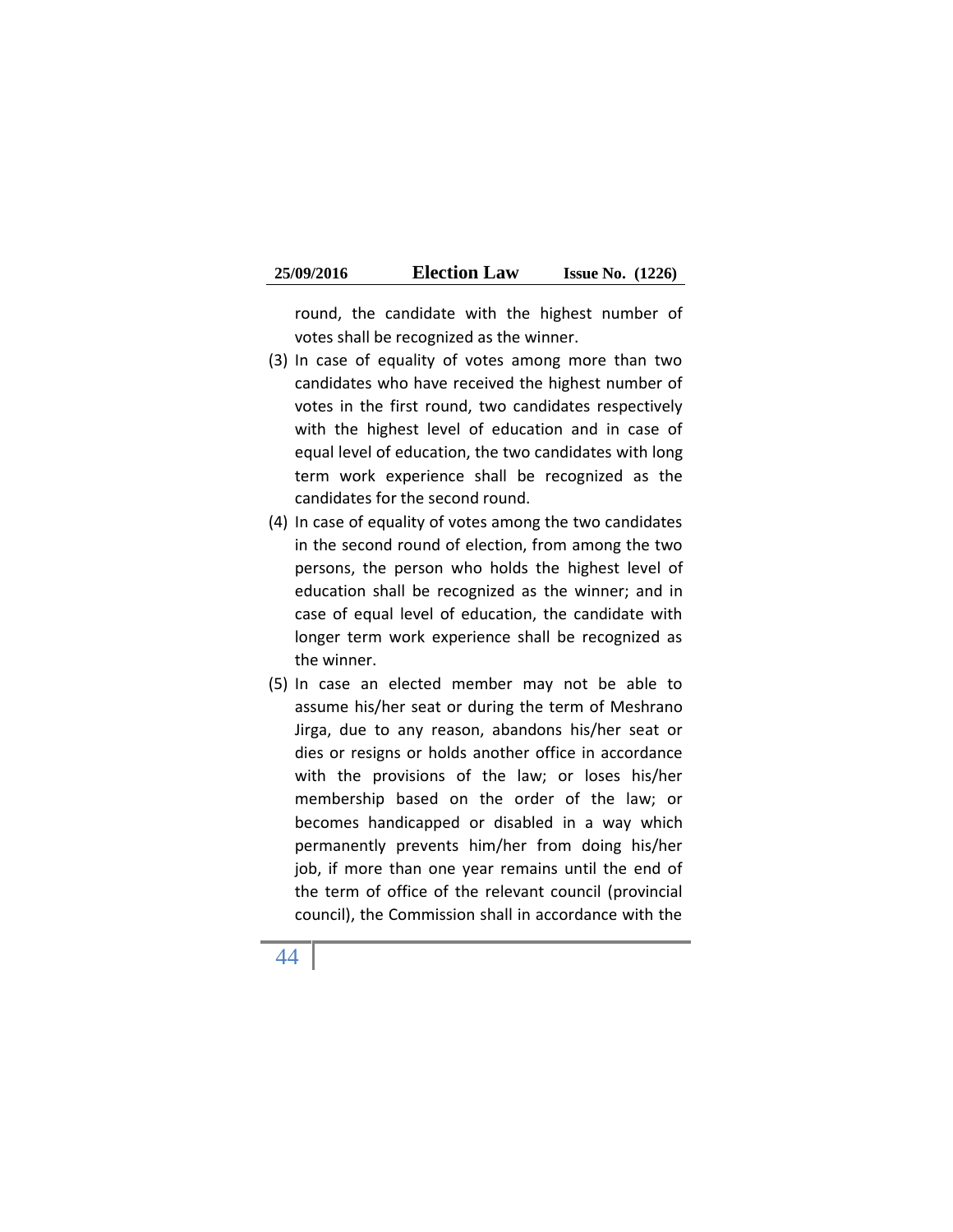provisions of this article hold election amongst the members of the relevant Provincial Council to elect the member for the Meshrano Jirga for the remaining period.

# **Election of Member of District Council to the Membership of Meshrano Jirga**

**Article 56:**

- (1) The Commission shall, within 15 days of the establishment of the Districts Councils, hold elections among the members of the Districts Councils at the office of the Provincial Council of the respective province to elect the member for the Meshrano Jirga.
- (2) The quorum of the District Councils meeting for holding these elections shall be the presence of at least two-thirds of all the members of the District Councils. The candidate who receives more than half of the votes of the present members shall be recognized as the member of Meshrano Jirga; In case none of the candidates receive more than half of the votes, new elections shall be held between the two candidates who have received the most votes. In the second round of the elections, the candidate who receives most of the votes shall be recognized as the winner.
- (3) In case of equality of votes between the two candidates who have received the highest number of votes in the first round, the two candidates
- 45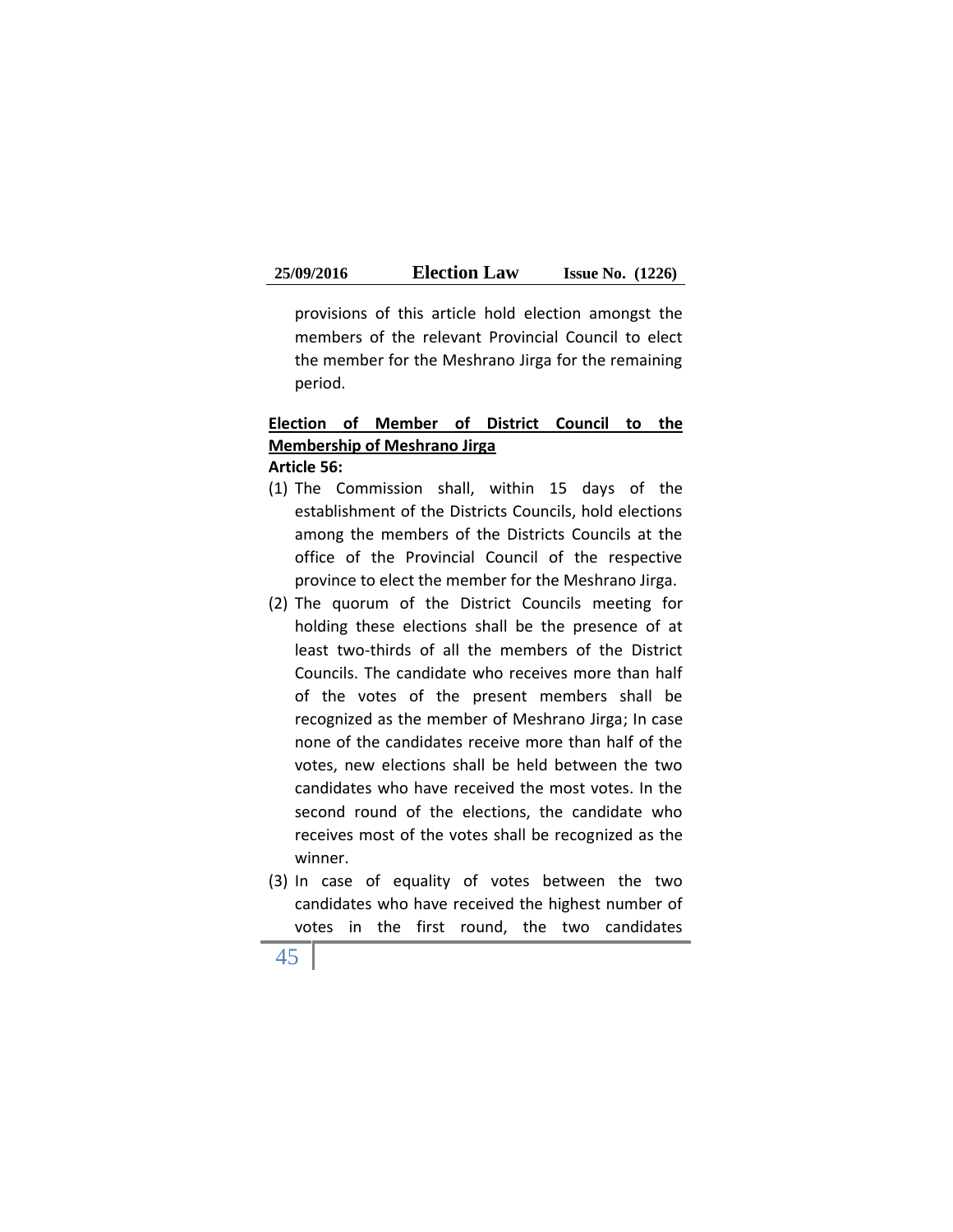| 25/09/2016 | <b>Election Law</b> | <b>Issue No.</b> $(1226)$ |  |
|------------|---------------------|---------------------------|--|
|------------|---------------------|---------------------------|--|

respectively with the highest level of education and in case of equal level of education, the two candidates with longer work experience shall be recognized as candidates for the second round.

- (4) In case of equality of votes among the two candidates in the second round, the candidate who respectively holds the highest educational degree shall be recognized as the winner and in case of equal educational degree, the candidate with longer work experience shall be recognized as the winner.
- (5) In case an elected member may not be able to assume his/her seat or due to any reason abandons his/her seat or dies or resigns or holds another position pursuant to the provisions of the law during the tenure of Meshrano Jirga; or loses his/her membership based on the provisions of the law; or becomes handicapped or disabled in a way that permanently prevent him/her from doing his/her job, if more than one year remains until the end of the term of office of the relevant district councils, the Commission in accordance to this law shall hold election amongst the members of the Districts Councils of the relevant province to elect the member of Meshrano Jirga for the remaining period.

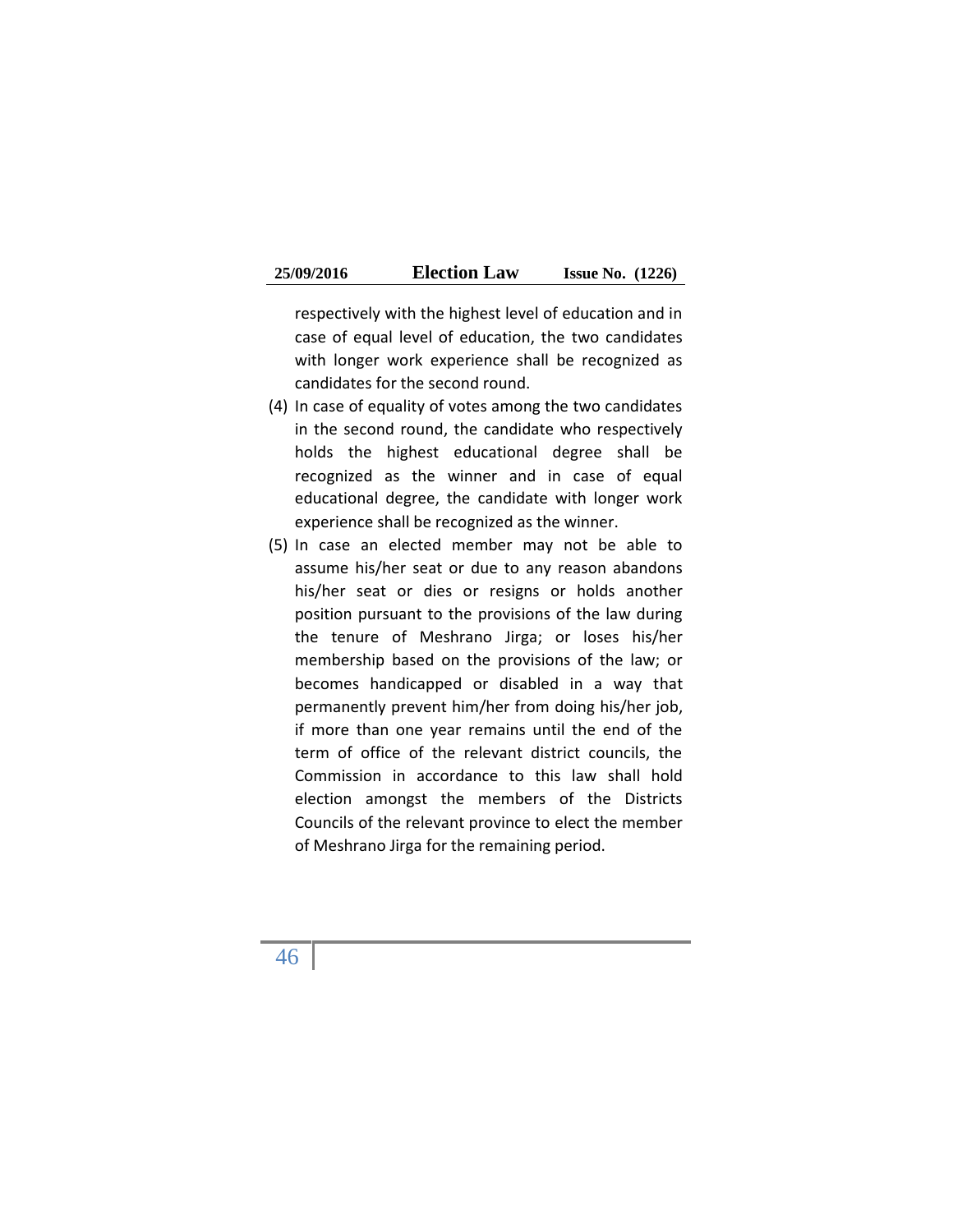| 25/09/2016 | <b>Election Law</b> | <b>Issue No.</b> $(1226)$ |  |
|------------|---------------------|---------------------------|--|
|------------|---------------------|---------------------------|--|

# **Chapter Nine Elections of Members of Provincial Councils**

# **Provincial Council**

## **Article 57:**

Each province shall have a provincial council the members of which shall be elected by the voters of the same province for a period of four years.

## **Allocation of Seats to Provincial Council Article 58:**

(1) The seats of the provincial council shall be determined in proportion to the population of each province in the following order:

- 1 A province with a population of up to five hundred thousands, (9) seats.
- 2 A province with a population of more than five hundred thousand up to one million, (11) seats.
- 3 A province with a population of more than one millions up to two millions, (15) seats.
- 4 A province with a population of more than two millions up to three millions, (17) seats.
- 5 A province with a population of more than three millions up to four millions, (19) seats.
- 6 A province with a population of more than four millions, (21) seats.

(2) At least 25 % of the seats in each Provincial Council shall be allocated to female candidates.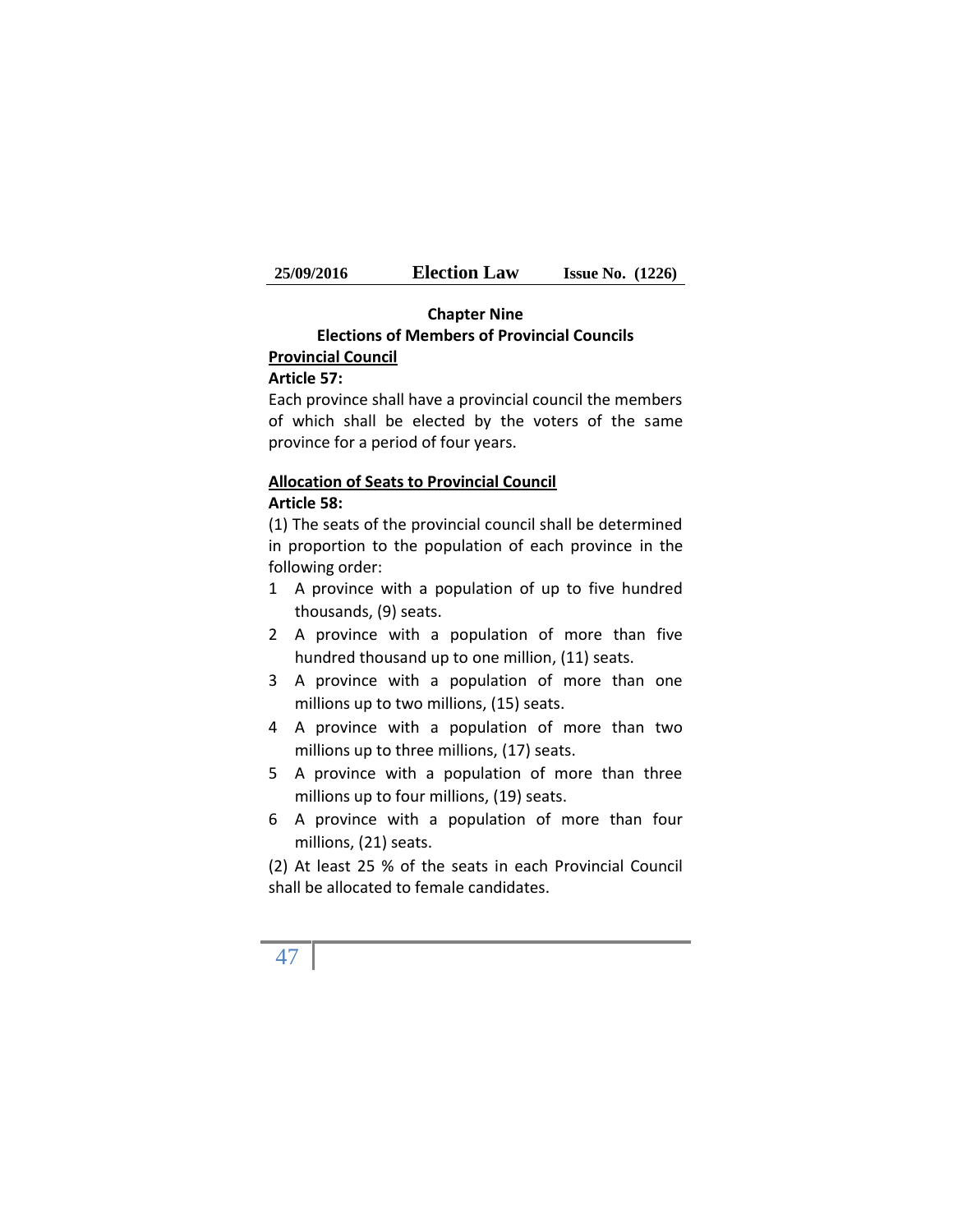(3) A nomad may participate in any province in the provincial council elections as a voter or a candidate.

### **Acquiring Membership of Provincial Council Article 59:**

- 1) A candidate who has received the highest number of votes in the relevant electoral constituency shall be recognized as the member of the Provincial Council.
- 2) In case of equality of votes among candidates, the candidate fulfilling the highest criteria shall be announced as the member of the Provincial Council. The highest criteria are as below in the given order:
	- 1. Education level
	- 2. Work experience in governmental and non-governmental organizations.
	- 3. History of residence in the relevant electoral constituency.
- 3) In case a Provincial Council member is elected as the member of the Meshrano Jirga or may not be able to assume his/her seat and/or due to reasons, abandons his/her Provincial Council seat during the term of the Provincial Council, or if he/she dies or resigns and/or holds any other official position in accordance with the provisions of the law, or loses his/her membership on the order of the law, and/or becomes handicapped or disabled in a way that permanently prevents him/her from doing his/her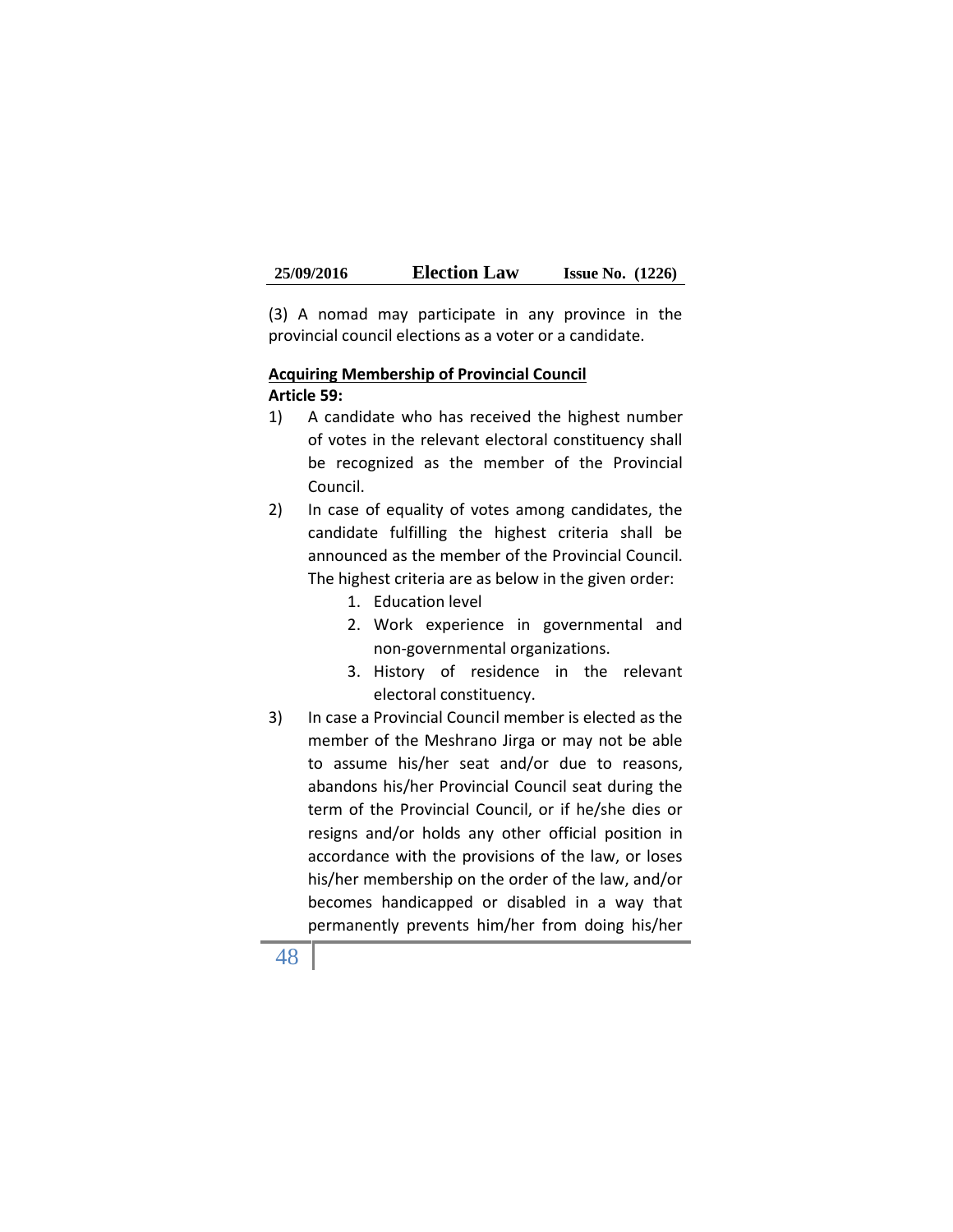job; in case more than one year of the term of service of the relevant council remains, his/her seat shall be given to the next candidate of the same sex (male or female) with the most votes based on the list prepared by the Commission.

## **Chapter Ten Elections of Members of District Councils**

## **District Council**

#### **Article 60:**

Each district shall have a council, members of which shall be elected by the voters of the same district for a term of three years.

## **Allocation of Seats to District Council Article 61:**

(1) The seats of the district council are allocated in proportion to the population of each district as below:

- 1 A district with a population of up to forty thousand, (5) seats.
- 2 A district with a population of more than forty thousand up to seventy thousand, (7) seats.
- 3 A district with a population of more than seventy thousand up to one hundred thousand, (9) seats.
- 4 A district with a population of more than one hundred thousand, (11) seats.

(2) A minimum of 25 % of the seats of each District Council shall be allocated to female candidates.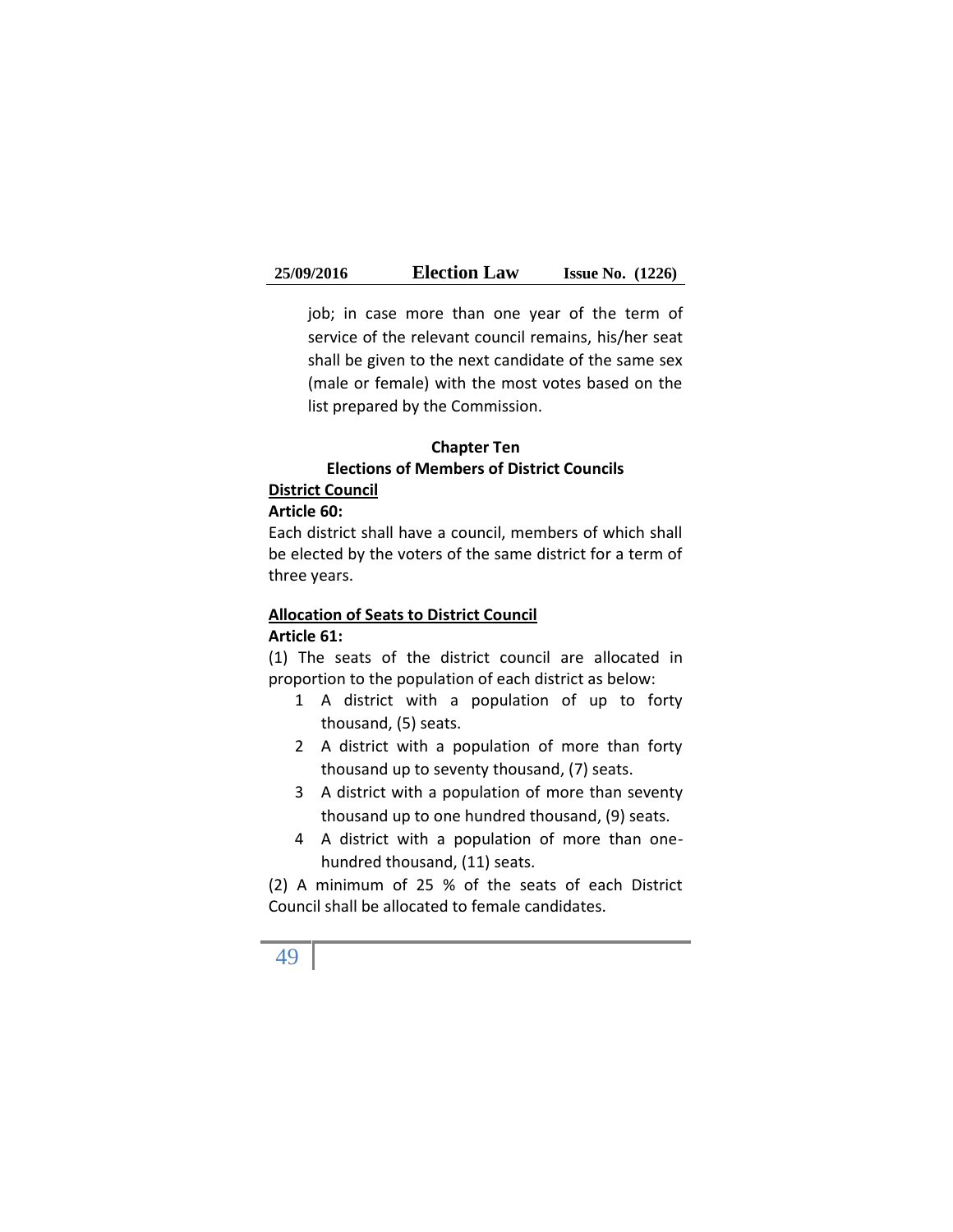| 25/09/2016 | <b>Election Law</b> | <b>Issue No.</b> $(1226)$ |  |
|------------|---------------------|---------------------------|--|
|------------|---------------------|---------------------------|--|

(3) A nomad may participate in district council elections of any district as a voter and or a candidate.

#### **Acquiring Membership of District Council Article 62:**

(1) Candidates who have received the highest number of votes in the relevant district shall be recognized as the members of the District Council.

(2) In case of equality of votes among the candidates for the last seat, the candidate fulfilling the highest criteria shall be selected as the member of the District Council. The highest criteria are as below in the given order:

1. Education level

2. Work experience in government and non-government organizations.

3. History of residence in the relevant electoral constituency.

(3) If a district council member is elected as a member of the Meshrano Jirga or may not be able to take up his/her seat and/or due to reasons, abandons his/her district council seat during the term of the district council, or if he/she dies or resigns and/or holds any other position in accordance with the law or loses his/her membership on the order of law and/or becomes handicapped or disabled in such a way that permanently prevents him/her from doing his/her job; in case more than one year of the term of service of the relevant council remains, his/her seat shall belong to the next candidate

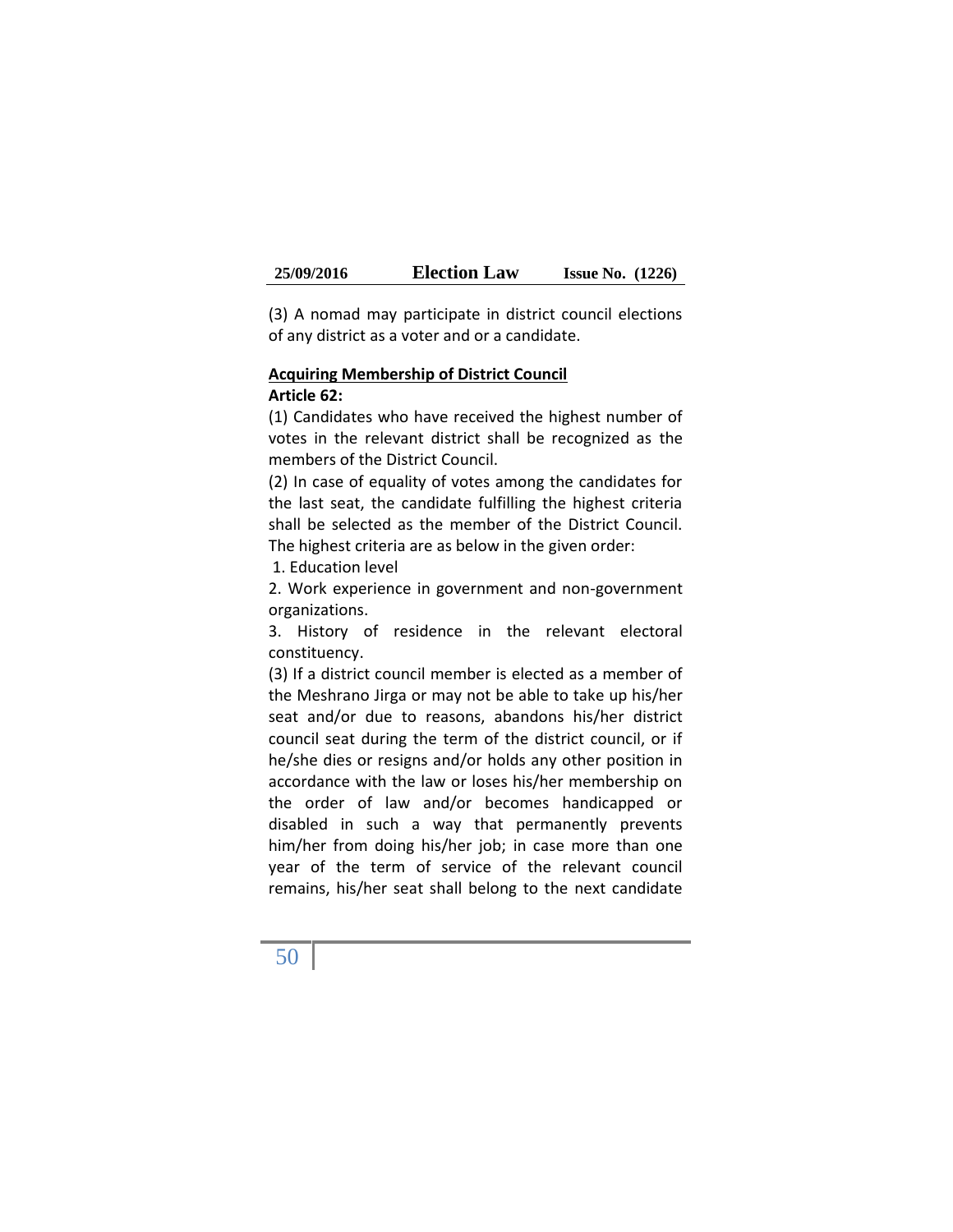of the same sex (male or female) with most votes based on the list prepared by the Commission.

## **Chapter Eleven Elections of Members of Village Council**

## **Village Council**

#### **Article 63:**

Each village shall have a council, members of which shall be elected by the voters of the same village for a term of 3 years.

## **Seat Determination of the Village Councils Article 64:**

(1) The seats for the Village Council shall be determined in proportion to the population of each village in the following order:

- 1 A village with a population of up to five hundred persons, (3) seats.
- 2 A village with a population of more than five hundred up to one thousand persons, (5) seats.
- 3 A village with a population of more than one thousand persons, (7) seats.

(2) A minimum of 25 % of the seats of each Village Council shall be allocated to female candidates.

(3) A nomad may participate in a village council election of any village as a voter or a candidate.

**Acquiring Membership of the Village Council Article 65:**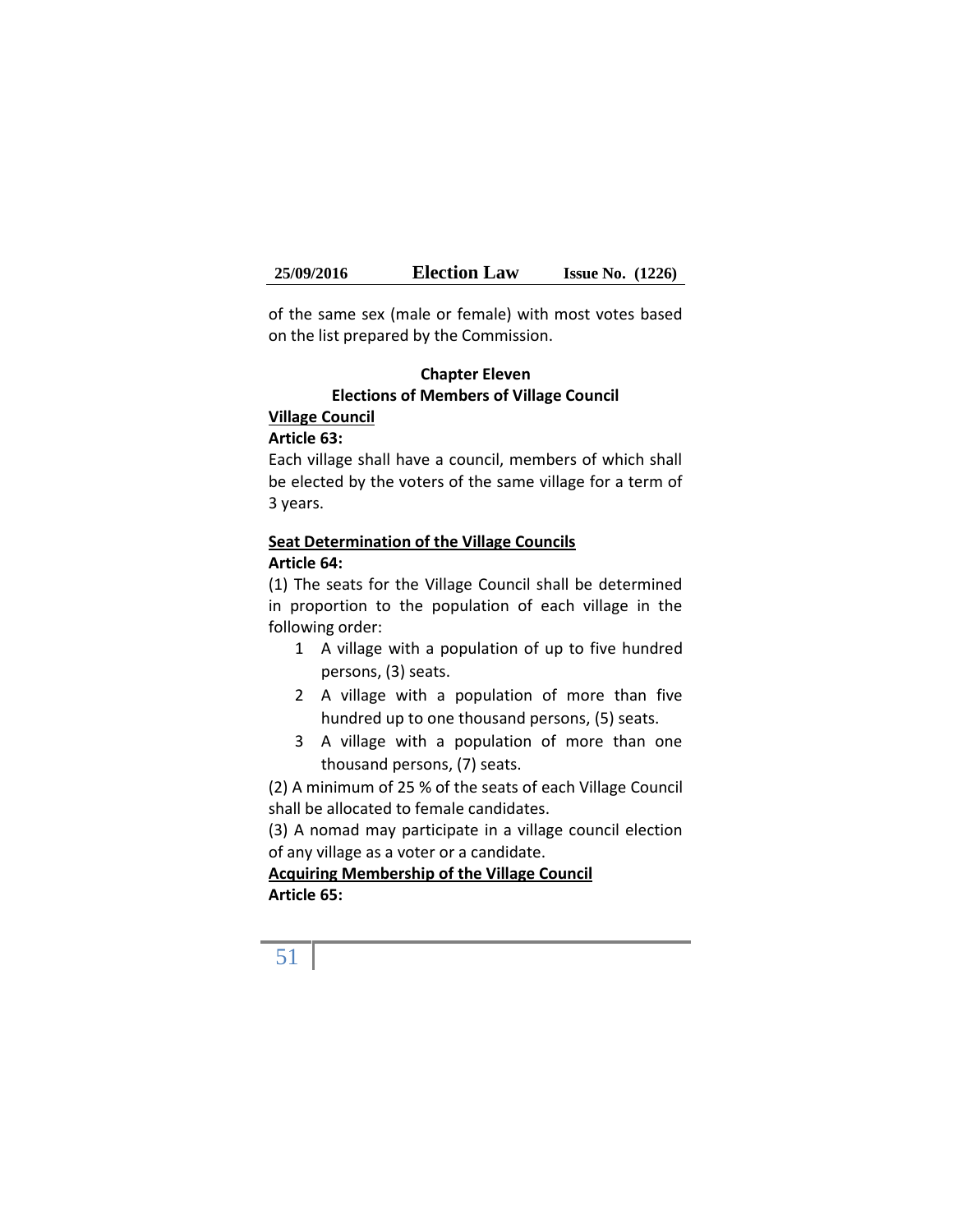| 25/09/2016 | <b>Election Law</b> | <b>Issue No.</b> $(1226)$ |  |
|------------|---------------------|---------------------------|--|
|------------|---------------------|---------------------------|--|

(1) Candidates who receive the most valid votes in the relevant village council elections, shall be recognized as the members of the Village Council.

(2) In case of equality of votes among candidates for the last seat, the candidate fulfilling the highest criteria shall be announced as a member of the Village Council. The highest criteria are the following respectively:

- 1 Education level
- 2 Work experience in government or non-government organizations
- 3 History of residence in the relevant electoral constituency.

(3) If an elected member may not be able to take up his/her seat and/or due to reasons, abandons his/her seat during the term of the Village Council, or if he/she dies or resigns and/or holds any other position in accordance with the provision of the law and/or loses his/her membership on the order of law and/or becomes handicapped or disabled in a way that permanently prevents him/her from doing his/her job; in case more than one year of the term of service of the relevant council remains, his/her seat shall belong to the next candidate with the most votes based on the list prepared by the Commission.

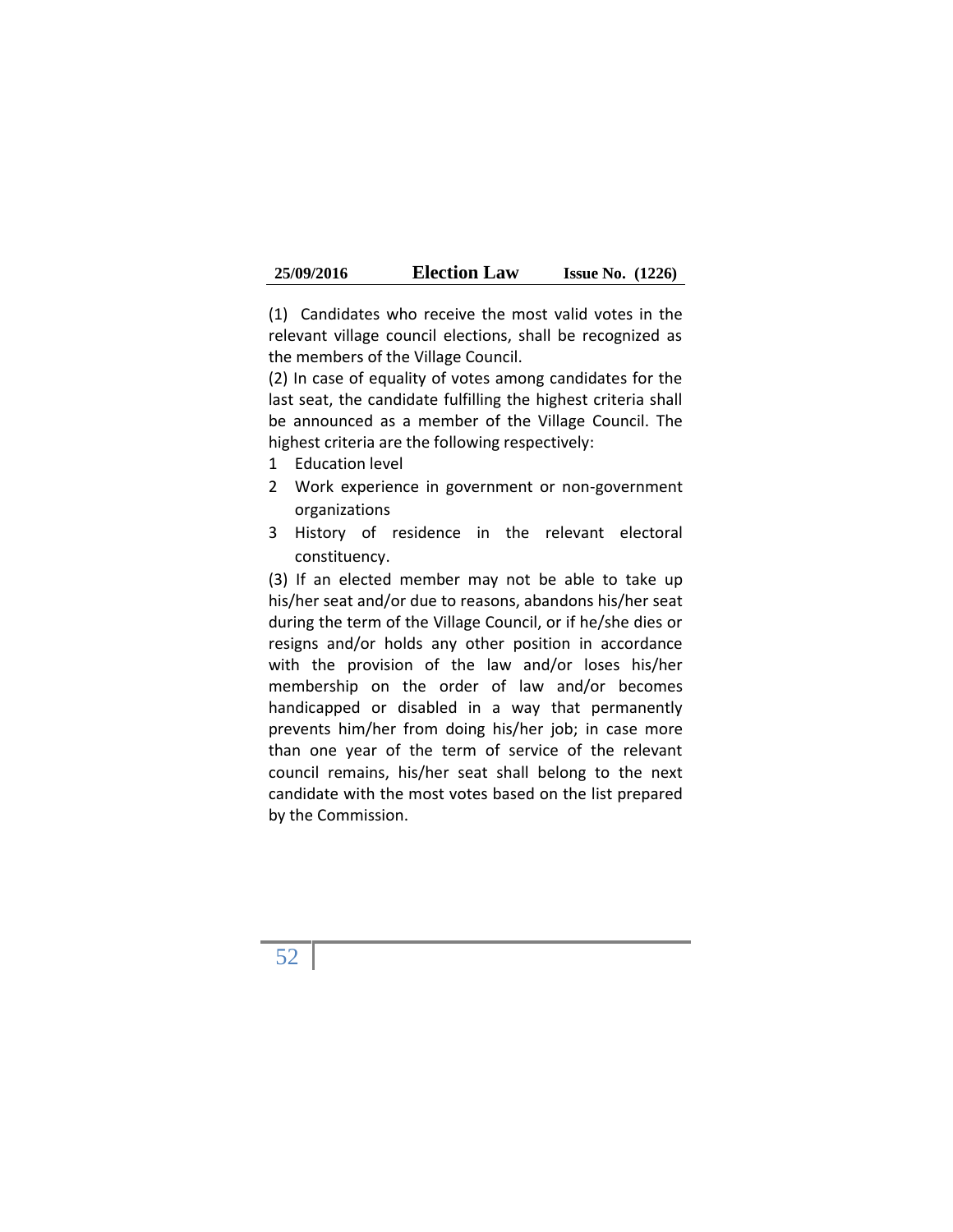| 25/09/2016 | <b>Election Law</b> | <b>Issue No.</b> $(1226)$ |  |
|------------|---------------------|---------------------------|--|
|------------|---------------------|---------------------------|--|

# **Chapter Twelve Elections of Mayors**

# **Manner of Election of Mayor**

## **Article 66:**

(1) One Mayor shall be elected for each city. The mayor shall be elected for a term of four years by receiving the highest number of votes of the voters of the same city.

(2) In case none of the candidates receive the majority of more than 50% of votes in the first round, the second round election shall be held within two weeks of the announcement of the election results, and in this round, only the two candidates who have received the highest number of votes in the first round shall participate; and the candidate who receives the most votes shall be recognized as the winner.

(3) In case of equality of votes among the candidates, the candidate who fulfills the highest criteria shall be recognized as the Mayor. The highest criteria are the following in the given order:

- 1. Education level;
- 2. Work experience in government and non government organizations;
- 3. Longer period of residence in the relevant city.

(4) In case the elected mayor may not be able to take up the seat or due to any reason, within the term of municipality, abandons the seat, dies or resigns or is appointed to another position in accordance to the law; or is deposed on the order of law; and/or gets

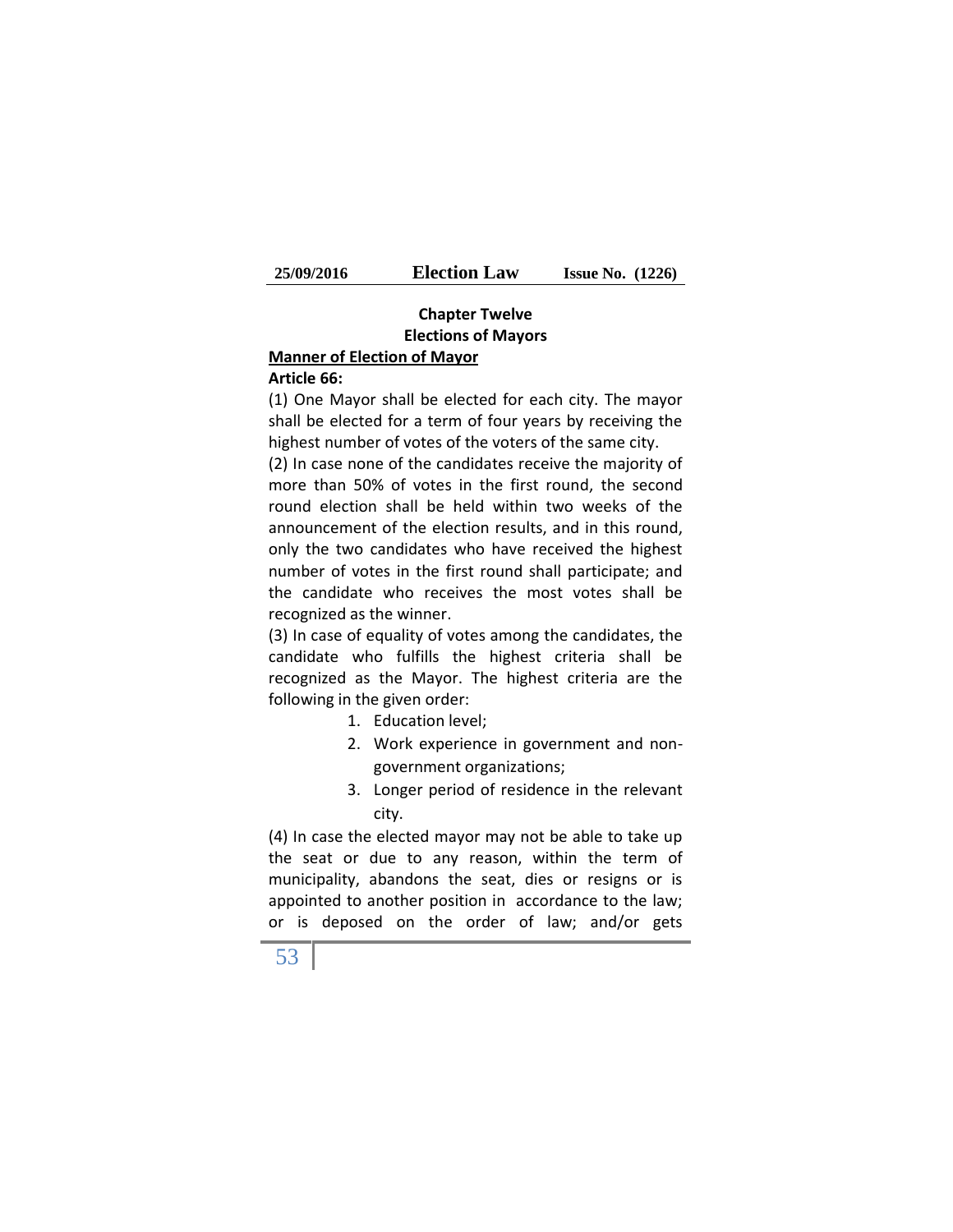handicapped or disabled in a way that permanently prevents him/her from doing his/her job, his/her seat shall belong to the next candidate with the highest number of votes in accordance with the list prepared by the Commission.

### **Assuming Office by the Winner Candidate as the Mayor Article 67:**

The winning candidate shall assume office within ten days of the announcement of the election results.

## **Chapter Thirteen Elections of Municipality Council Municipal Council**

#### **Article 68:**

The members of the Municipality Council shall be elected for a term of four years by the voters of the Constituency of the relevant city.

## **Number of Seats of the Municipality Council Article 69:**

(1) A Municipality Council shall consist of a minimum of three seats.

(2) In case a municipality is divided into two *Nahias* (city districts), each *Nahia* shall be a constituency for election of each of its seats. For the third seat, the entire city shall serve as an electoral constituency.

(3) For a Municipality Council that has more than two *Nahias*, one person from each *Nahia* shall be elected.

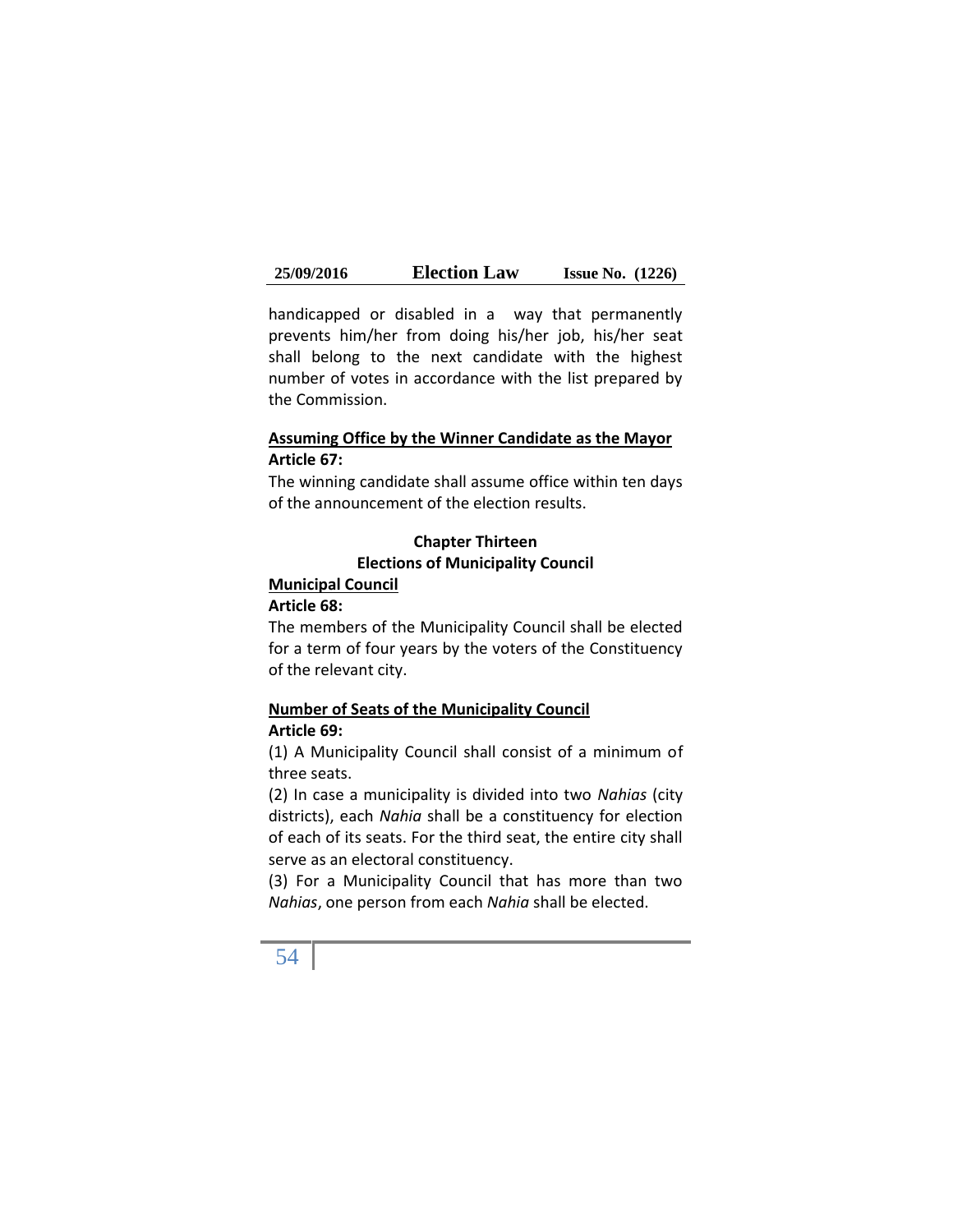| 25/09/2016 | <b>Election Law</b> | <b>Issue No.</b> $(1226)$ |  |
|------------|---------------------|---------------------------|--|
|------------|---------------------|---------------------------|--|

(4) A municipality that hasn't been divided into *Nahias*, in general its council shall have 3 to 5 seats given the number of the population and delivery of urban services depending on the circumstances.

(5) The number of seats of the Municipality Councils shall be determined by the Commission, based on the data provided by the Directorate of Local Governance in consideration of the number of their *Nahias*.

(6) The number of seats of Kabul Municipality Council shall be determined by the Commission based on the data provided by the Kabul Municipality in consideration of the number of its *Nahias*.

#### **Allocation of seats**

#### **Article 70:**

(1) For the municipality that has *Nahias*, each *Nahia* shall be recognized as one electoral constituency and one member shall be elected from each of the *Nahias* to the Municipality Council. The eligible voters that live in the same constituency and have registered themselves as voters shall have the right to vote in the mentioned constituency.

(2) For the municipality that is not divided into *Nahias*, the entire area of the municipality shall be recognized as an electoral constituency. The eligible voters that live in the same municipality and have registered themselves as voters shall have the right to vote.

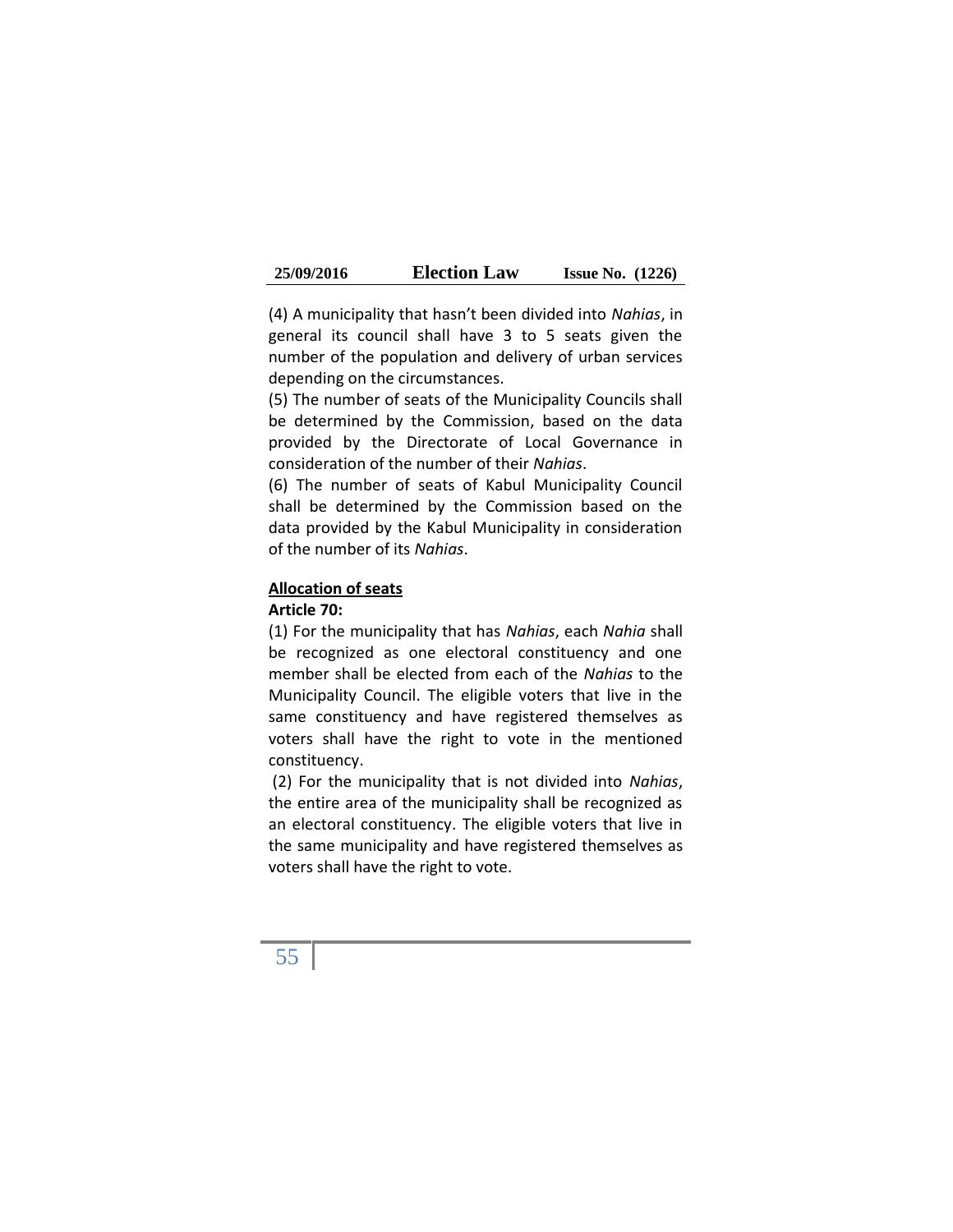| 25/09/2016 | <b>Election Law</b> | <b>Issue No.</b> $(1226)$ |  |
|------------|---------------------|---------------------------|--|
|------------|---------------------|---------------------------|--|

(3) The candidate who has received most valid votes in the relevant municipality council elections shall be recognized as the member of the Municipality Council.

(4) In case of equality of votes among the candidates, the candidate fulfilling the highest criteria shall be recognized as the member of the Municipality Council. The highest criteria are as following respectively:

1. Education level.

2. Work experience in government and non-government organizations.

3. History of residence in the relevant electoral constituency.

(5) In case an elected member may not be able to take up the seat or due to any reason, within the term of the Municipality Council, abandons the seat, dies or resigns or holds another position in accordance with the provisions of the law or loses his/her membership due to the order of law and/or gets handicapped or disabled in a way that permanently prevents him/her from doing his/her duty, his/her seat shall belong to the next candidate with the highest number of votes in accordance with the list prepared by the Commission.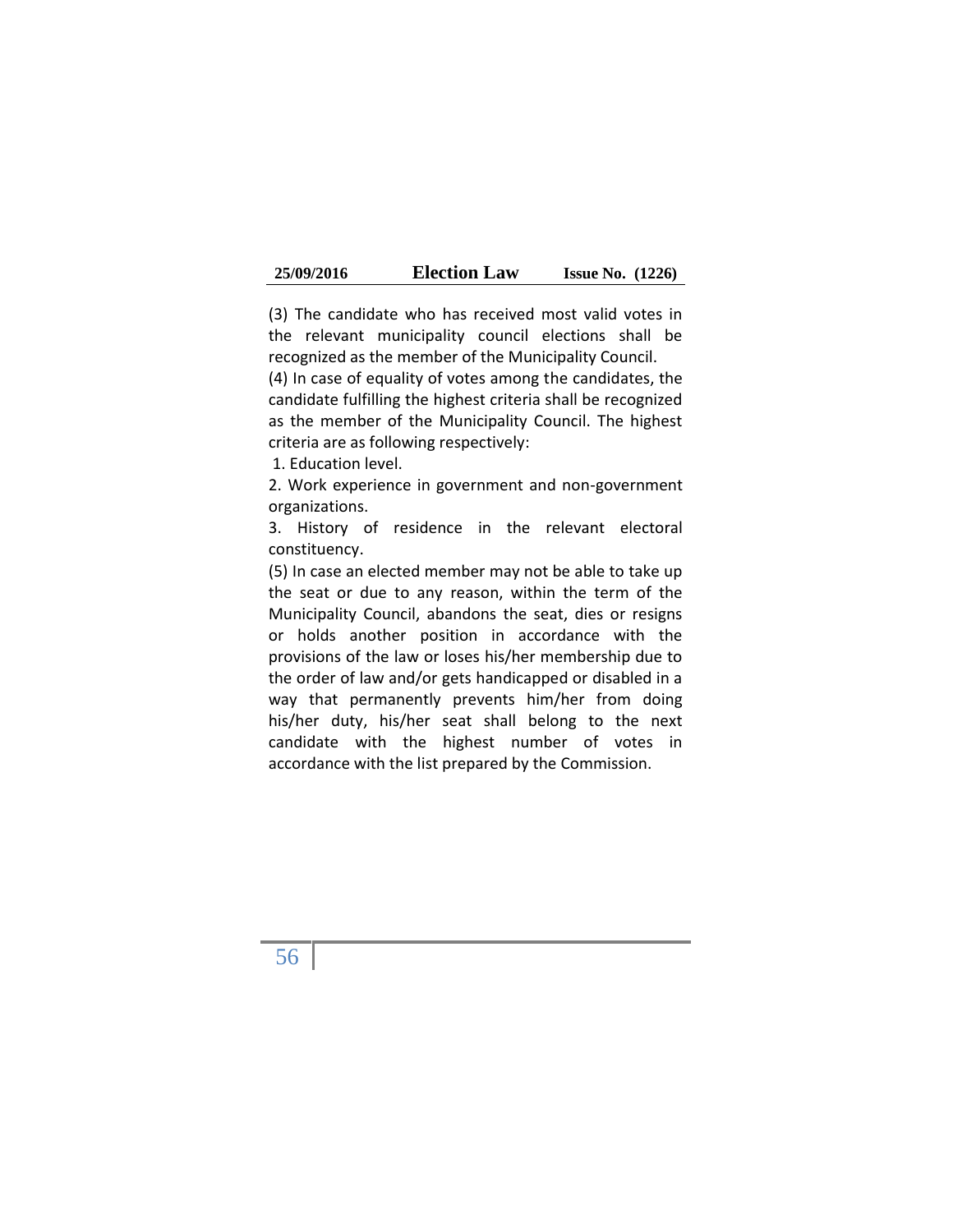| 25/09/2016 | <b>Election Law</b> | <b>Issue No.</b> $(1226)$ |  |
|------------|---------------------|---------------------------|--|
|------------|---------------------|---------------------------|--|

## **Chapter Fourteen Conducting Elections**

## **Election Date**

## **Article 71:**

(1) The Commission shall announce the Election date at least (180) days before the Election Day. Conducting by elections shall be an exception to this provision.

(2) The Commission shall publish the Electoral Calendar at least (120) days before the Election Day.

#### **Voters List**

## **Article 72:**

The Commission shall record the voters list in the National Data Center (Database) of the Commission and, in compliance with the electoral calendar, make it accessible to the public in the relevant polling centers for the purpose of their awareness and objections.

## **Application for Candidacy**

### **Article 73:**

(1) The persons who nominate themselves for the elected seats set forth in this law shall be obliged to provide to the Commission with their written application of candidacy for registration within the determined period.

(2) The application for registration as candidate shall contain the following information:

- 1- Name and specific address.
- 2- A copy of the document which proves his/her identity;

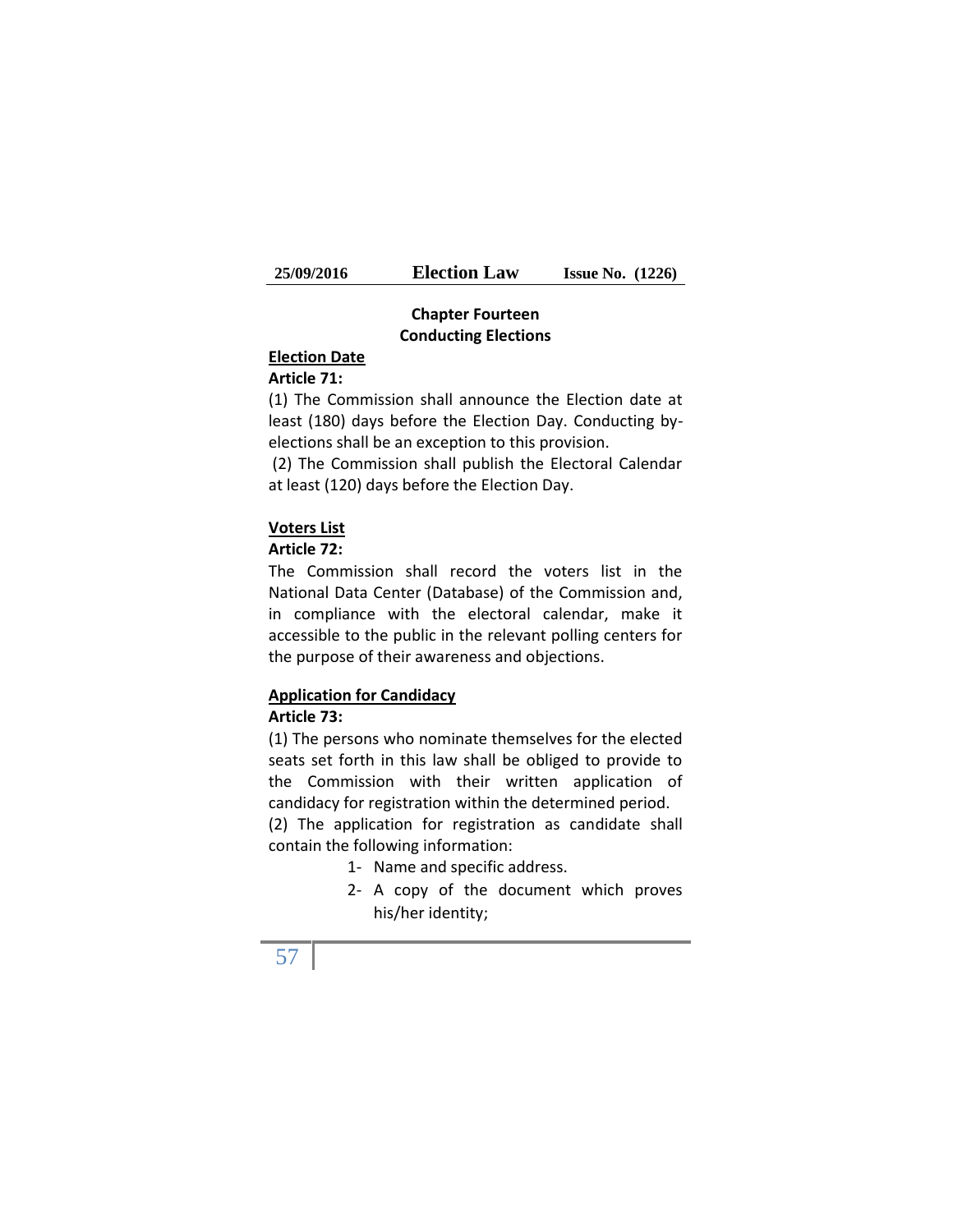- 3- Verified copy of educational documents as mentioned in this law.
- 4- Information on non-conviction, age, health status, movable and immovable properties, permanent and current residence addresses, latest place of employment and other instances stated in this law.
- 5- List of names, number of the voter registration cards and the finger prints of the voters residing in the respective electoral constituency who support the candidacy of the person in the ballot paper and shall be in the following order:

For the presidential candidate, one hundred thousand voters, from a minimum of twenty provinces, at least two percent from each province.

- For the Wolesi Jirga candidate, one thousand voters.

- For nomad candidate to the Wolesi Jirga, one thousand nomad voters.

- For Hindu and Sikh candidate to the Wolesi Jirga, two hundred Hindu and Sikh voters;

- For the Provincial Council candidate, depending on the number of population of the province, two hundred to six hundred voters.

- For the District Council candidate, depending on the number of population, one hundred to three hundred voters.

- For the Village Council candidate, ten voters.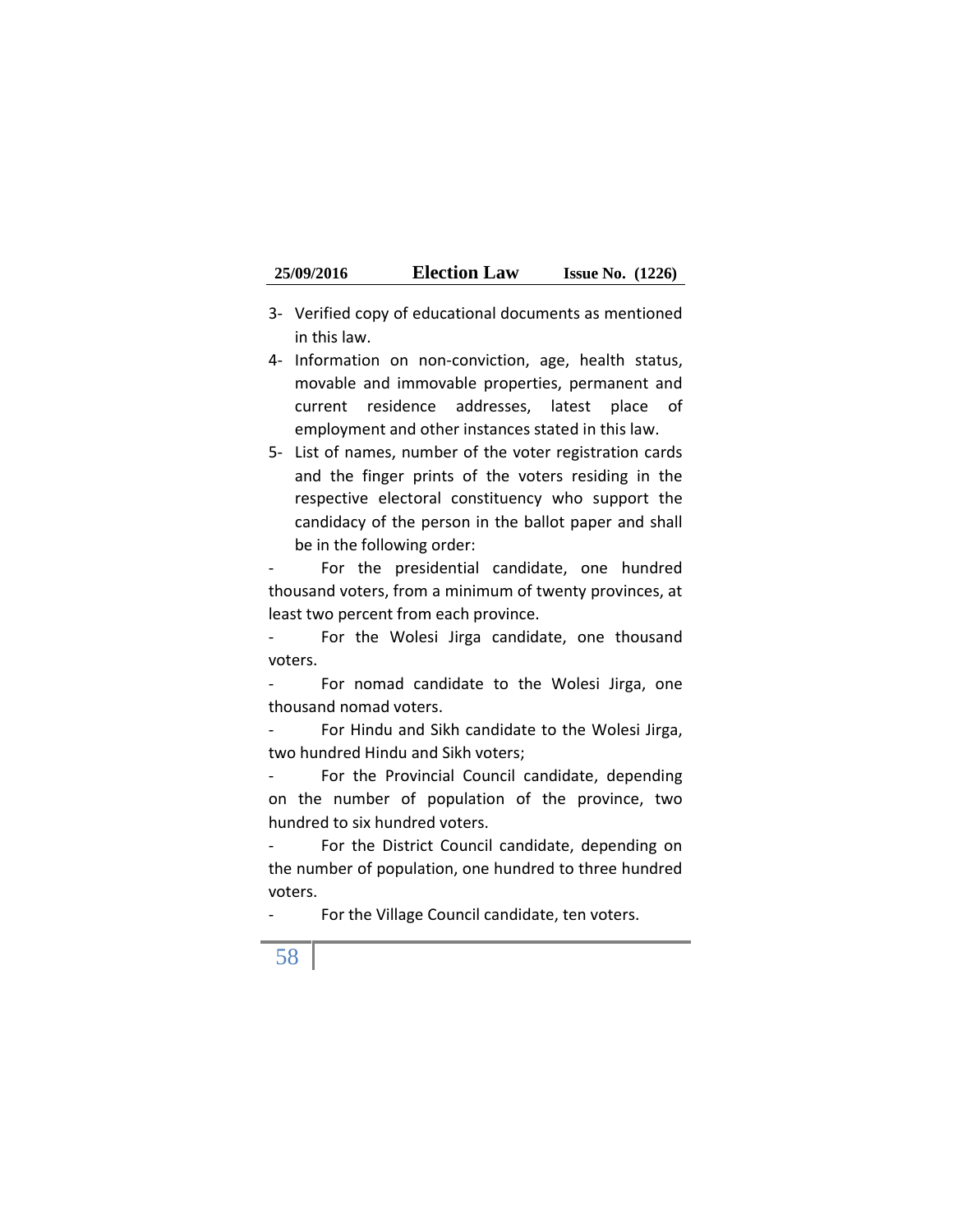| 25/09/2016 | <b>Election Law</b> | <b>Issue No.</b> $(1226)$ |  |
|------------|---------------------|---------------------------|--|
|------------|---------------------|---------------------------|--|

- For mayoral candidate, in the capitals of the first grade provinces, two thousand voters; for the second grade provinces, one thousand voters; for the third grade provinces, five hundred voters; and for all other municipalities, two hundred and fifty voters.

For the candidate of the Municipality Council, in the capitals of the first grade provinces, one thousand voters; for the second grade provinces, five hundred voters; for the third grade provinces, two hundred and fifty voters; and for all other municipality councils, one hundred and twenty five voters.

2 Provision of official document of resignation from the government positions pursuant to the provisions of the law.

(3) A presidential candidate shall provide to the Commission, at the time of nomination, the names of his/her two eligible vice-presidents who fulfill the conditions set forth in this law.

(4) The candidates are obliged to pay the deposit money in the following order:

- 1. For the Presidential candidate, an amount of one million Afghanis. This amount shall be returned to the candidate in case of winning or receiving at least ten percent of the valid votes polled in the first round of the elections.
- 2. For the Wolesi Jirga candidate, an amount of thirty thousand Afghanis. This amount shall be returned to

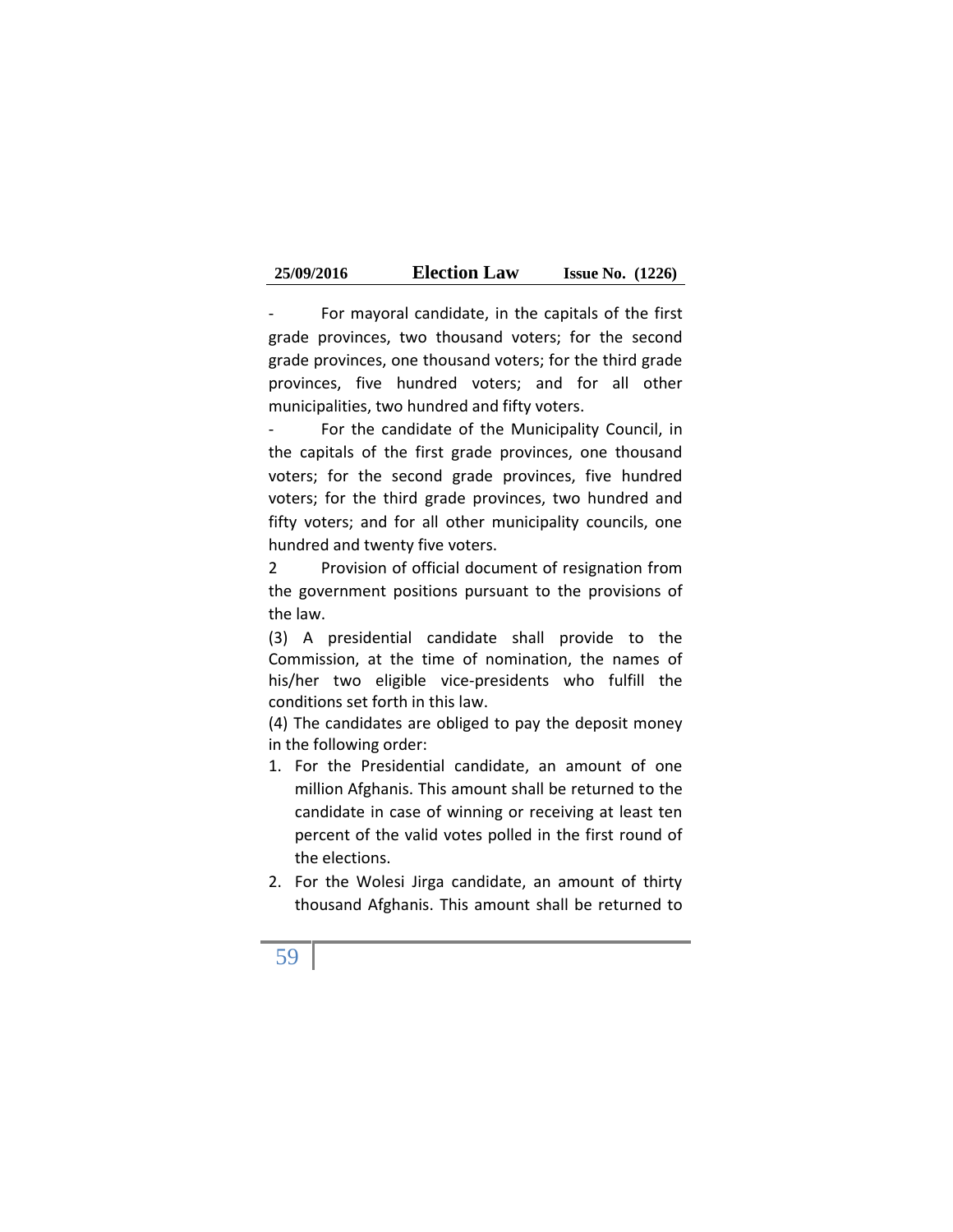| 25/09/2016 | <b>Election Law</b> | <b>Issue No.</b> $(1226)$ |  |
|------------|---------------------|---------------------------|--|
|------------|---------------------|---------------------------|--|

the candidate in case of winning or receiving at least two percent of the valid votes polled.

- 3. For the Provincial Council candidate, an amount of twenty thousand Afghanis. This amount shall be returned to the candidate in case of winning or receiving at least two percent of the valid votes polled.
- 4. For the District Council candidate, an amount of ten thousand Afghanis. This amount shall be returned to the candidate in case of winning or receiving at least two percent of the valid votes polled.
- 5. For the Village Council candidate, an amount of five thousand Afghanis. This amount shall be returned to the candidate in case of winning or receiving at least two percent of the total valid votes polled.
- 6. For the mayoral candidate of the first grade provinces, one hundred thousand Afghanis; for the mayoral candidate of second grade provinces, fifty thousand Afghanis; for the mayoral candidate of third grade provinces, twenty five thousand Afghanis and for each of the other mayoral candidates, twelve thousand and five hundred Afghanis. These amounts shall be returned to them in case of winning or receiving at least 5 percent of the valid votes polled by the mayoral candidate of the first grade provinces; 3 percent of the valid votes polled by the mayoral candidate of second grade provinces; 2 percent of the

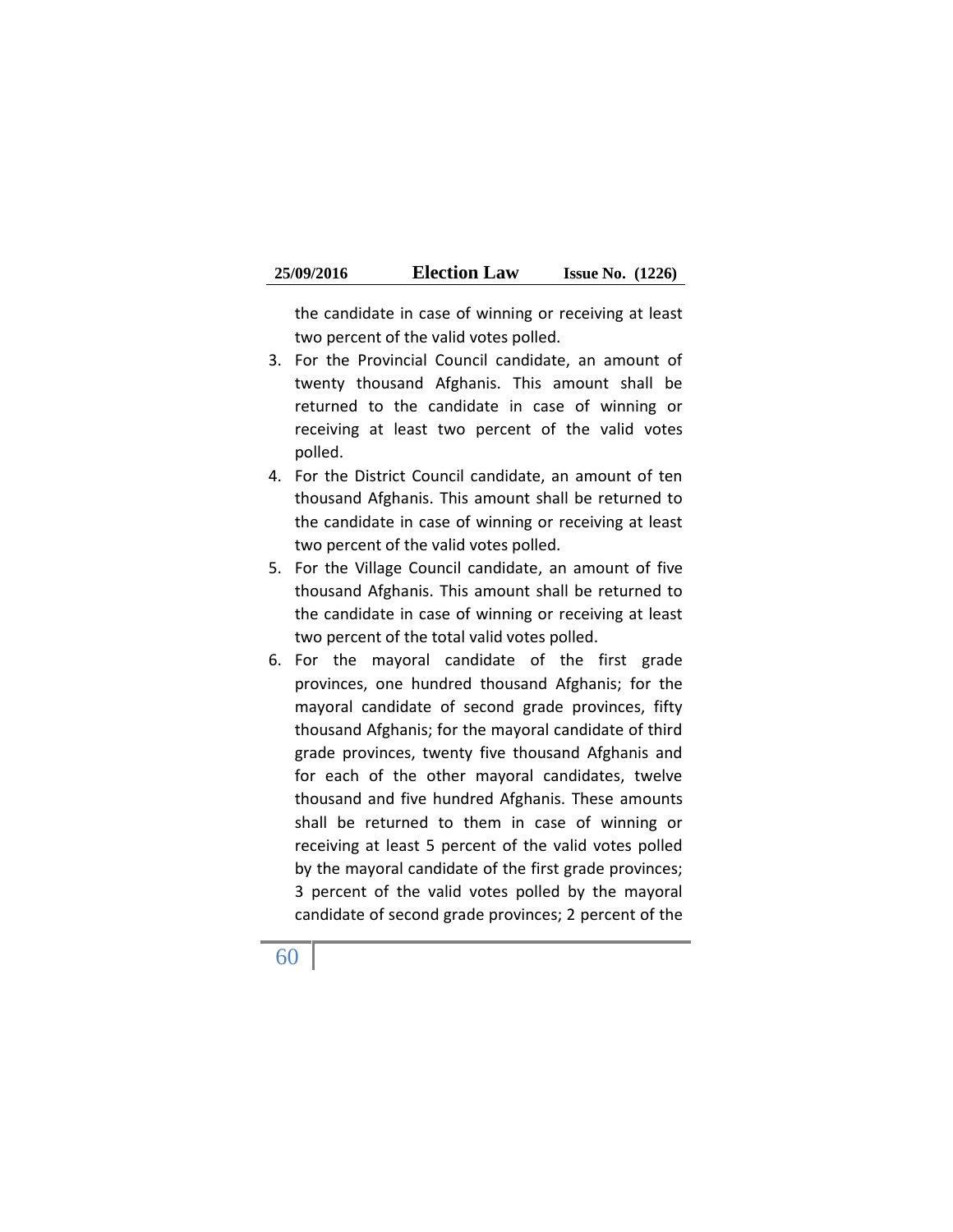| 25/09/2016 | <b>Election Law</b> | <b>Issue No.</b> $(1226)$ |  |
|------------|---------------------|---------------------------|--|
|------------|---------------------|---------------------------|--|

valid votes polled by the mayoral candidate of third grade provinces; and 1 percent of the valid votes polled by the mayoral candidates of other municipalities.

- 7. For the Municipal Council candidate of first grade provinces, twenty thousand Afghanis; for the Municipal Council candidate of second grade provinces, ten thousand Afghanis; for the Municipal Council candidate of third grade provinces, five thousand Afghanis and for the other Municipal Council candidates two thousand and five hundred Afghanis. These amounts shall be returned in case of winning or receiving at least 4 percent of the valid votes polled by the municipal council candidate of the first grade provinces; 3 percent of the valid votes polled by the municipal council candidate of second grade provinces; 2 percent of the valid votes polled by the municipal council candidate of the third grade provinces; and 1 percent of the valid votes polled by candidates of other municipal councils.
- (6) The Commission shall be obliged to deposit into the bank account of the State revenues, the money deposited by the candidates who were unable to garner the percentage of the valid votes mentioned in clause (4) of this article.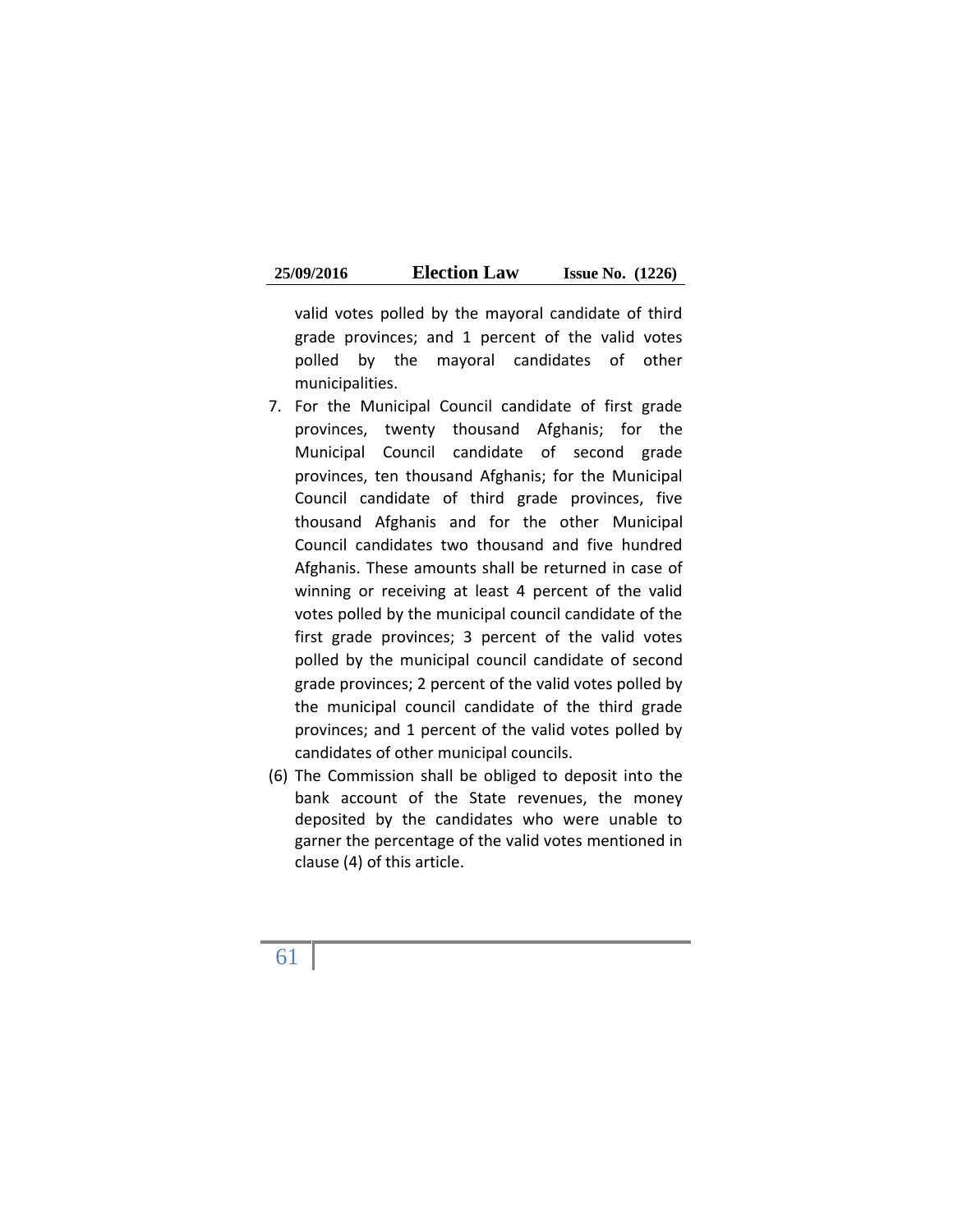| <b>Election Law</b><br><b>25/09/2016</b> | <b>Issue No.</b> $(1226)$ |  |
|------------------------------------------|---------------------------|--|
|------------------------------------------|---------------------------|--|

#### **List of Candidates**

## **Article 74:**

(1) The Commission is obliged to publish the preliminary list of candidates soon after the completion of the candidacy period.

(2) The persons, who may have objections to the preliminary list of the candidates, may submit their objections to the Central Complaints Commission within a maximum of two weeks following the publication of the list. These objections shall be addressed in compliance with the relevant procedure and this decision shall be final.

(3) Once all the objections are addressed by the Central Complaints Commission, the final list of candidates shall be published by the Commission. This list shall be unchangeable.

(4) The Commission is obliged to display the final list of candidates at the polling centers on the Election Day.

#### **Withdrawal from Candidacy Article 75:**

(1) In case a candidate withdraws from his/her candidacy, he/she is obliged to inform the Commission in writing prior to the date determined in the electoral calendar.

(2) In case a candidate withdraws from his/her candidacy or dies after the date determined in the electoral calendar or if he/she is disqualified by the Complaints Commission, the votes related to him/her shall not be counted during counting of the votes.

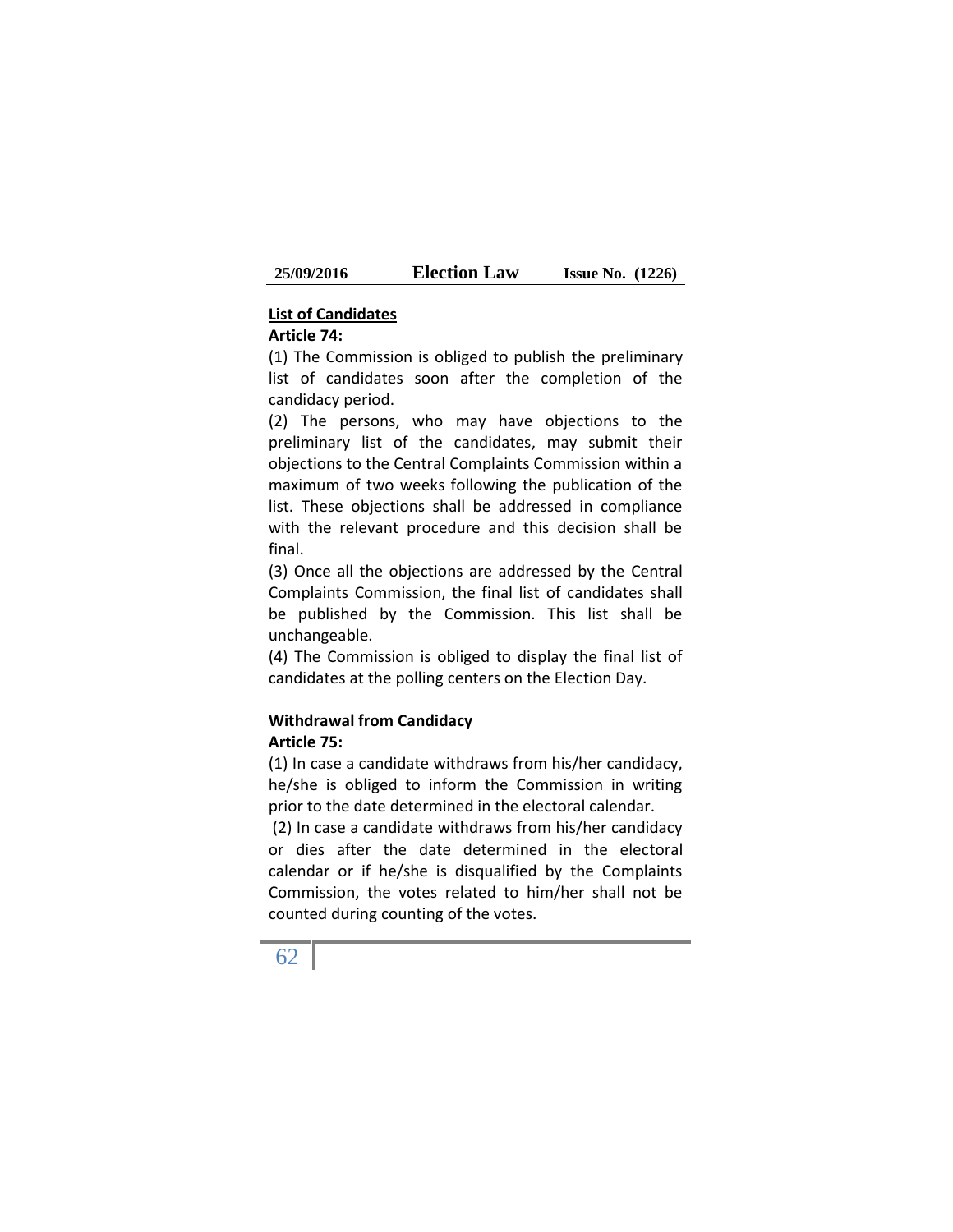(3) Only the deposit money of those candidates would be returned, who have withdrawn or died within the period of time determined in the electoral calendar.

#### **Electoral Campaign Period**

#### **Article 76:**

(1) The electoral campaign period for candidates shall be determined in the following order:

- 1 Presidential election, 60 days.
- 2 Wolesi Jirga elections, 20 days
- 3 Provincial council elections, 20 days.
- 4 District council elections, 15 days.
- 5 Village council elections, 7 days.
- 6 Mayoral and municipal council elections, 20 days.

(2) The period mentioned in clause (1) of this article ends 48 hours before the start of the Election Day.

(3) The method of electoral campaigns will be regulated through a separate procedure.

## **Electoral Expense Limits**

#### **Article 77:**

(1) The limits for expenses by the candidates of Presidential, Wolesi Jirga, Provincial Councils, District Council, Village Council, Mayoral and Municipality Councils elections shall be determined taking into consideration the number of the persons eligible to vote, area and geographical location of the relevant electoral constituency, in accordance with procedures enacted by the Commission.

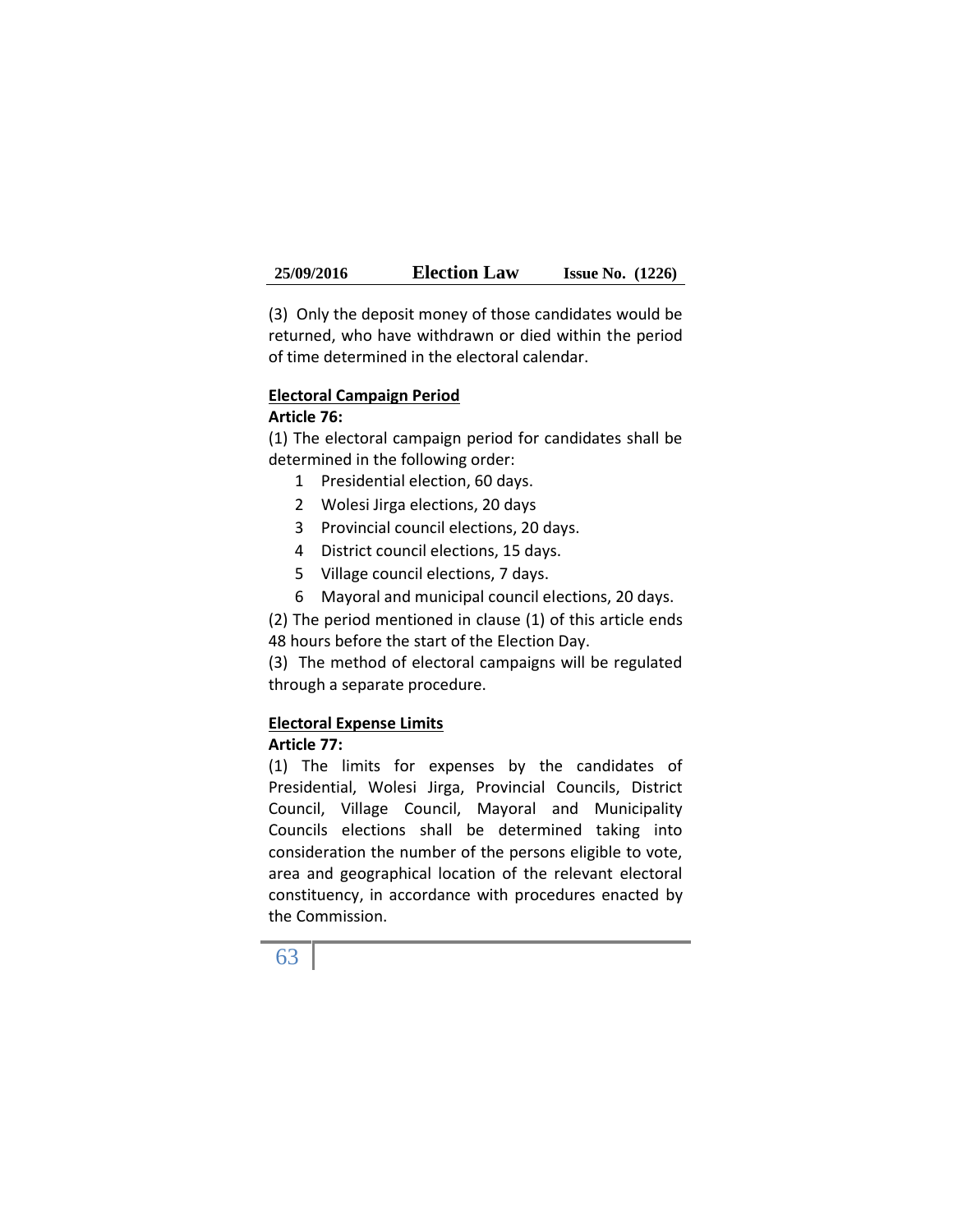| 25/09/2016 | <b>Election Law</b> | <b>Issue No.</b> $(1226)$ |  |
|------------|---------------------|---------------------------|--|
|------------|---------------------|---------------------------|--|

(2) The candidates for the elected seats referred to in clause (1) of this article shall be obliged to accurately report to the Commission on their funding sources and limits and areas of expenses in their electoral campaigns.

(3) The candidates referred to in clause (1) of this article may not accept or receive financial assistances from foreign citizens or states and/or diplomatic missions of the foreign countries based in Afghanistan.

(4) The media including audio, visual, printed and electronic shall be obliged to report to the Commission the amounts of money that they have received from the candidates stated in clause (1) of this article during their electoral campaigns.

## **Broadcast and Publication of Candidates' Objectives Article 78:**

(1) In the course of the electoral campaign, television, radio, newspapers, publications and other mass media may disseminate and publish, in compliance with the procedures enacted by the Commission, the manifestoes, views and objectives of the candidates in a fair and impartial manner.

(2) The state-owned mass media are obliged to publish and broadcast the opinions, aims, and manifestos of candidates in a fair and impartial manner, while taking into account the procedure of the Commission.

(3) The mass media are obliged to stop publishing and broadcasting of the electoral campaigns related activities 48 hours before the start of the Election Day.

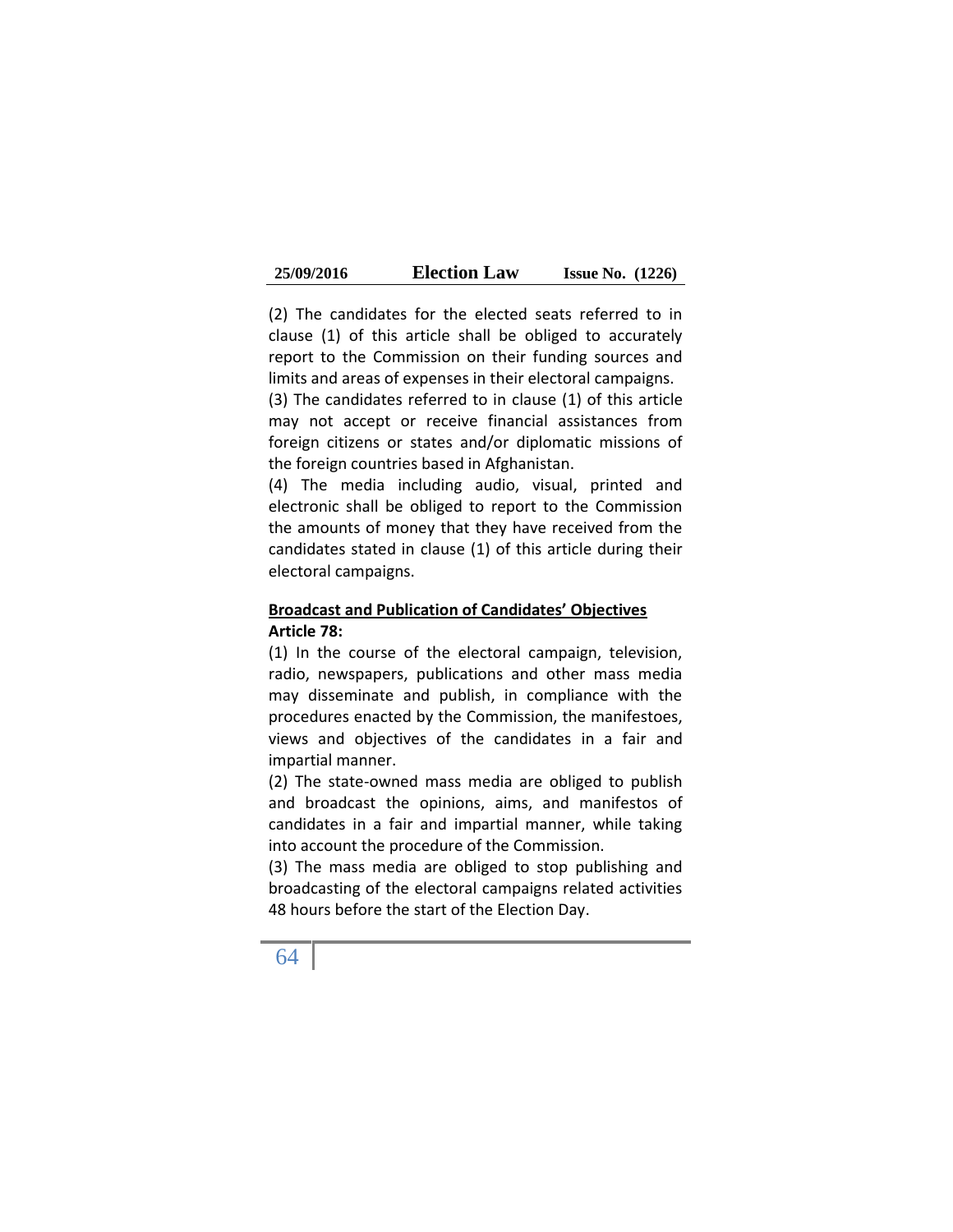(4) The manner of the electoral campaign financial affairs and their reporting shall be regulated by a separate procedure.

#### **Removal of Campaign Materials Article 79:**

The Commission shall order removal of the campaign materials displayed at a distance of one hundred meters from the polling centers 48 hours before the Elections Day.

## **Prohibition on Carrying Weapons to Polling Centers Article 80:**

No one shall carry fire arms or injuring tools inside or in the vicinity of polling centers. Security personnel according to the procedure of the Commission shall be an exception to this provision.

## **Security of Vote**

## **Article 81:**

For the purpose of avoiding misusing ballot papers, boxes and other electoral materials before and after the polling day; the Commission is obliged to take measures according to a separate procedure, including packaging, sealing, marking, manner of packing, delivery, safeguarding and manner of opening them in the presence of monitors and observers.

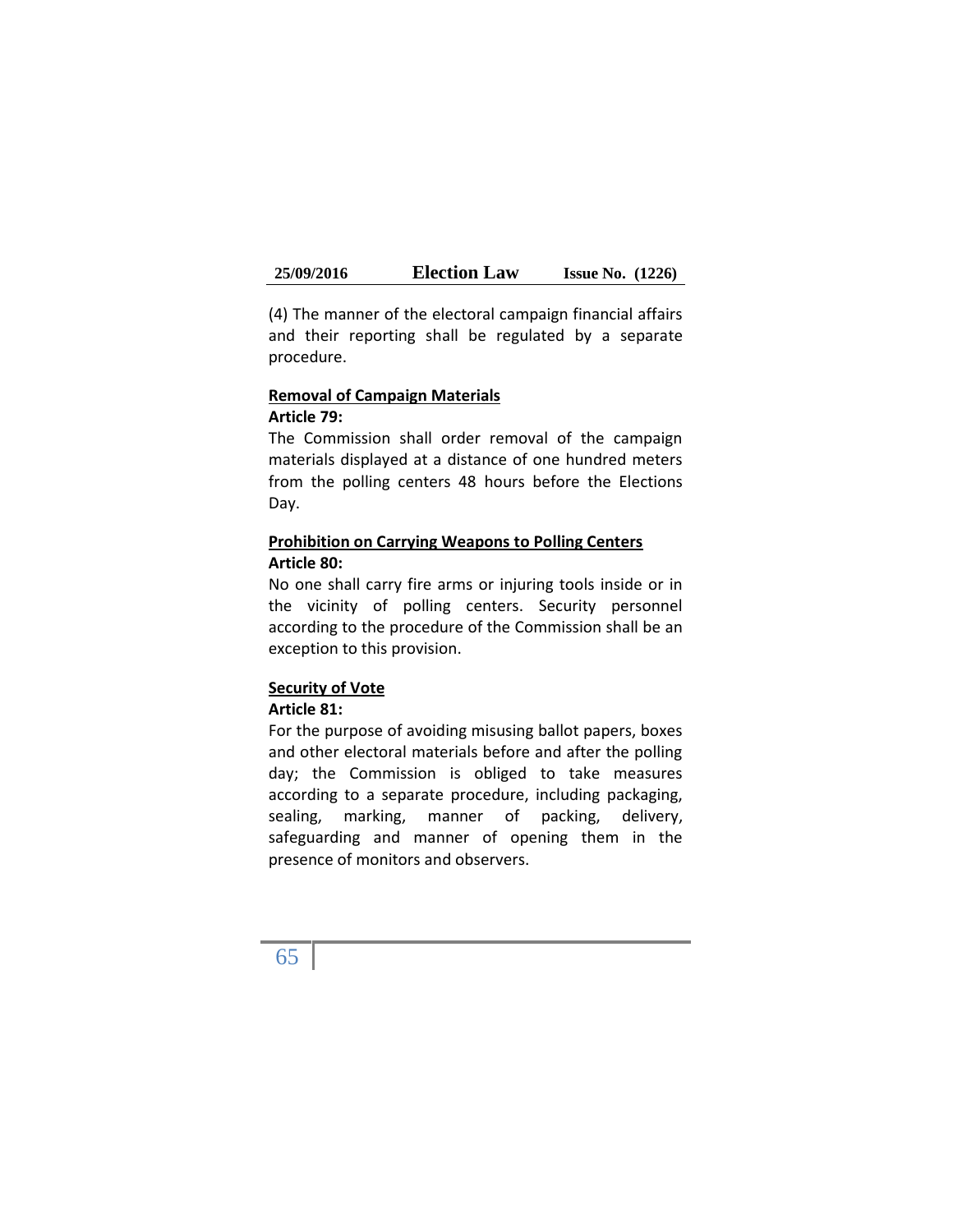| <b>25/09/2016</b> | <b>Election Law</b> | <b>Issue No.</b> $(1226)$ |
|-------------------|---------------------|---------------------------|
|-------------------|---------------------|---------------------------|

### **Ballot Paper**

#### **Article 82:**

- (1) The Commission shall act to prepare the ballot papers or other similar document as specified by the Commission, pursuant to the electoral calendar.
- (2) The ballot paper shall contain a specific mark determined by the Commission.
- (3) The shape and number of ballot paper and its other specifications are determined by the Commission in a way to enable a voter to use his/her vote in favor of his/her favorite candidate easily and without any error.
- (4) The order and identification of position of candidates and their photos on the ballot paper and assignment of electoral symbols to candidates shall be regulated by the Commission through drawing lots.
- (5) The Commission specifies in the electoral calendar, the timeframe for correction of the candidates' specifications.

## **Rights and Obligations of Monitors and Observers Article 83:**

(1) National monitors and observers shall have the following rights:

- 4- Receive accreditation letter from the Commission.
- 5- Presence in the electoral process, polling and counting centers and stations.

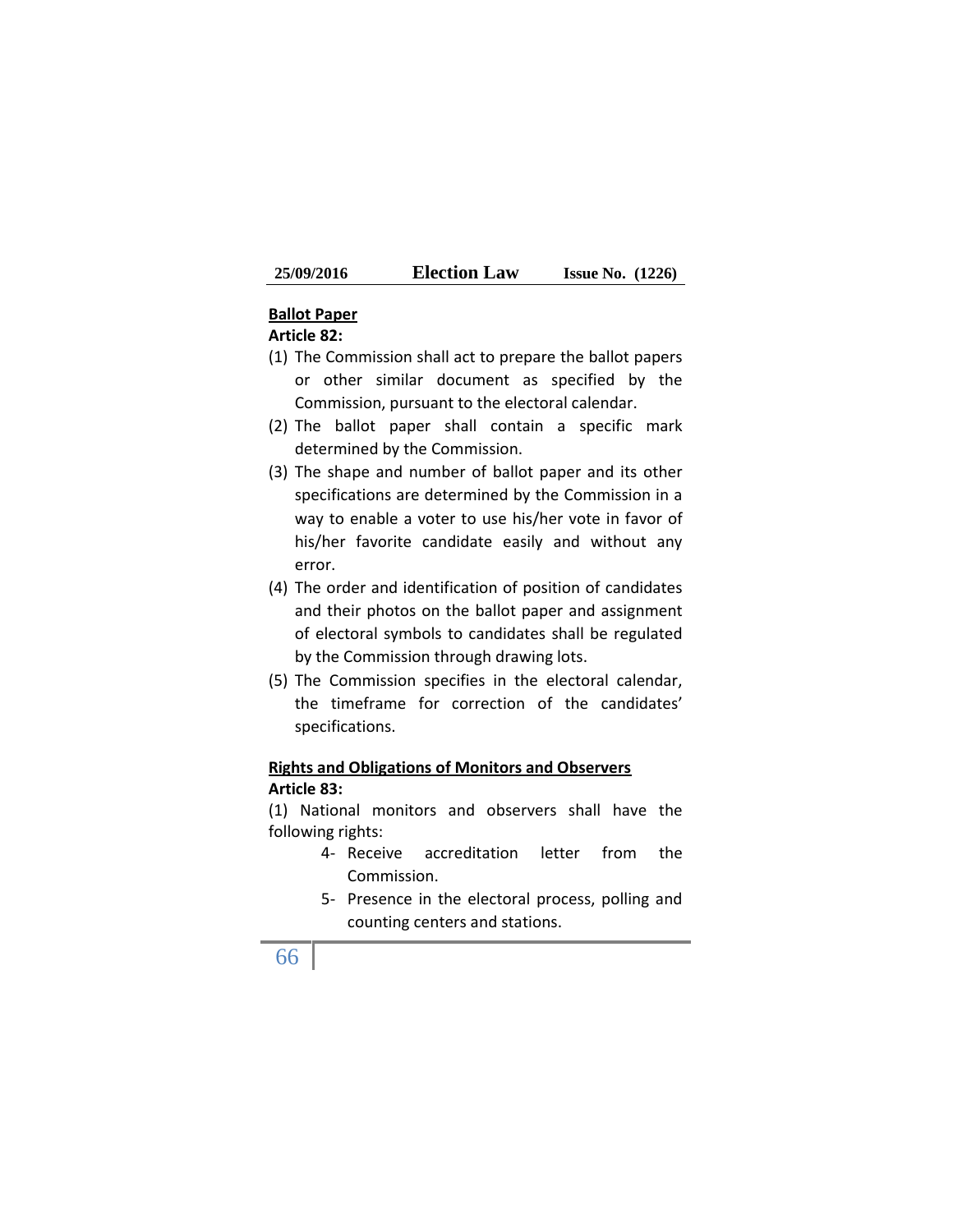| 25/09/2016 | <b>Election Law</b> | <b>Issue No.</b> $(1226)$ |  |
|------------|---------------------|---------------------------|--|
|------------|---------------------|---------------------------|--|

6- Access to information in accordance with the relevant procedure.

7- Lodging an objection or complaint by the monitor with the relevant authority in case of occurrence of an electoral violation and crime.

8- Preparation of a report on the electoral process by an observer.

(2) International observers and monitors shall have the right to access the information in regard to the electoral process.

(3) International observers and monitors may prepare an impartial report on the electoral process within the specified period of time and may submit it to the Commission, government, offices of the United Nations, and media. They have the right to file anobjection or a complaint with the Commission.

(4) A monitor and observer shall have the following obligations:

- 1. Observation of the provisions of this law, other legal documents in place and relevant procedures.
- 2. Observation of the principle of reality during preparation of a report by an observer and lodging a complaint by a monitor.
- 3. Refrain from making rumors and creation of tension.
- 4. Observance of other instances as stated in the relevant procedures.

(5) In case, the monitor and observers are not present during the vote counting process, the polling center

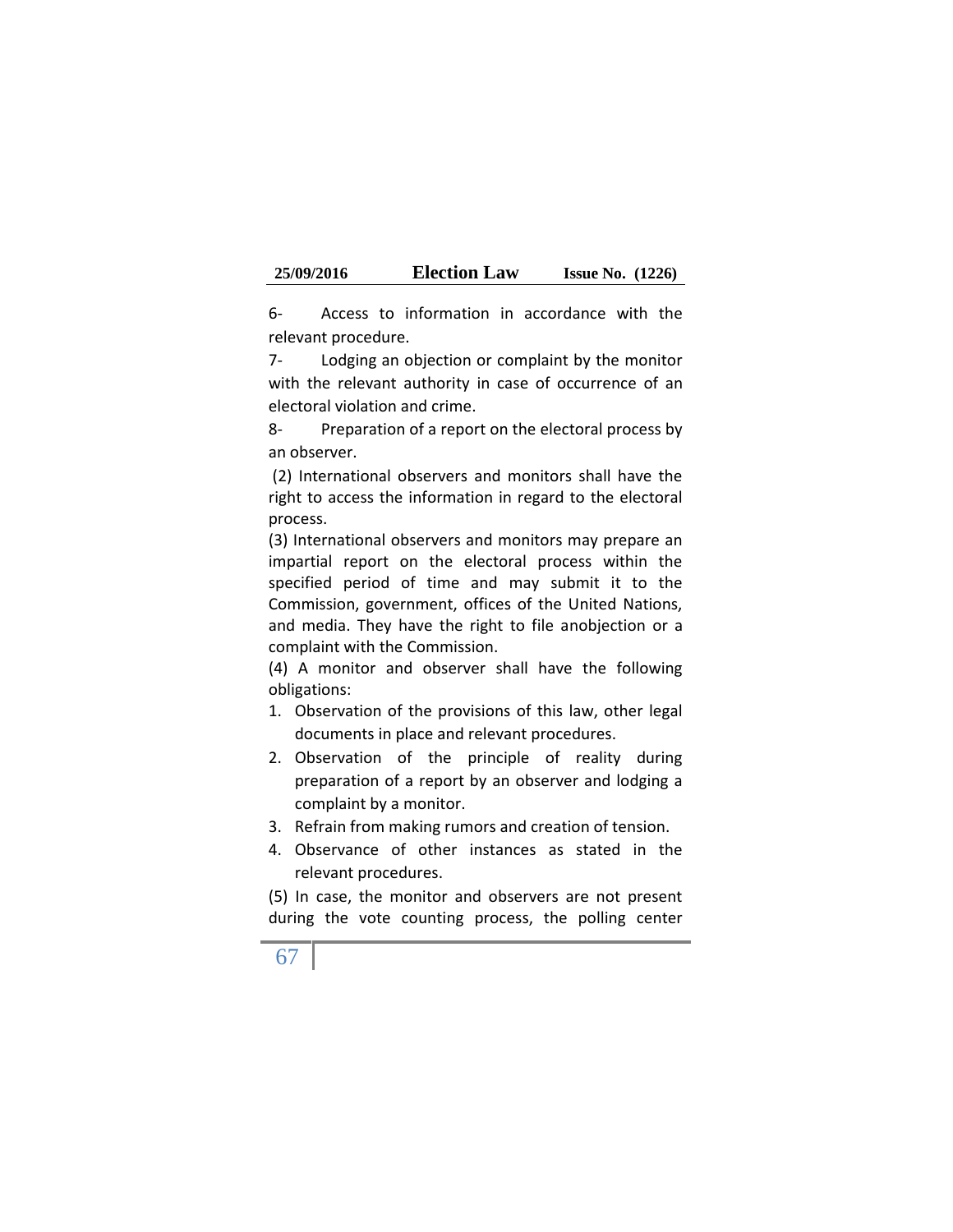| 25/09/2016 | <b>Election Law</b> | <b>Issue No.</b> $(1226)$ |  |
|------------|---------------------|---------------------------|--|
|------------|---------------------|---------------------------|--|

manager shall proceed with the counting process, and shall record absence of the monitors and observers in the polling center journal.

(6) No one has the right to expel the monitor or observer from the polling or counting station, unless the vote counting has taken place and the ballot boxes are sealed.

#### **Polling Time**

**Article 84:**

- (1) The start and end of polling shall be determined by the Commission in accordance with the electoral calendar.
- (2) The Chairperson of the polling station is obliged to mark the end of the queue of the voters at the end of the specified polling time and allow them to cast their votes.
- (3) The manner of polling shall be in accordance with the procedure of the Commission.
- (4) If necessary the Commission may extend the polling time in one or several centers or constituencies to a maximum of up to two hours; or till the time that the voters already waiting in the queue to cast their votes, are allowed to cast their votes.
- (5) In case of riots, violence, storm, flood or any other unexpected events in the polling stations and centers that makes the polling process impossible or difficult; the polling center manager shall stop polling and shall immediately ask the Commission for instructions.
- 68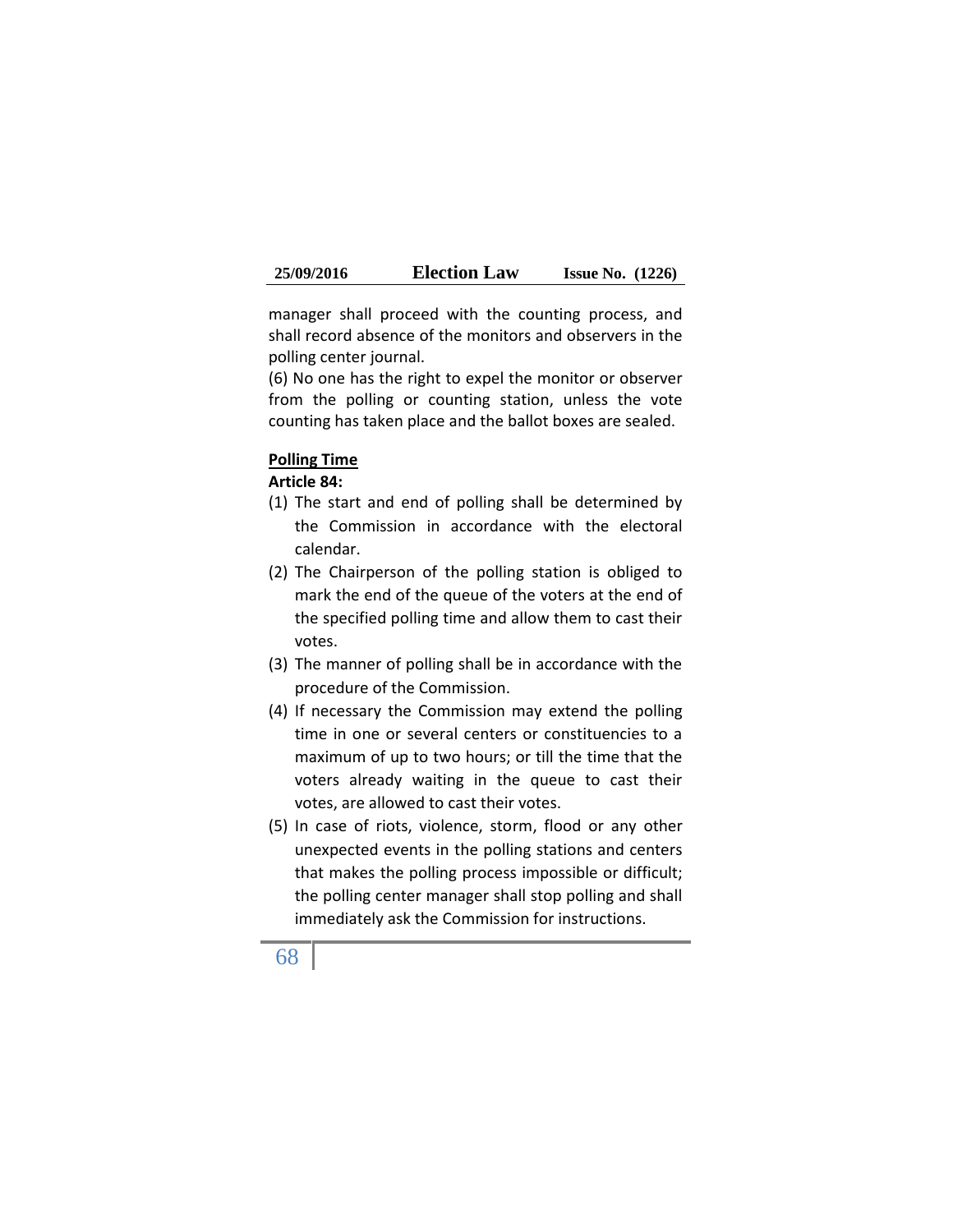(6) In case the polling process stops due to any reasons including finishing of ballot papers; the employees of the Commission and the responsible security authorities may not banish the observers and monitors from the ballot boxes.

#### **Vote Counting**

#### **Article 85:**

(1) Count of votes shall take place at the polling stations and in the presence of monitors.

(2) The Commission shall announce the initial, partial and preliminary election results of the vote count with breakdown of votes based on the polling station, center and constituency.

(3) The polling center manager shall be obliged to prepare the vote count results sheets in at least five copies in the following manner:

- 1. Send the original copy inside the Tamper Evident Bags to the Commission;
- 2. Place one copy in the ballot box;
- 3. Post and display one copy at the vote counting center;
- 4. Submit one copy to the Provincial Complaints Commission;
- 5. Give one copy to the candidate who has garnered the highest number of vote in that station.

(4) The Provincial Complaints Commission shall be obliged to provide, if requested, a copy of the results sheets to

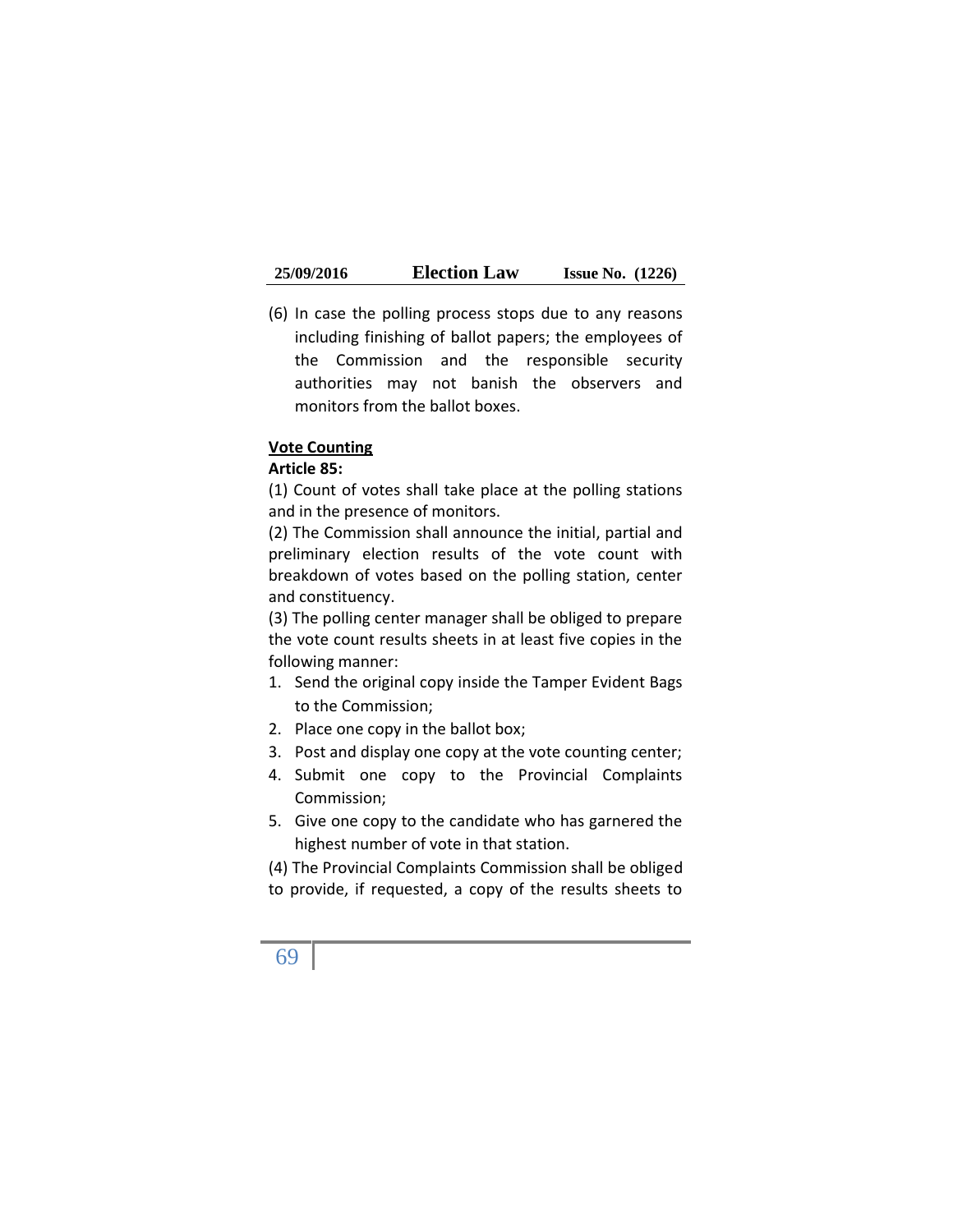the candidates or their monitors or observers in the relevant constituency.

(5) The manner of vote counting shall be regulated in a separate procedure.

#### **Quarantine**

#### **Article 86:**

(1) The Commission is obliged to quarantine the relevant ballot boxes containing ballot papers in case of justifiable complaints or presence of visible signs of perpetration of violation or crime on the ballot boxes.

(2) The Commission is obliged to investigate the quarantined boxes in the presence of monitors, observers, media and representatives of candidates. Following the completion of the investigations, the quarantined boxes shall be included into the vote counting process or shall be excluded from the counting process based on justifiable reasons.

(3) A monitor and candidate may file his/her complaint within 24 hours following the communication of the Commission's decision on the quarantined box. The Complaints Commission is obliged to address the complaints within 48 hours and shall make a final decision based on justifiable reasons.

(4) The Commission is obliged to explain in a procedure, the manner of investigation of the quarantined box, counting and or not counting of votes and other affairs related to the quarantine.

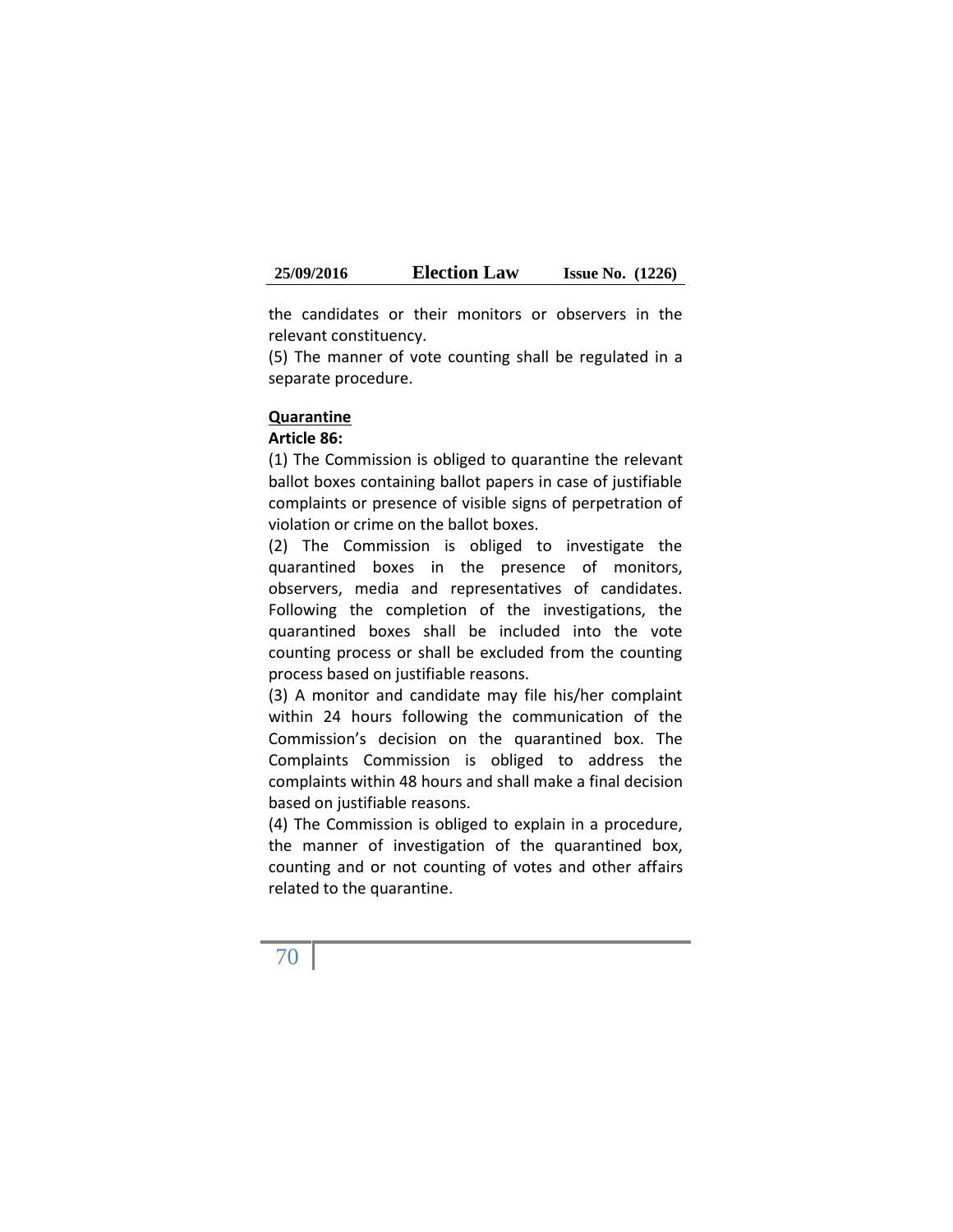| 25/09/2016 | <b>Election Law</b> | <b>Issue No.</b> $(1226)$ |  |
|------------|---------------------|---------------------------|--|
|------------|---------------------|---------------------------|--|

## **Announcement of Results**

## **Article 87:**

(1) In cases that the vote counting process is challenged, the Commission and the Complaint Commission may as per the conditions order the re-count of all the ballots or part of it in an electoral constituency prior to the announcement of the final results.

(2) A low turnout of people in some of the electoral constituencies or polling centers shall not mean jeopardizing the principles of free and universal elections. (3) The Commission is obliged to announce and publish the final election results after the completion of the vote counting process, and the adjudication of all the polling and counting related complaints by the Complaint Commission.

(4) Allocation of more than 80% of votes in a box in favor of a candidate alone, cannot be considered as a reason for fraud, unless there is an objection with justifiable reasons and evidence showing perpetration of crime.

(5) The final election results announced after hearing and adjudication of the objections and complaints received in accordance to this law, shall not be changeable.

## **Certificate of Election**

### **Article 88:**

The Commission is obliged that after the announcement of the final election results, it shall issue and award a Certificate of Election to the President, Members of *Wolesi*Jirga, elected members of *Meshrano* Jirga,

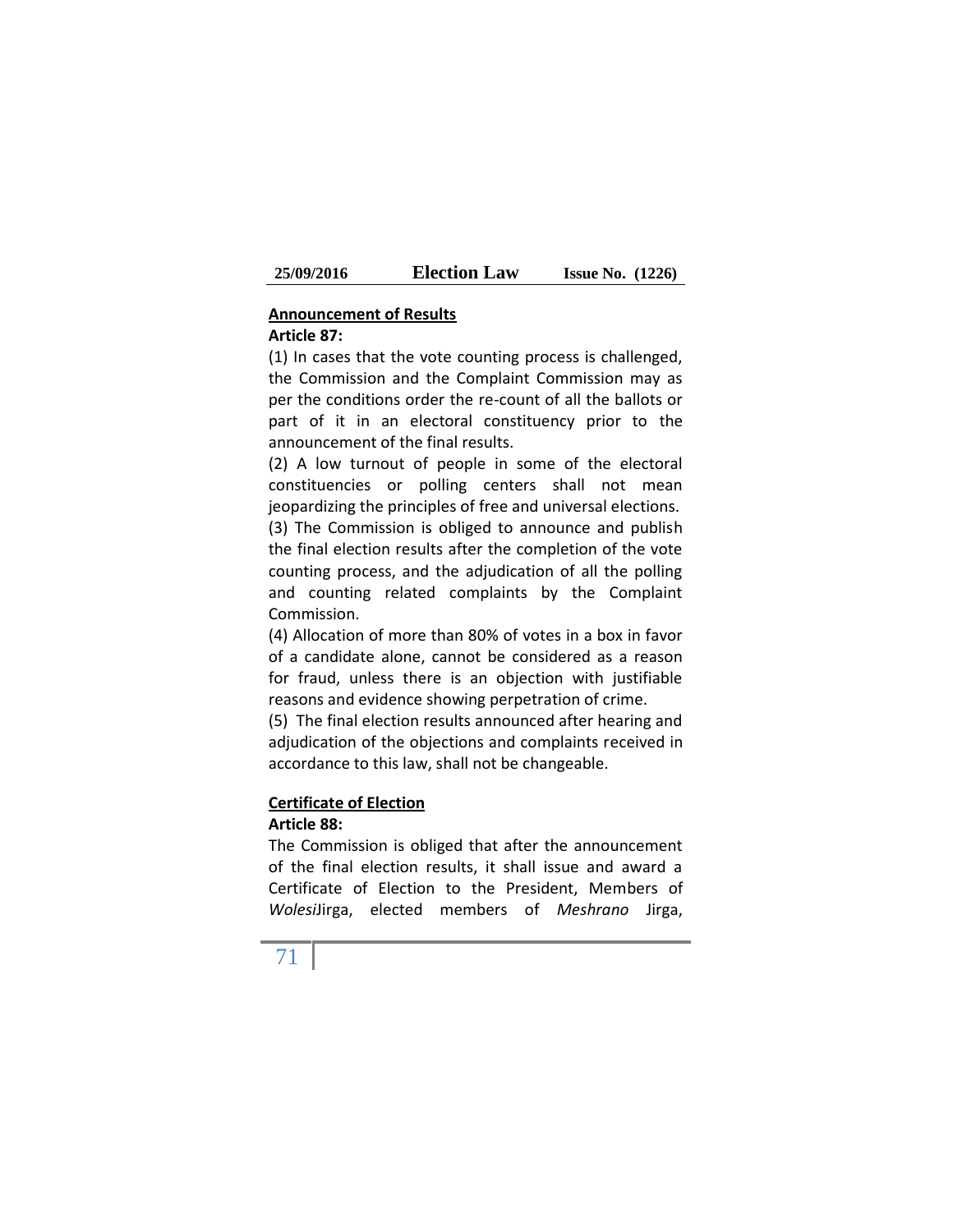members of the Provincial Councils, members of the District Councils, members of the Village Councils, mayors and the members of the Municipality Councils.

### **Provide Report**

#### **Article 89:**

The Commission is obliged to report to the public through the mass media with regard to all the electoral process before and after the elections, and announcement of the preliminary and final election results.

# **Chapter Fifteen Addressing Electoral Objections and Complaints Manner of Addressing Electoral Objections and Complaints**

### **Article 90:**

(1) The Central Complaints Commission and its provincial commissions may address the issues that fall within the scope of their authorities in cases of existence of any objections or complaints, and even in the absence of any objection or complaint.

(2) The manner of addressing complaints and objections shall be regulated in accordance with the procedure adopted by the Central Complaints Commission.

### **Filing and Registering of Objection and Complaint Article 91:**

(1) Persons, political parties, and other organizations may, within two working days of the publication of the

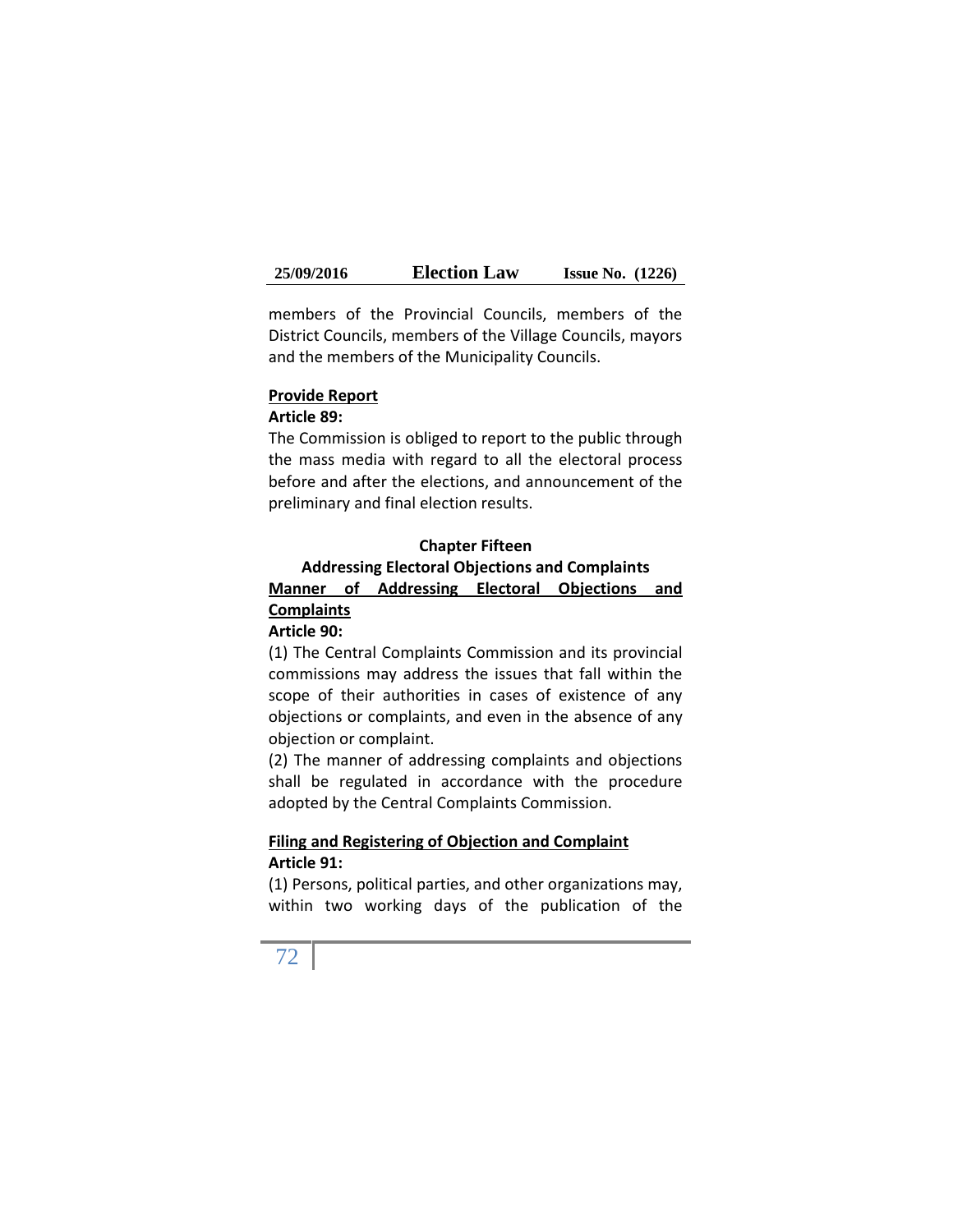| 25/09/2016 | <b>Election Law</b> | <b>Issue No.</b> $(1226)$ |  |
|------------|---------------------|---------------------------|--|
|------------|---------------------|---------------------------|--|

preliminary list of candidates, file objections with regard to their ineligibility.

(2) A candidate or his/her monitor may file a complaint during voting, counting and or within two working days after the Election Day in the center and provinces.

(3)The provincial complaint commissions are obliged to finalize and publish the results of their investigations within 15 working days following the expiration of the deadline for filing and registering of complaints and objections.

(4) In case the complainant or the candidate is not satisfied with the decision of the provincial complaints commission, he/she may personally or through his/her authorized representative file a written objection or complaint with the Central Complaint Commission within three working days after the publication of the decision.

(5) The Central Complaints Commission is obliged to reinvestigate the instances of objection over the decisions of its provincial commissions in the light of documents and evidences, and issue its final decision.

(6) The Central Complaints Commission may not delay adjudication of the complaints and objections filed against the decisions of its provincial commissions for more than fifteen (15) working days.

### **Removal of Candidates from the Final List of Candidates Article 92:**

The Central Complaints Commission or the provincial complaints Commission may remove the name of a

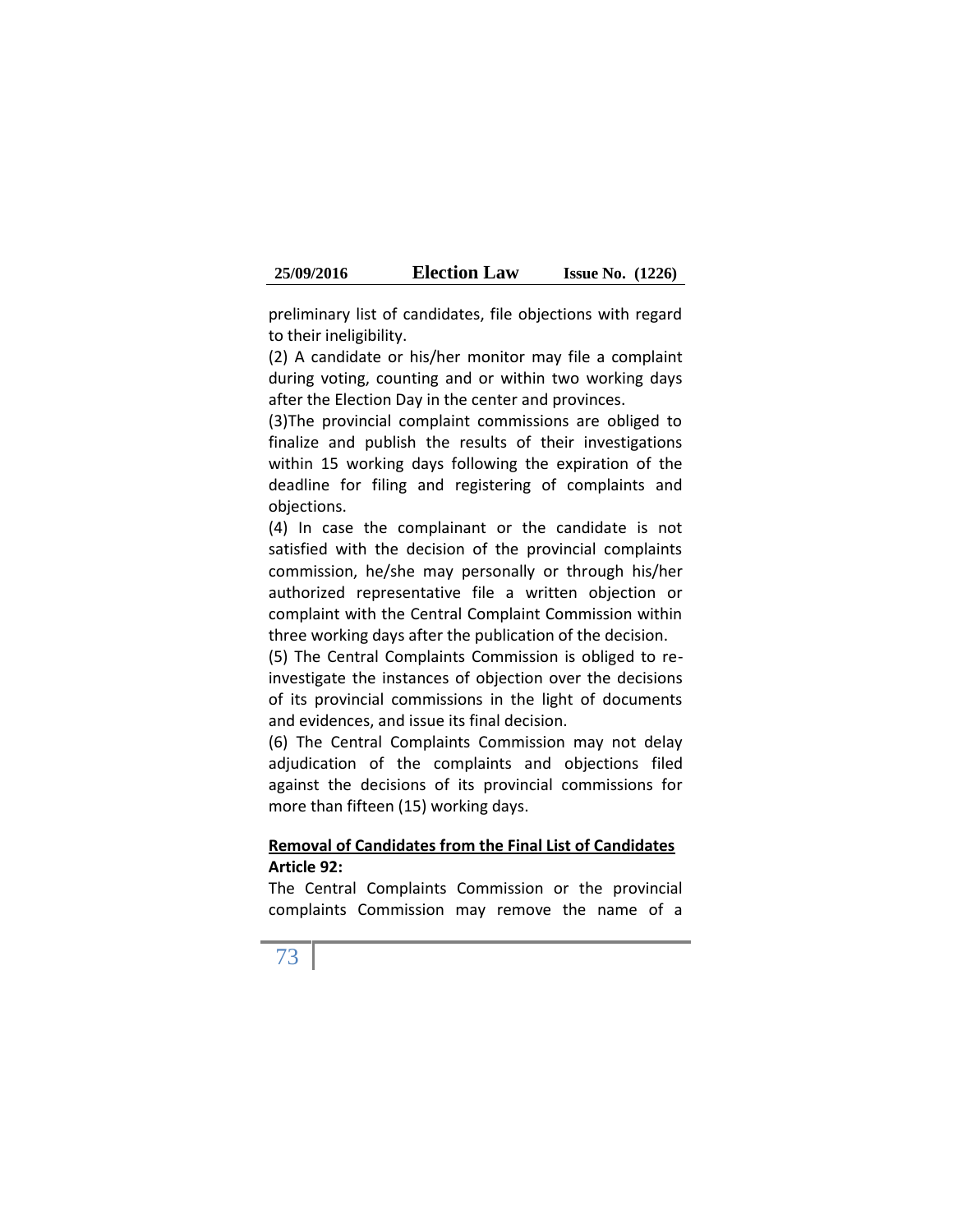candidate from the final list of candidates, when it's proved by credible documents that in accordance to the provisions of the law, he/she has not been eligible for candidacy.

### **Decision of the Central Complaints Commission Article 93:**

Decision of the Central Complaints Commission with regard to addressing electoral objections and complaints is final.

## **Invalidation of Vote**

### **Article 94:**

(1) The votes of a candidate in a polling station or center shall be considered as completely invalid in the following instances, pursuant to provisions of the relevant regulation:

1. Use of force which causes deprivation of freedom or serious injury to the voter or the electoral worker.

2. In case a candidate and or his/her immediate relatives take possession of electoral materials and ballot boxes using force in a way that others cannot make use of them. 3. Use of fire arms or injuring tools in order to gain benefit or to disrupt the electoral process.

4. Existence of evidence in regard to giving or receiving bribe.

5. Use of voting cards of persons collectively in the absence of the holders of the cards.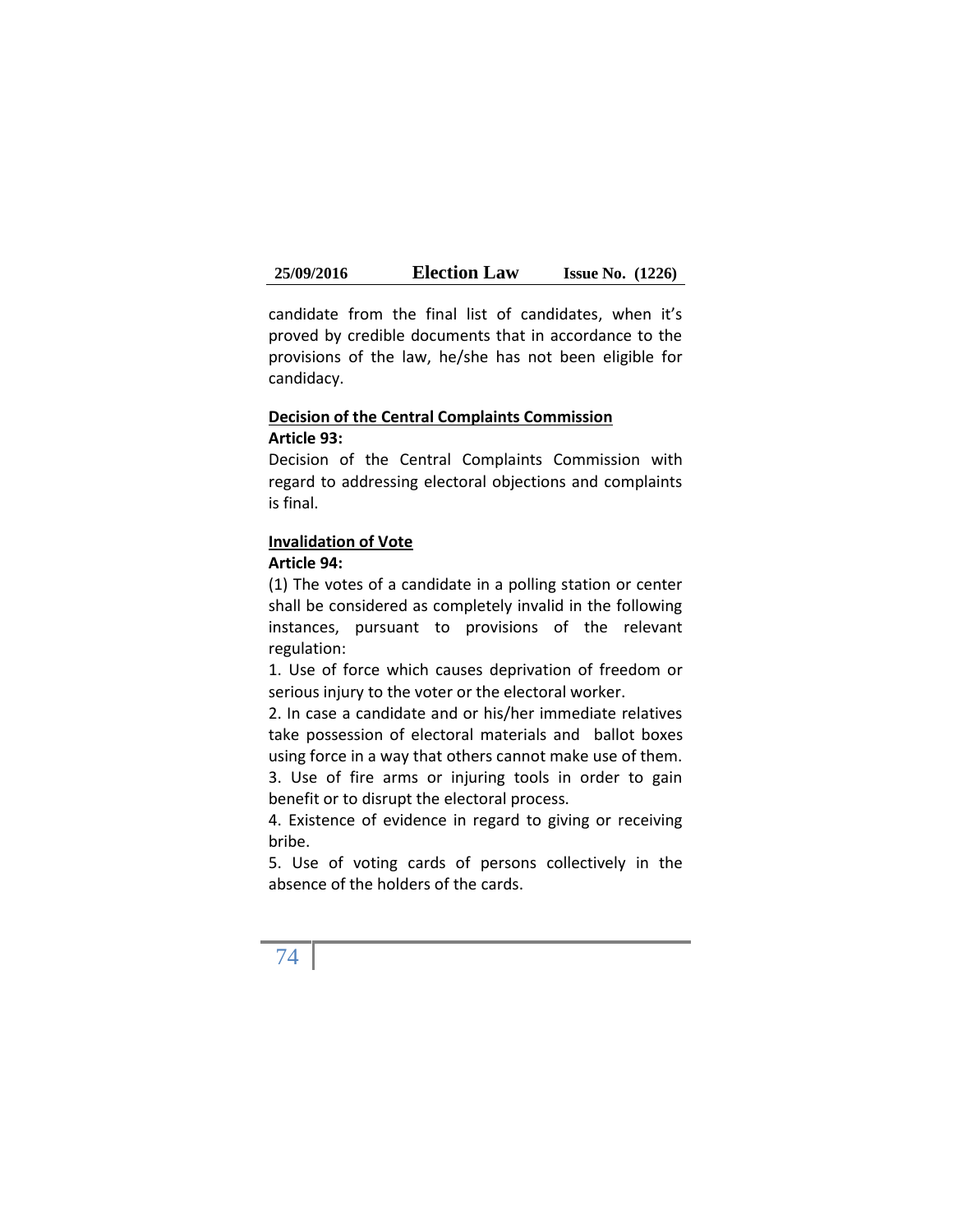| 25/09/2016 | <b>Election Law</b> | <b>Issue No.</b> $(1226)$ |  |
|------------|---------------------|---------------------------|--|
|------------|---------------------|---------------------------|--|

(2) The Complaints Commission may not invalidate a candidate's votes in a polling station or center prior to the approval of the procedures relating to the invalidation. (3) The provisions mentioned in the clause (1) of this article shall not result in the invalidation of the votes of other candidates in the same polling center or station. (4) In case the number of votes cast in a polling center is more than the number of voters registered in the voters

list of the relevant polling center, all votes of that center will be invalidated. In this case, the Commission will conduct new elections in that particular polling center.

(5) In case the principles of fair, secret and direct elections in an electoral constituency is jeopardized, the Central Complaints Commission may invalidate the election of that particular electoral constituency. In this case, the Commission will conduct new elections in that constituency within seven days.

## **Authority for Addressing of Electoral Complaints Article 95:**

The provincial complaints commission shall be the primary authority for addressing the electoral complaints and objections. In exceptional cases, the Central Complaints Commission may be the primary authority for addressing the electoral complaints.

### **Negligence**

### **Article 96:**

- (1) A negligence includes actions that are committed unintentionally and mistakenly by a voter, a
- 75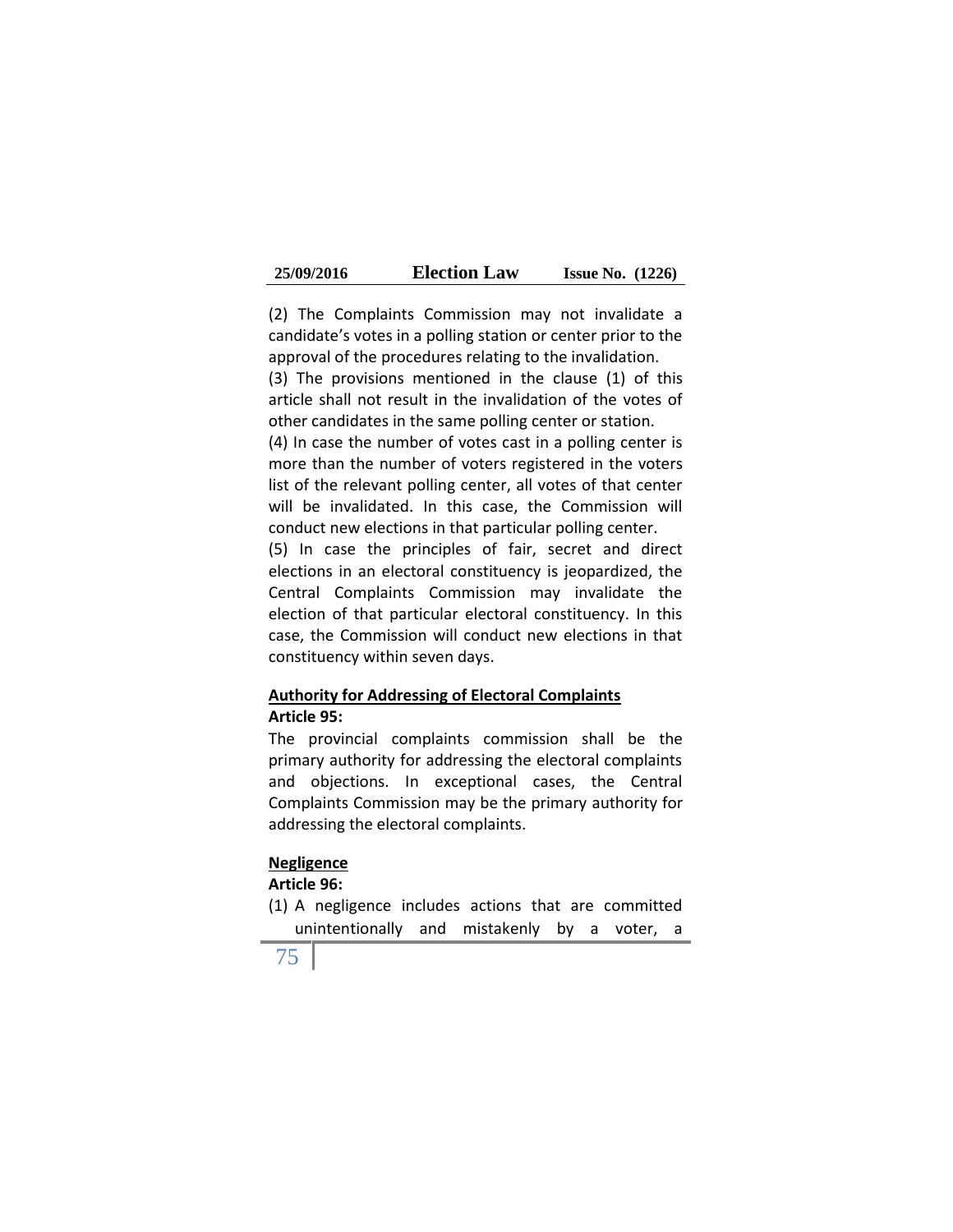candidate, electoral worker, monitor, observer, media and other stakeholders involved in the electoral process.

- (2) Electoral negligence shall be addressed by the Commission, the central and provincial Complaint Commissions in accordance with the relevant procedure while taking into consideration the type of the negligence.
- (3) The negligence related to the media shall be addressed by the Media Committee.

# **Addressing Negligence, Violation and Identification of Crimes**

### **Article 97:**

- (1) Addressing instances of negligence and violation stated in this law is the duty of the Complaints Commission.
- (2) The Complaints Commission investigate and identifies the crimes related to the electoral process; and refers the perpetrators to the relevant authorities for legal pursuit.

### **Electoral Violation and disciplined Article 98:**

(1) The following acts shall be considered electoral violations:

> 1. Registering more than once in the voters list;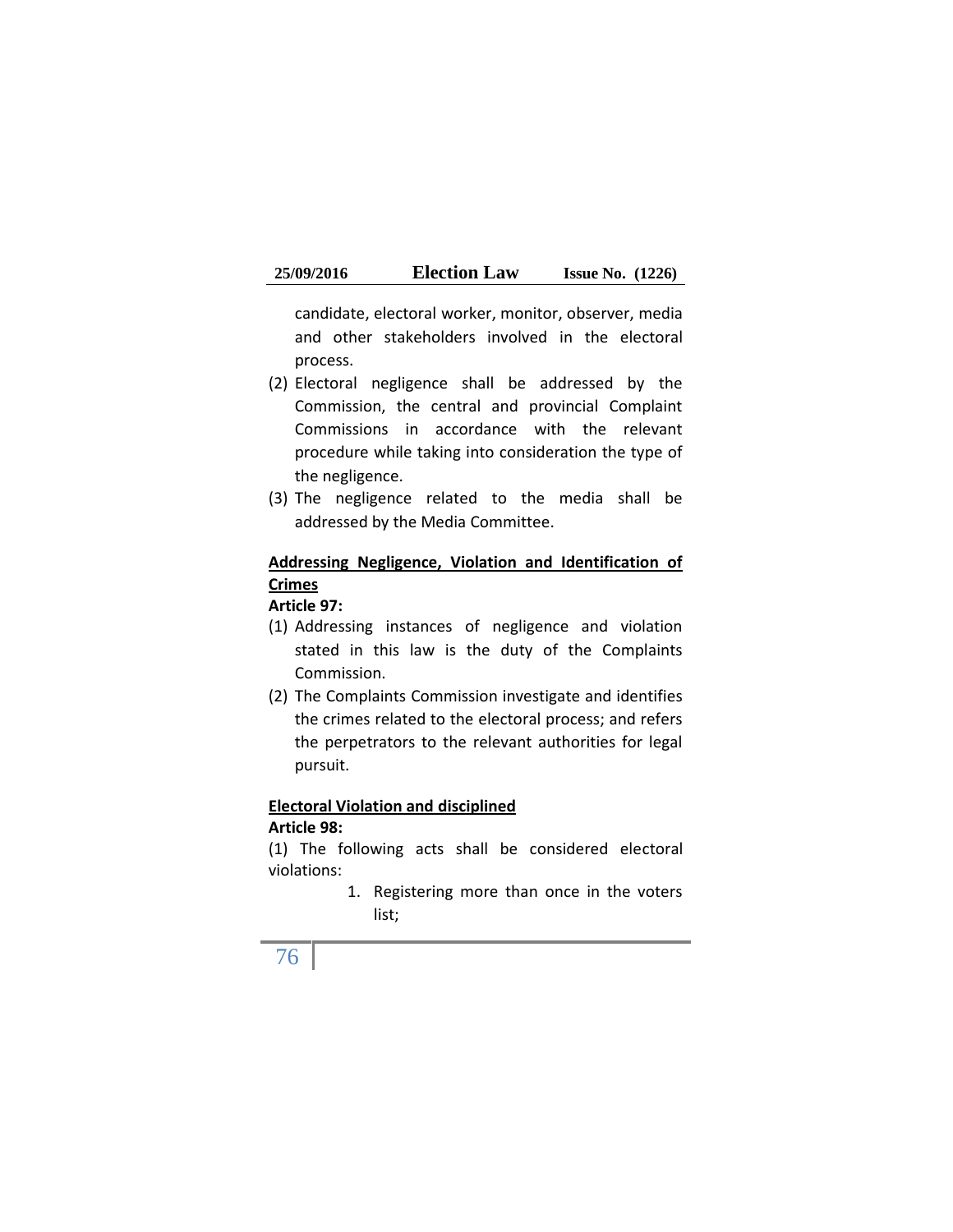| 25/09/2016 | <b>Election Law</b> | <b>Issue No.</b> $(1226)$ |  |
|------------|---------------------|---------------------------|--|
|------------|---------------------|---------------------------|--|

- 2. Use of symbol and other signs related to a candidate in polling centers;
- 3. Use of symbol and other signs related to the Commission and government institutions in the campaign materials;
- 4. Provoking or inciting individuals to commit violations;
- 5. Refraining from timely reporting or providing false reports regarding financial affairs of electoral campaign;
- 6. Destroying the campaign materials of other candidates;
- 7. Preventing journalists' access to information and creating unlawful restrictions on journalists preparing reports on electoral events.
- 8. Preventing national and international monitors and observers from monitoring the election.
- 9. Prevention from registration or preparing of voters' list;
- 10. Launching electoral campaigns before or after the set timeframe;
- 11. Spending in excess of the limit set by the procedure stated in Article 77 of this Law for electoral campaigns.
- 12. Carrying weapons in polling centers;
- 13. Conduct of any campaigns in favor or against a candidate by a government employee;
- 77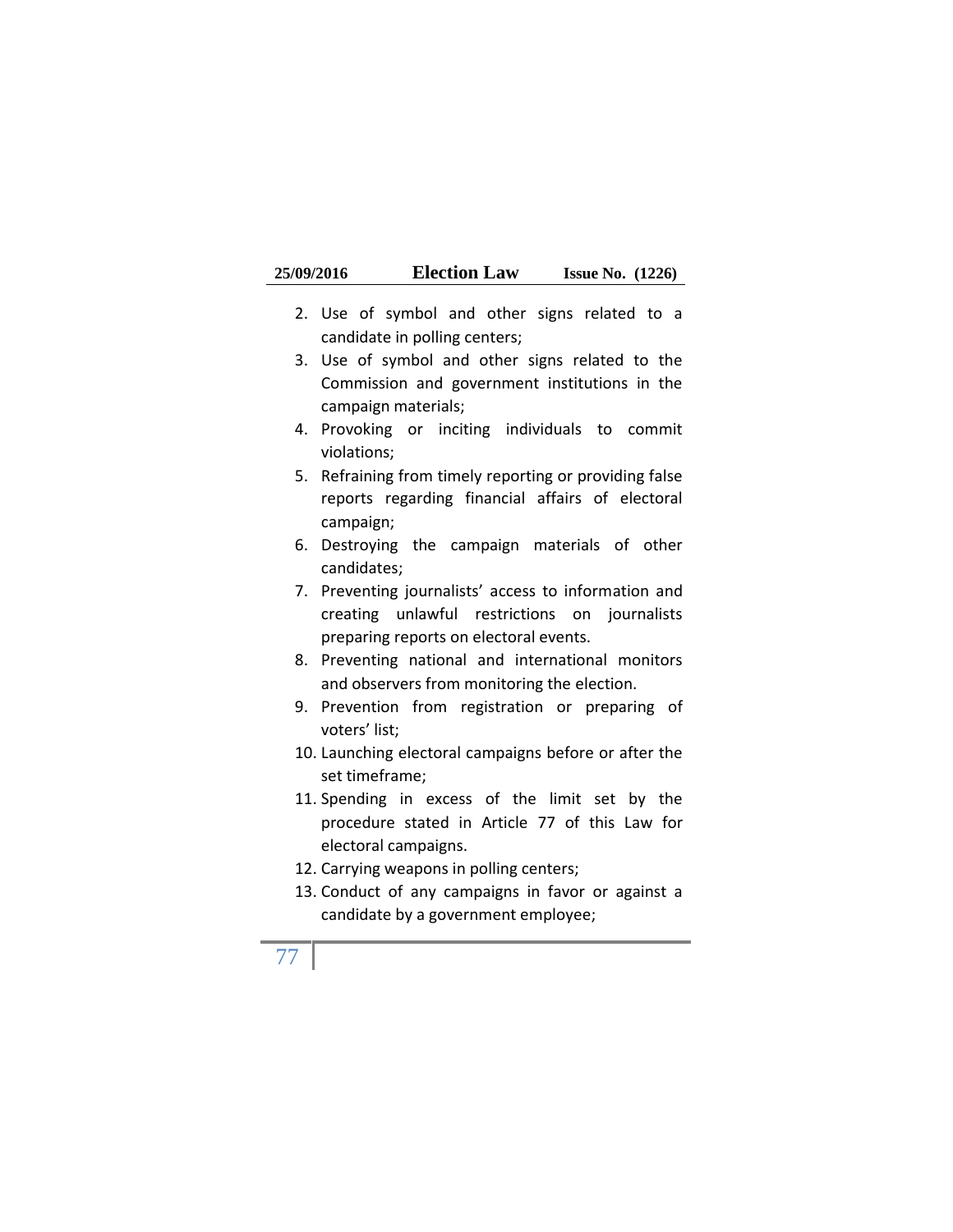| 25/09/2016 | <b>Election Law</b> | <b>Issue No.</b> $(1226)$ |  |
|------------|---------------------|---------------------------|--|
|------------|---------------------|---------------------------|--|

- 14. Recruitment of electoral staff against the relevant procedures and rules;
- 15. Closing a polling station earlier than the due time without justified reasons;
- 16. Preventing the media and monitors from photographing and filming the voting process except for female stations where [photographing and filming] is subject to permission of the authorities;
- 17. Encouraging of voters to vote for a particular candidate by an electoral workers;
- 18. Filming or photographing a person while voting in a way that undermines secrecy of the vote;
- 19. Changing a polling center without consideration of the relevant procedures and rules;
- 20. Failure by the voter or electoral worker to mark the voter's finger with indelible ink while voting;
- 21. Failure to prevent the voting by underage persons;
- 22. Refraining from providing complaints forms to the candidates' monitors;
- 23. Voting for more than what is determined by law in an election;
- 24. Provision of false and inaccurate information to the Commission and Complaints Commission by a candidate regarding candidacy requirements;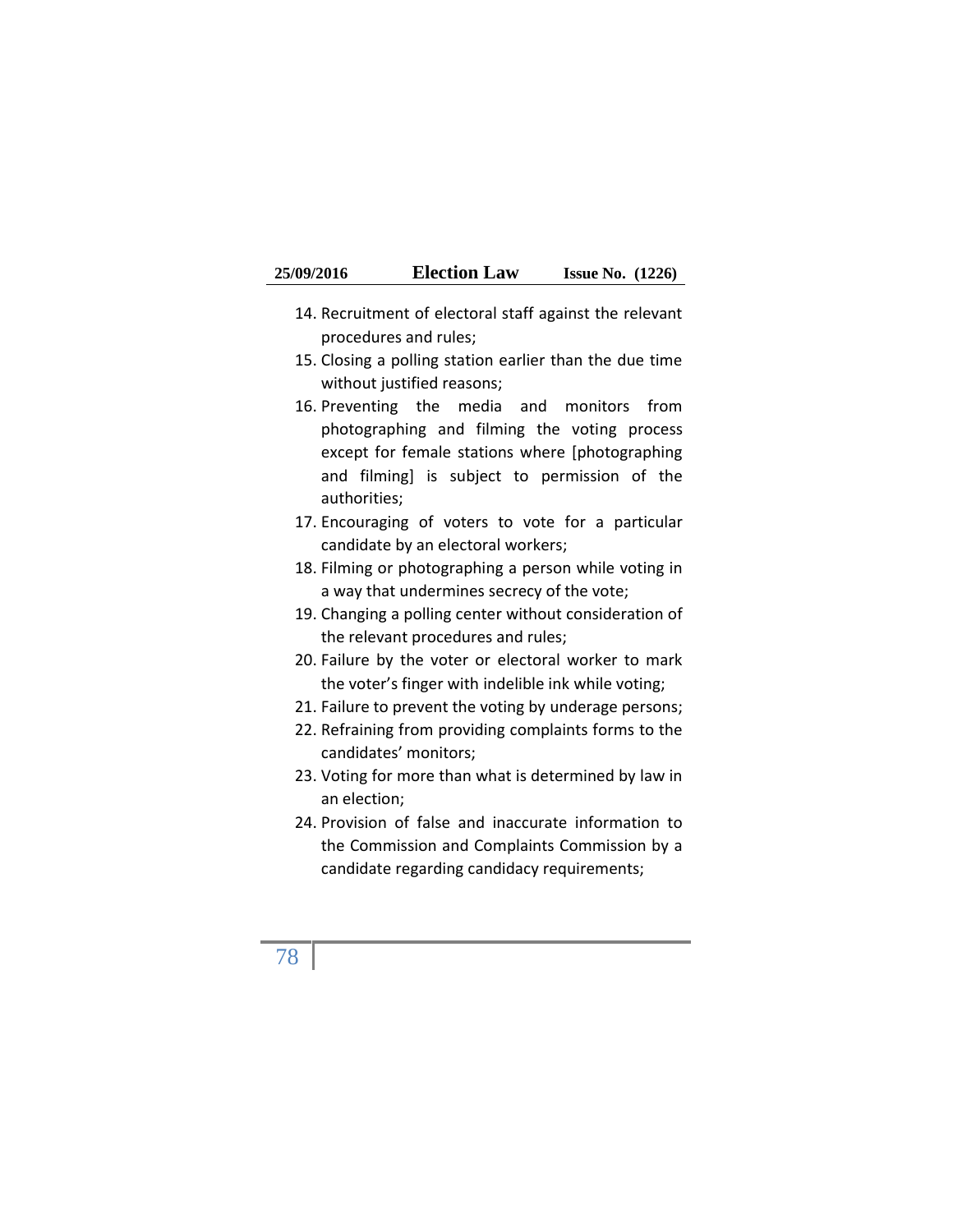| 25/09/2016 | <b>Election Law</b> | <b>Issue No.</b> $(1226)$ |  |
|------------|---------------------|---------------------------|--|
|------------|---------------------|---------------------------|--|

- 25. Not opening of the polling centers by the Commission's workers in the specified time without any justified reasons.
- 26. Refraining from transferring of sensitive and required electoral materials by the Commission's workers without any justified reasons;
- 27. Failure to prepare, post and disseminate results sheets in the polling centers;
- 28. Failure by the Commission's assigned workers to sign and stamp the results sheets and other electoral documents;
- 29. Prevention or refraining of the filing of candidates and their monitors' complaints and objections;
- 30. Hindering the electoral process in a polling station or center;
- 31. Use of government's assets, facilities and resources in electoral campaigns;
- 32. Failure to address the complaints and objections within the timeframe set forth by law and procedures causing disruption to the electoral process;
- 33. Changing, replacing or destroying documents related to the voters' list;
- 34. Breach of the code of conduct for candidates, monitors, observers, media and electoral workers;
- 79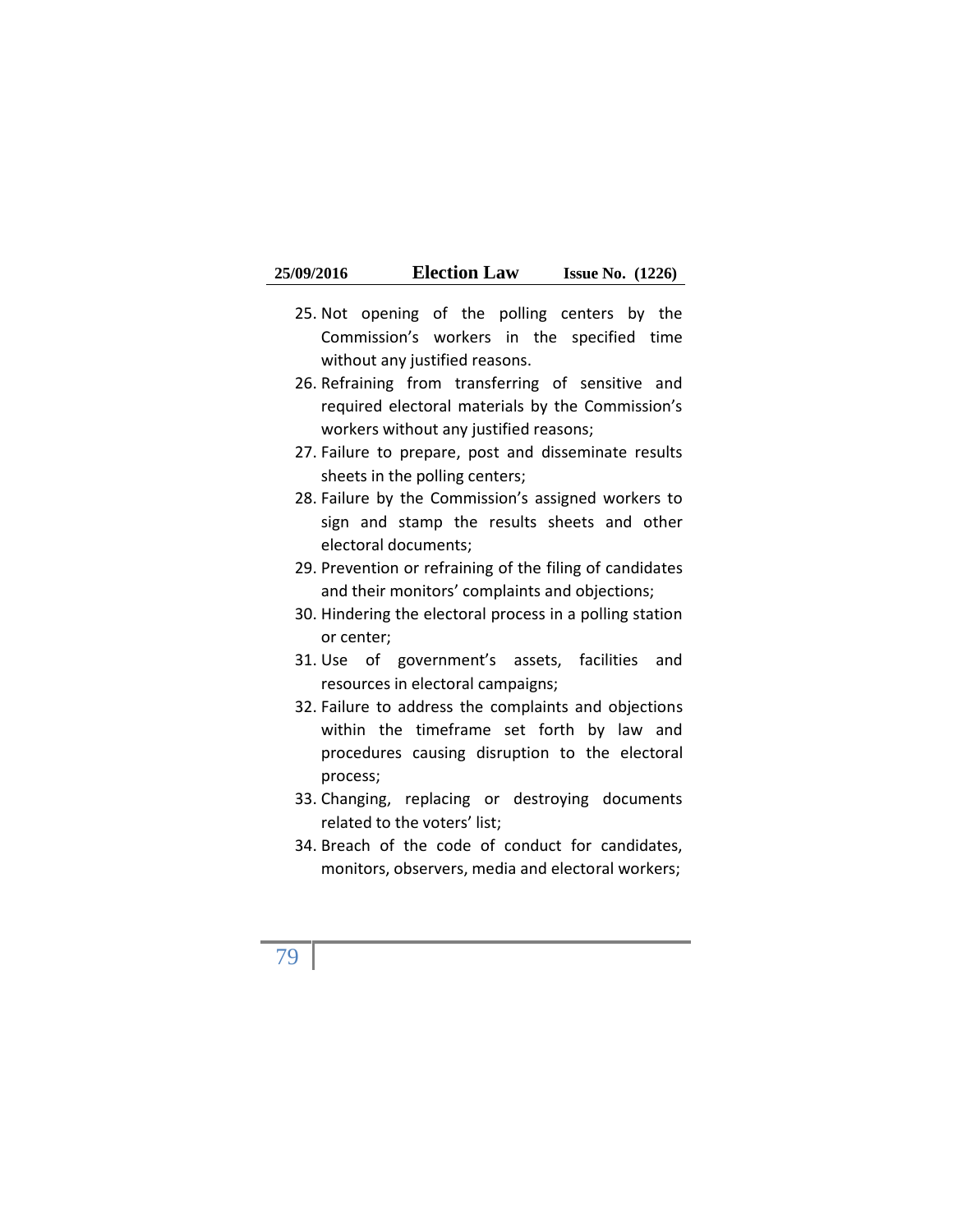| 25/09/2016 | <b>Election Law</b> | <b>Issue No.</b> $(1226)$ |  |
|------------|---------------------|---------------------------|--|
|------------|---------------------|---------------------------|--|

35. Failure to observance the procedures and rules of the Commission, Complaints Commission and the Media Committee;

(2) The perpetrators of violations mentioned in clause (1) of this Article shall be disciplined, based on the circumstances, as below:

- 1. The perpetrator of violation mentioned in section (1) shall pay a cash fine of twelve thousand (12,000) up to fifty thousand (50,000) Afghanis based on the circumstances.
- 2. The perpetrator of violations mentioned in sections (2 and 3) shall pay a cash fine of five thousand (5,000) up to fifty thousand (50,000) Afghanis based on the circumstances.
- 3. The perpetrator of violation mentioned in section (4) shall pay a cash fine of forty thousand (40,000) up to eighty thousand (80,000) Afghanis based on the circumstances and all votes of the relevant candidate shall be invalidated in the relevant polling centers and stations.
- 4. The perpetrator of violations mentioned in sections (5, 6, 7, 8 and 9) shall pay a cash fine of ten thousand (10,000) up to thirty thousand (30,000) Afghanis based on the circumstances.
- 5. The perpetrator of the crime stated in section (10) shall, in addition to being deprived of the rights under this law, pay a cash fine of fifty thousand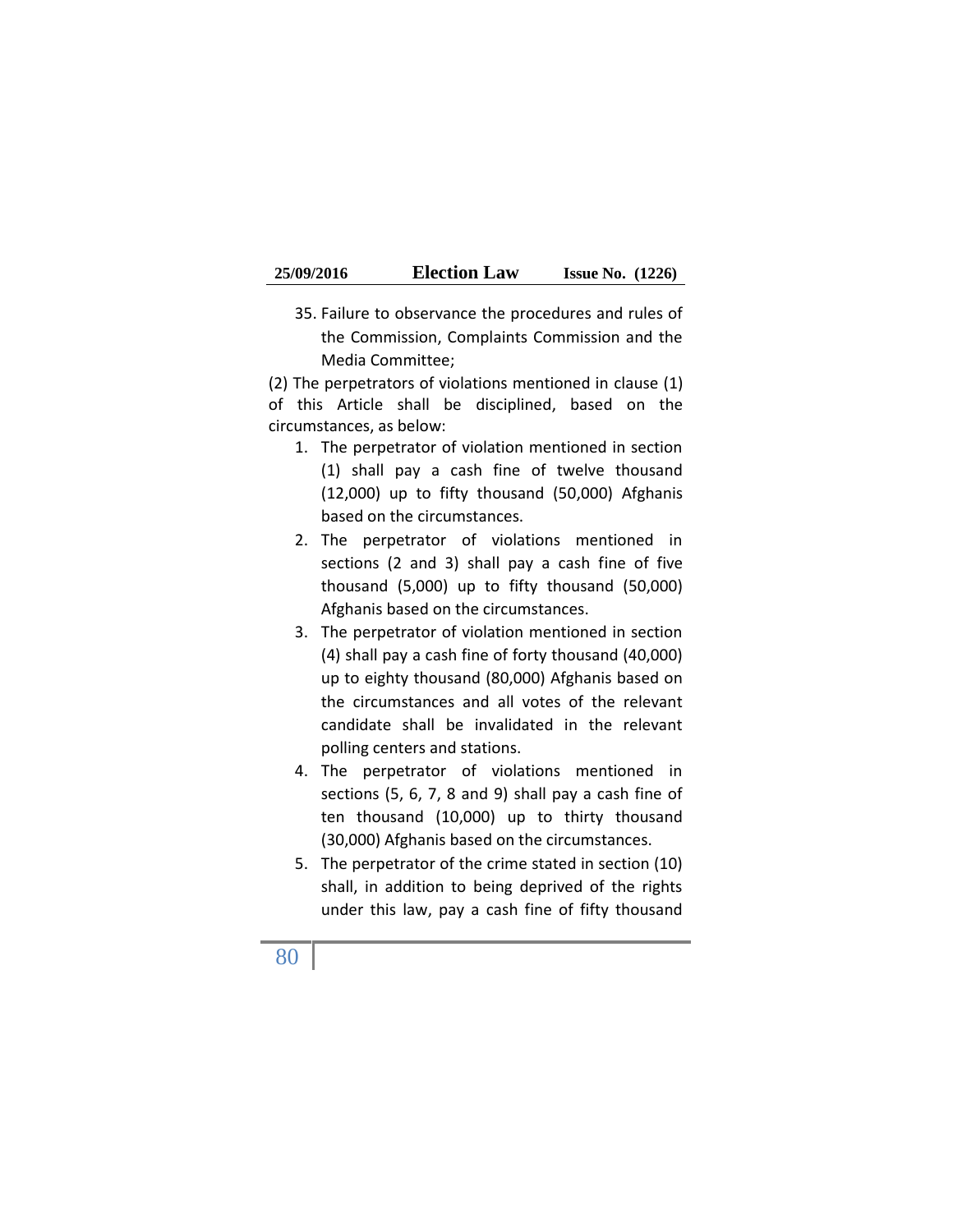| 25/09/2016 | <b>Election Law</b> | <b>Issue No.</b> $(1226)$ |  |
|------------|---------------------|---------------------------|--|
|------------|---------------------|---------------------------|--|

(50,000) up to one hundred thousand (100,000) Afghanis based on the circumstances.

- 6. The perpetrator of violation stated in section (11) shall pay ten percent of the spending in excess of the set limit for electoral campaigns.
- 7. The perpetrator of violations stated in sections (12 and 13) shall pay a cash fine of ten (10,000) Afghanis.
- 8. The perpetrator of violation stated in section (14) shall pay a cash fine of ten thousand (10,000) up to twenty thousand (20,000) Afghanis based on the circumstances.
- 9. The perpetrator of violations stated in sections (15 and 16) shall pay a cash fine of ten thousand (10,000) up to fifty thousand (50,000) Afghanis based on the circumstances, and be separated from the job.
- 10. The perpetrator of violations stated in sections (17 and 18) shall pay a cash fine of five thousand (5,000) up to ten thousand (10,000) Afghanis based on the circumstances.
- 11. The perpetrator of violations stated in sections (19, 20, 21, 22 and 23) shall pay a cash fine of fifty thousand (50,000) up to one hundred thousand (100,000) Afghanis based on the circumstances.
- 12. The perpetrator of the violation stated in section (24) shall, in addition to being deprived of the
- 81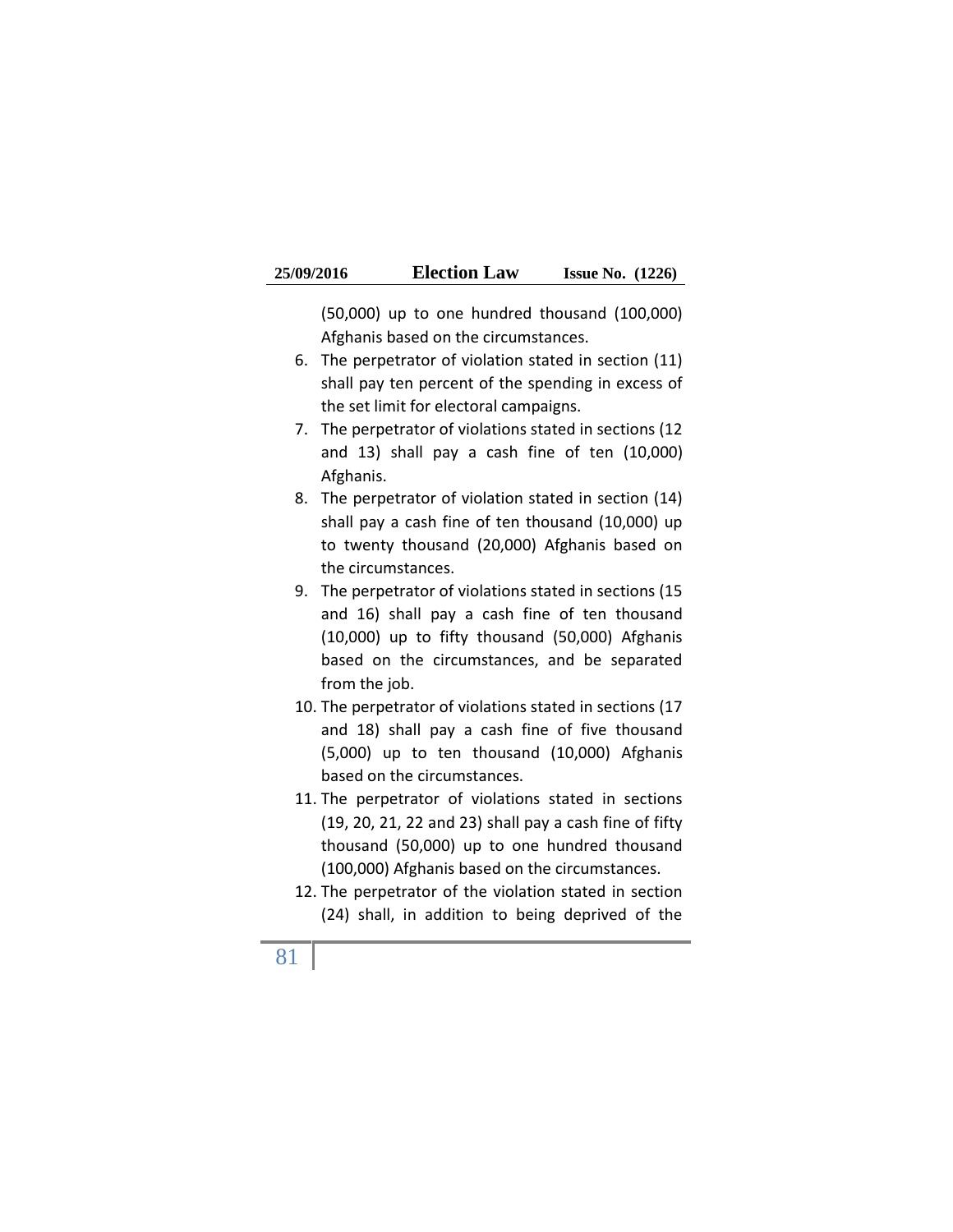| 25/09/2016 | <b>Election Law</b> | <b>Issue No.</b> $(1226)$ |  |
|------------|---------------------|---------------------------|--|
|------------|---------------------|---------------------------|--|

rights under this law, pay a cash fine of ten thousand (10,000) up to fifty thousand (50,000) Afghanis based on the circumstances.

- 13. The perpetrator of violations mentioned in sections (25, 26, 27, 28 and 29) shall other than being separated from job, shall pay a cash fine of fifty thousand (50,000) up to one hundred thousand (100,000) Afghanis based on the circumstances.
- 14. The perpetrator of violations mentioned in section (30) shall be obliged to pay cash fine of ten thousand (10,000) up to thirty thousand (30,000) Afghanis, based on the circumstances.
- 15. The perpetrator of violations mentioned in sections (31 and 32) shall pay an amount of fifty thousand (50,000) up to eighty thousand (80,000) Afghanis, based on circumstances.
- 16. The perpetrator of violations mentioned in section (33) shall pay an amount of fifty thousand (50,000) up to one hundred thousand (100,000) Afghanis, based on circumstances.
- 17. The perpetrator of the violation mentioned in section (34) shall in addition to being deprived from the rights mentioned in this law, shall pay an amount of ten thousand (10,000) up to fifty thousand (50,000) Afghanis, based on circumstances.

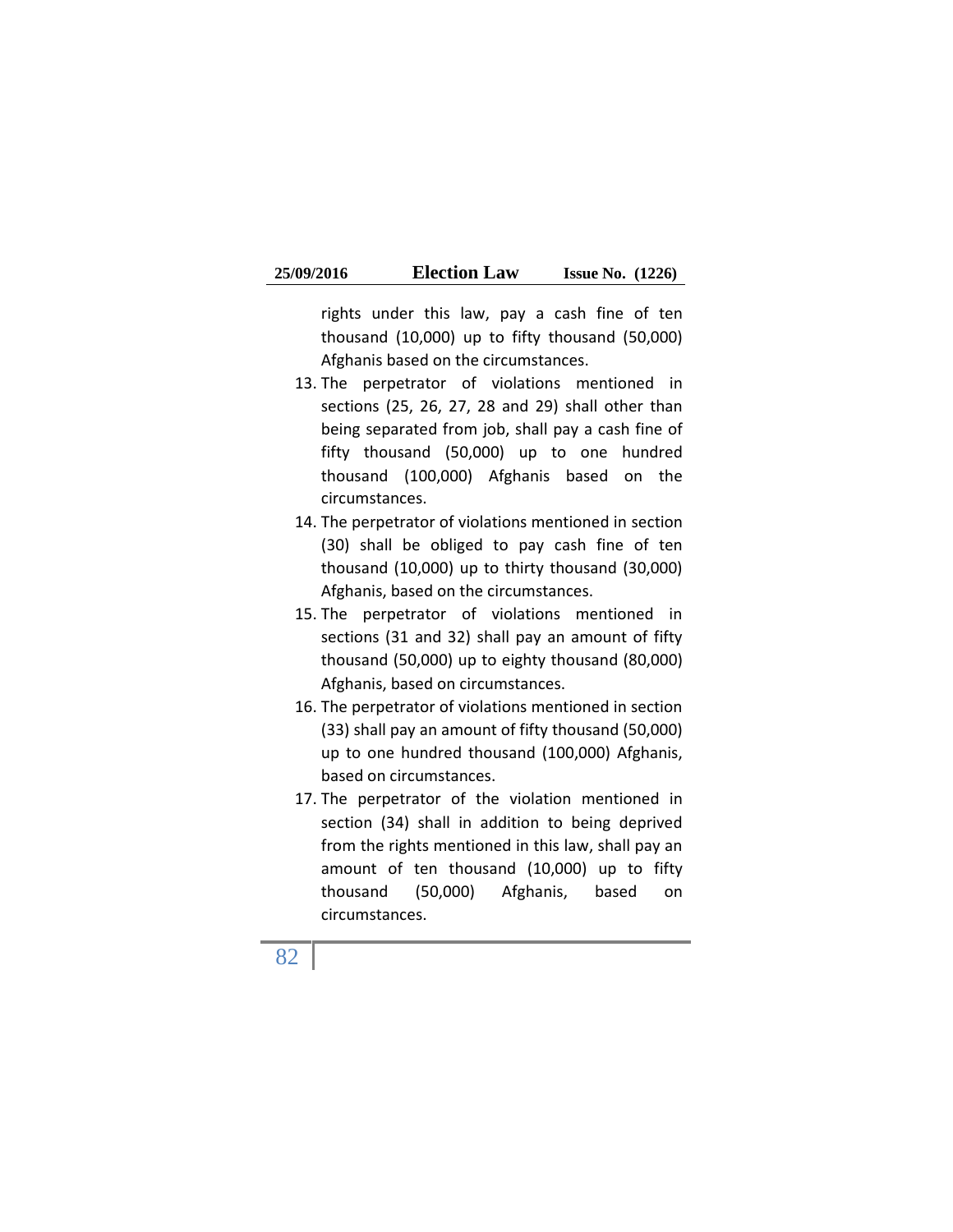18. The perpetrator of violation mentioned in section (35); the electoral worker, in addition to separation from job; and the voter and candidate [perpetrating the violation stated in section 35] shall, in addition to being deprived of the rights under this law, pay a cash fine of five thousand (5000) up to fifteen thousand (15,000) Afghanis based on the circumstances.

(3) In case violations mentioned in clause (1) of this article have taken place as a result of provoking, intimidation or encouragement, it is deemed as assistance in violation; the said perpetrator is obliged to pay the same cash fine as predicted for the actual perpetrator of the violation.

(4) The Commissionwhile taking into consideration the economic fluctuations and inflations, may propose to the government, changes in the amount of fine and other monetary amounts mentioned in this law.

### **Electoral Crimes and Their Punishments**

#### **Article 99:**

(1) The following acts are considered as electoral crimes:

1- Misuse of military tools and signs including of the army, police and national security for the purpose of frightening or influencing a voter, candidate and or monitor and observer in favor of or against a candidate;

2- Receiving or offering bribes for the purpose of exerting influence in the electoral processes;

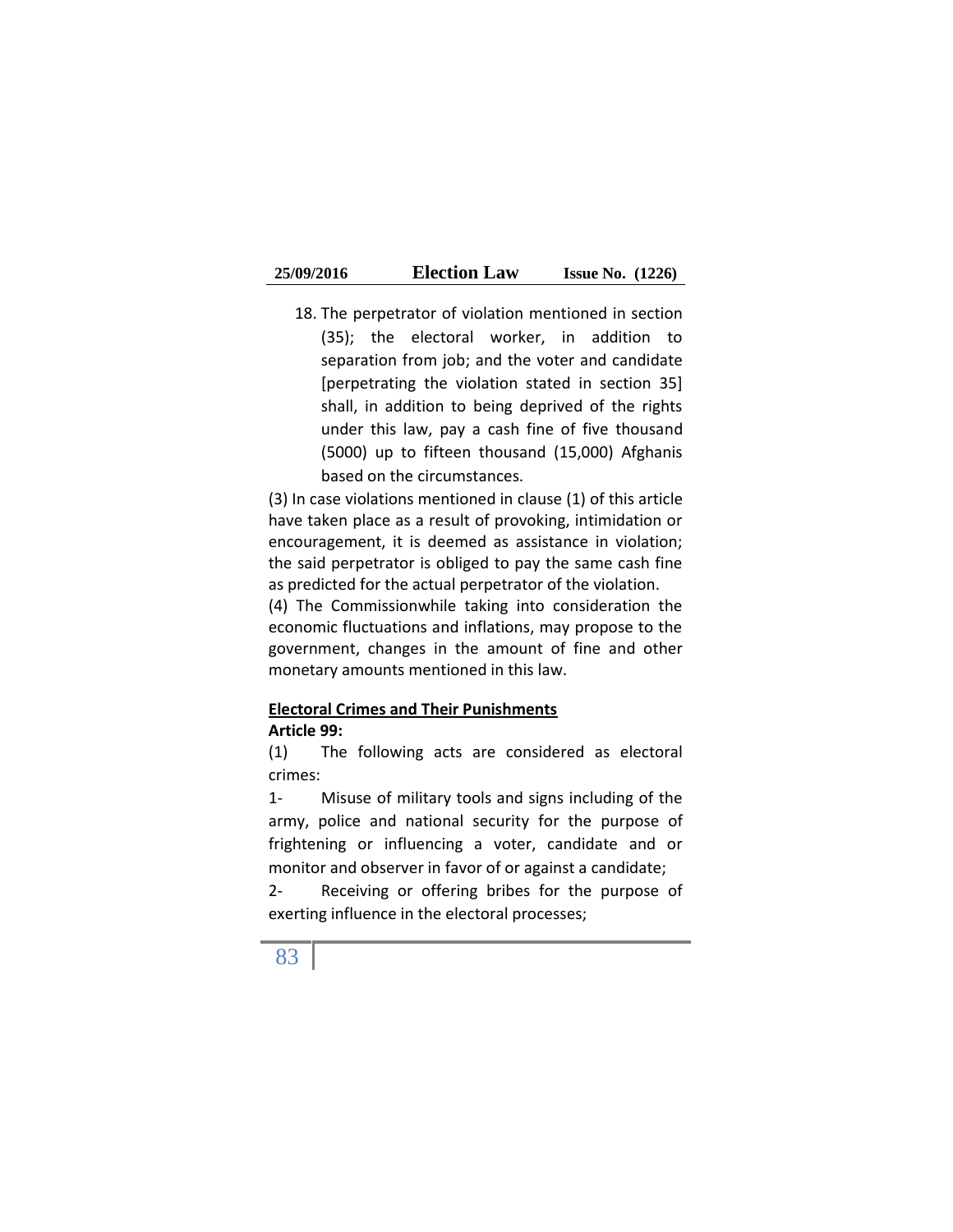| 25/09/2016 | <b>Election Law</b> | <b>Issue No.</b> $(1226)$ |  |
|------------|---------------------|---------------------------|--|
|------------|---------------------|---------------------------|--|

3- Threat, intimidation, irreverence, and exertion of pressure against a voter, a candidate, monitor, observer, media and electoral workers;

4- Hiding the results forms and ballot papers for the purpose of concealing the truth;

5- Displacing, transferring or taking into possession electoral documents without a lawful permit;

6- Receiving funding from illegal sources;

7- Receiving or accepting financial assistances in cash or in kind from foreign citizens or states or diplomatic missions of the foreign countries based in Afghanistan;

8- Bringing changes in the result forms in a way through the votes used in the ballot box, which do not correspond to each other.

9- Tampering with software and hardware systems of results tallying centers without legal authorization;

10- Exerting violence or pressure or disrupting the security situation that leads to interruption of the electoral process;

11- Stealing or destroying electoral documents and ballot papers or sensitive electoral materials;

12- Registration in the candidates list using fake documents;

13- Voting using fake documents;

14- Using the vote of a person in his/her absence;

15- Buying and selling of the votes;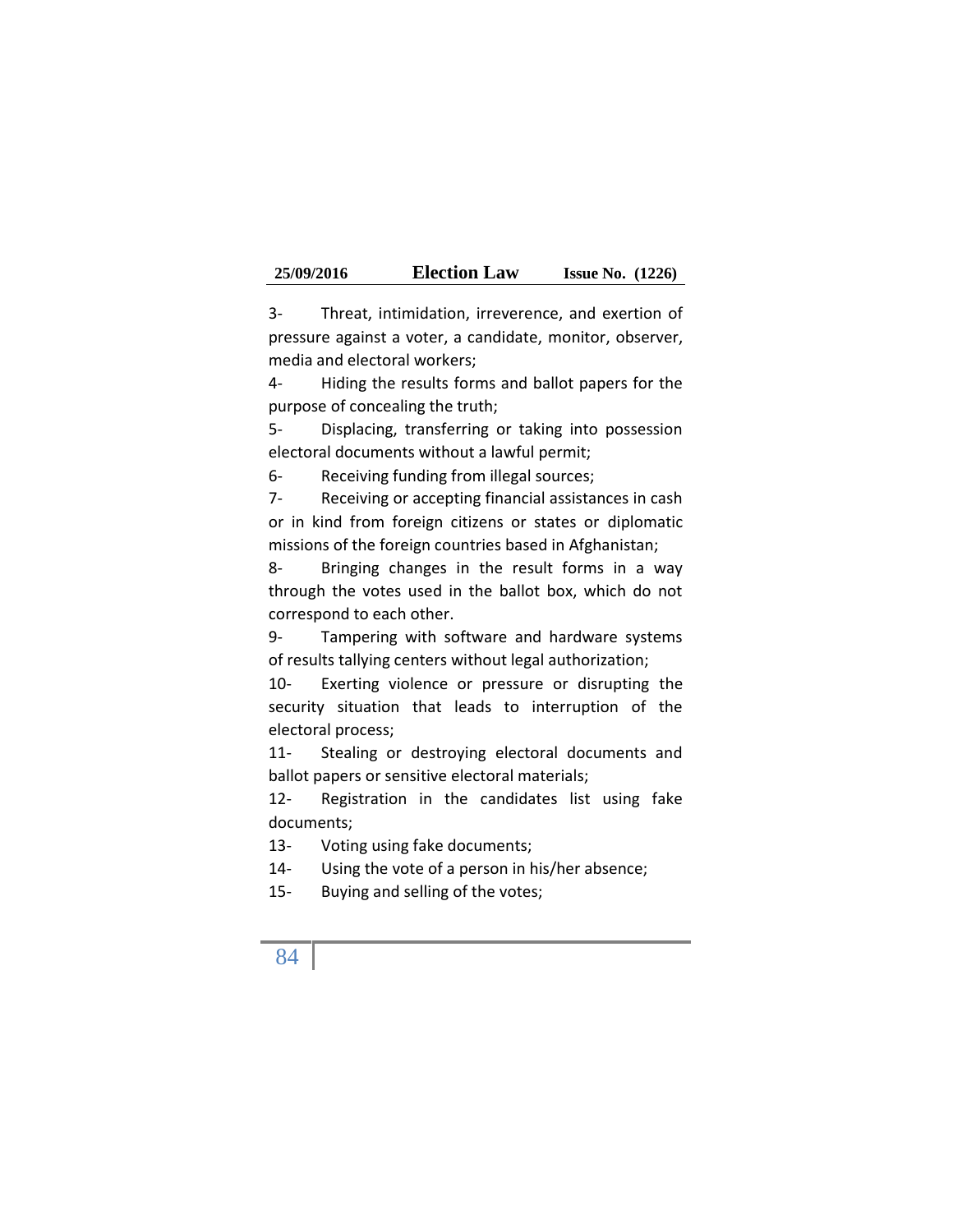| 25/09/2016 | <b>Election Law</b> | <b>Issue No.</b> $(1226)$ |  |
|------------|---------------------|---------------------------|--|
|------------|---------------------|---------------------------|--|

16- Changing or replacing electoral documents including registration book, results sheets and ballot papers in favor of or against a candidate;

17- Increasing or decreasing votes in favor of or against a candidate during elections;

18- Hiding or not processing, in a timely manner, filed complaints and objections to conceal the truth;

19- Concealment or failure by the Commission's worker to report violations witnessed at the polling station.

20- Preventing the participation of monitors, observers and media during the polling and counting process for the purpose of concealing the truth;

(2) The perpetrators of the electoral crimes stated in clause (1) of this Article shall be sentenced to punishments as below:

1- The perpetrator of the electoral crimes stated in section (1) shall be sentenced to short-term imprisonment of not less than three months.

2- The perpetrator of crimes stated in sections (2 and 3) shall, in addition to being deprived of the rights under this law, be sentenced to 5 years in prison, the maximum short-term imprisonment.

3- The perpetrator of crime mentioned in section (4) shall be sentenced to mid-term imprisonment of two years.

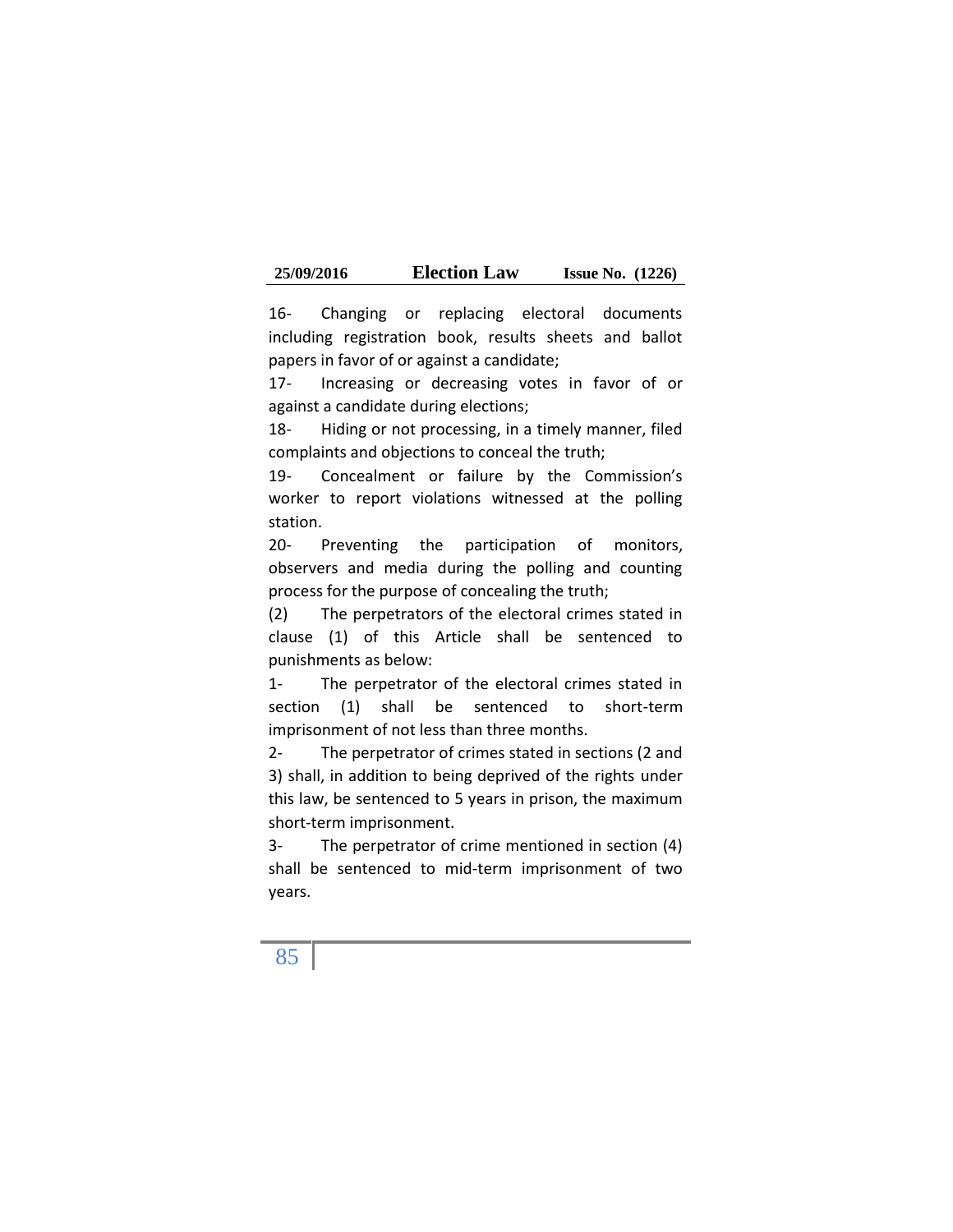| 25/09/2016 | <b>Election Law</b> | <b>Issue No.</b> $(1226)$ |  |
|------------|---------------------|---------------------------|--|
|------------|---------------------|---------------------------|--|

4- The perpetrator of crimes mentioned in sections (5, 6, 7 and 8) shall be sentencedto mid-term imprisonment of up to three years.

5- The perpetrator of crime mentioned in section (9) shall be sentenced to imprisonment, which shall not be less than one month and more than a year.

6- The perpetrator of the crime mentioned in section (10) shall be sentenced to imprisonment of more than two years.

7- The perpetrator of the crime mentioned in section (11) shall be sentenced to a maximum of the medium term imprisonment.

8- The perpetrator of the crimes mentioned in sections (12, 13 and 14) shall other than being deprived of the rights mentioned in this law, be sentenced to the short term imprisonment.

9- The perpetrator of the crime mentioned in section (15) shall be sentenced to medium-term imprisonment of up to three years.

10- The perpetrator of the crimes mentioned in sections (16 and 17) shall be sentenced to medium-term imprisonment of more than three years.

11- The perpetrator of the crime mentioned in section (18) shall be sentenced to short-term imprisonment of not less than 3 months.

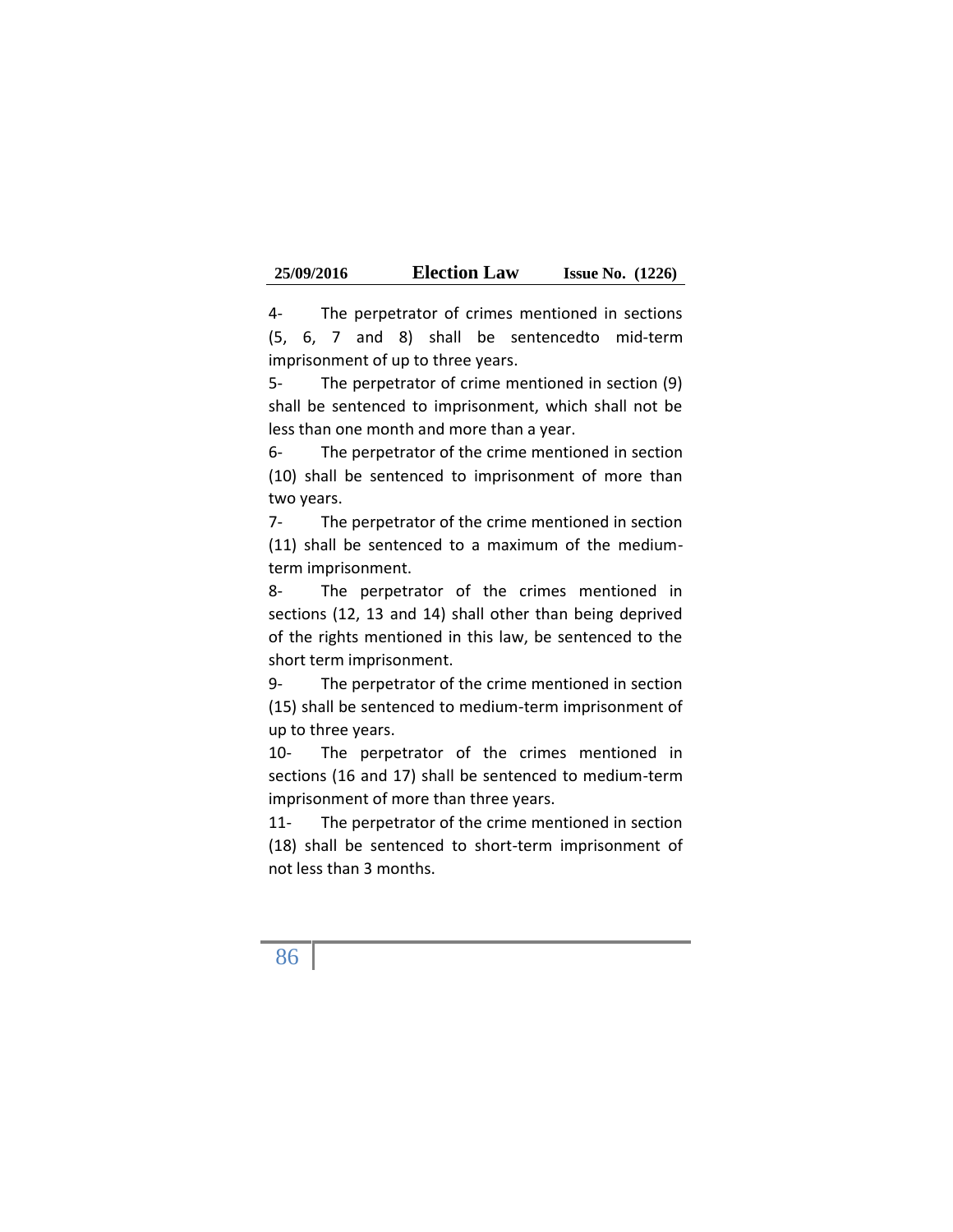| 25/09/2016 | <b>Election Law</b> | <b>Issue No.</b> $(1226)$ |  |
|------------|---------------------|---------------------------|--|
|------------|---------------------|---------------------------|--|

12- The perpetrator of the crimes mentioned in sections (19 and 20) shall be sentenced to mid-term imprisonment of up to 3 years.

(3) In case the crimes mentioned in clause (1) of this article have taken place as a result of provoking, intimidation or encouragement, the perpetrator of that shall face the same punishments as of the actual perpetrator of the crime.

(4) The cash fines and punishments mentioned in this law, shall be declared by the Commission, and be implemented by the law enforcement authorities.

## **Chapter Sixteen Referral to Public Opinion Manner of Referral to the Public Opinion Article 100:**

(1) The President may refer to the general public opinion of the people of Afghanistan on important national, political, social or economic issues.

(2) In case the President decides on a referral to the public opinion, the matter shall be referred to the Commission at least three months ahead of the referendum.

# **Taking Measures and Manner of Conducting the Referral to the Public Opinion**

## **Article 101:**

(1) Taking into consideration the subject on which the referendum shall be held, the Commission shall be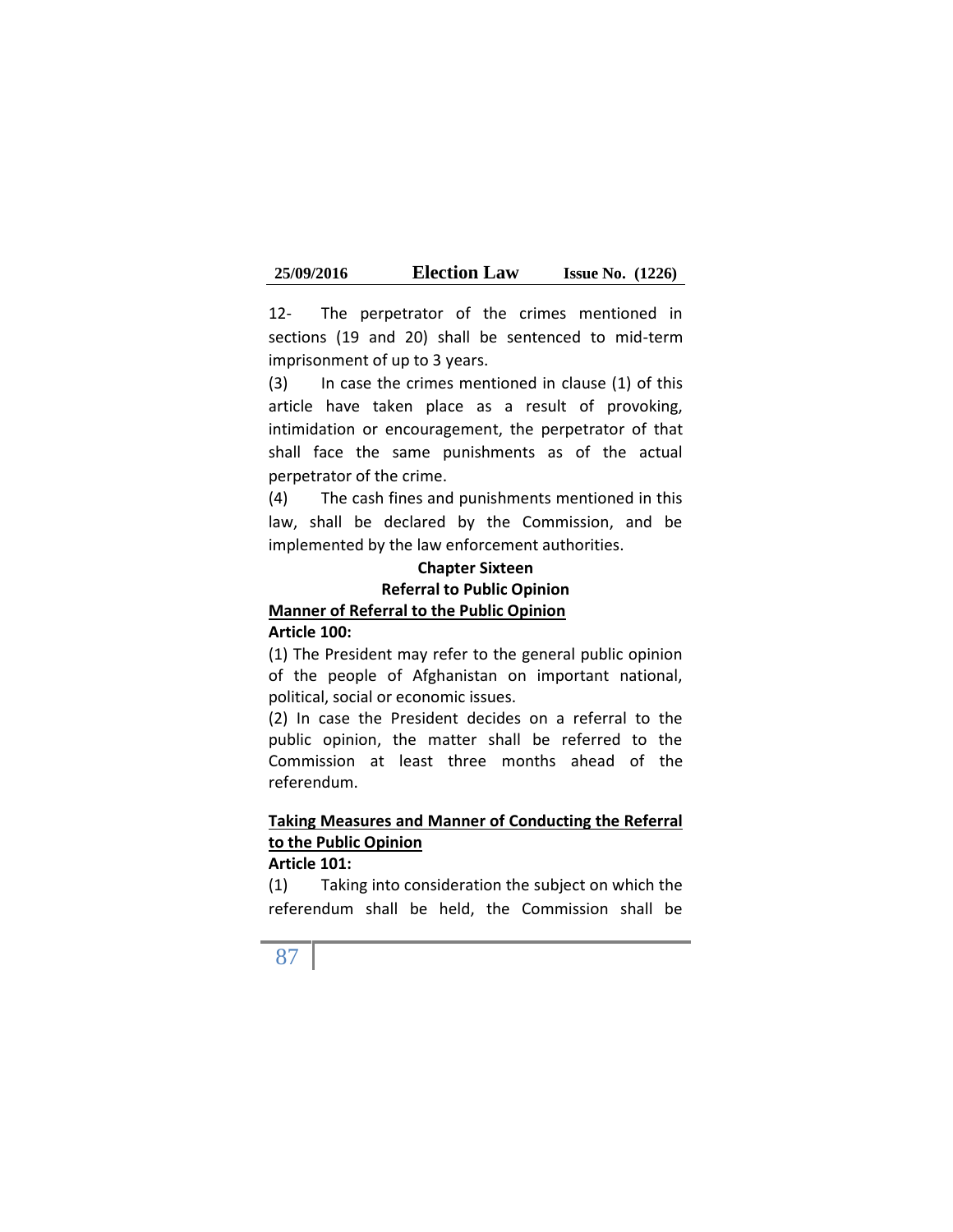obliged to take necessary measures within the determined period of time.

(2) The manner of the referendum while taking into consideration its subject shall be regulated by a separate procedure.

### **Monitoring Referral to the Public Opinion Article 102:**

The referendum shall be held in one day across the country; and the conduct of this process shall be monitored by monitors and observers from the political parties, civil society organizations, free media and the international organizations.

### **Chapter Seventeen Miscellaneous Provisions**

### **By-Elections**

#### **Article 103:**

(1) In case one of the members of the Wolesi Jirga, Provincial Council, District Council, Village Council and Municipal Council is murdered, an election shall be conducted at the relevant constituency level for the remaining term in accordance to the provisions of the law; provided that one year of the term of office of the mentioned elected body remains.

(2) In case a mayor is murdered, elections at the relevant electoral constituency level shall be conducted in accordance to the law.

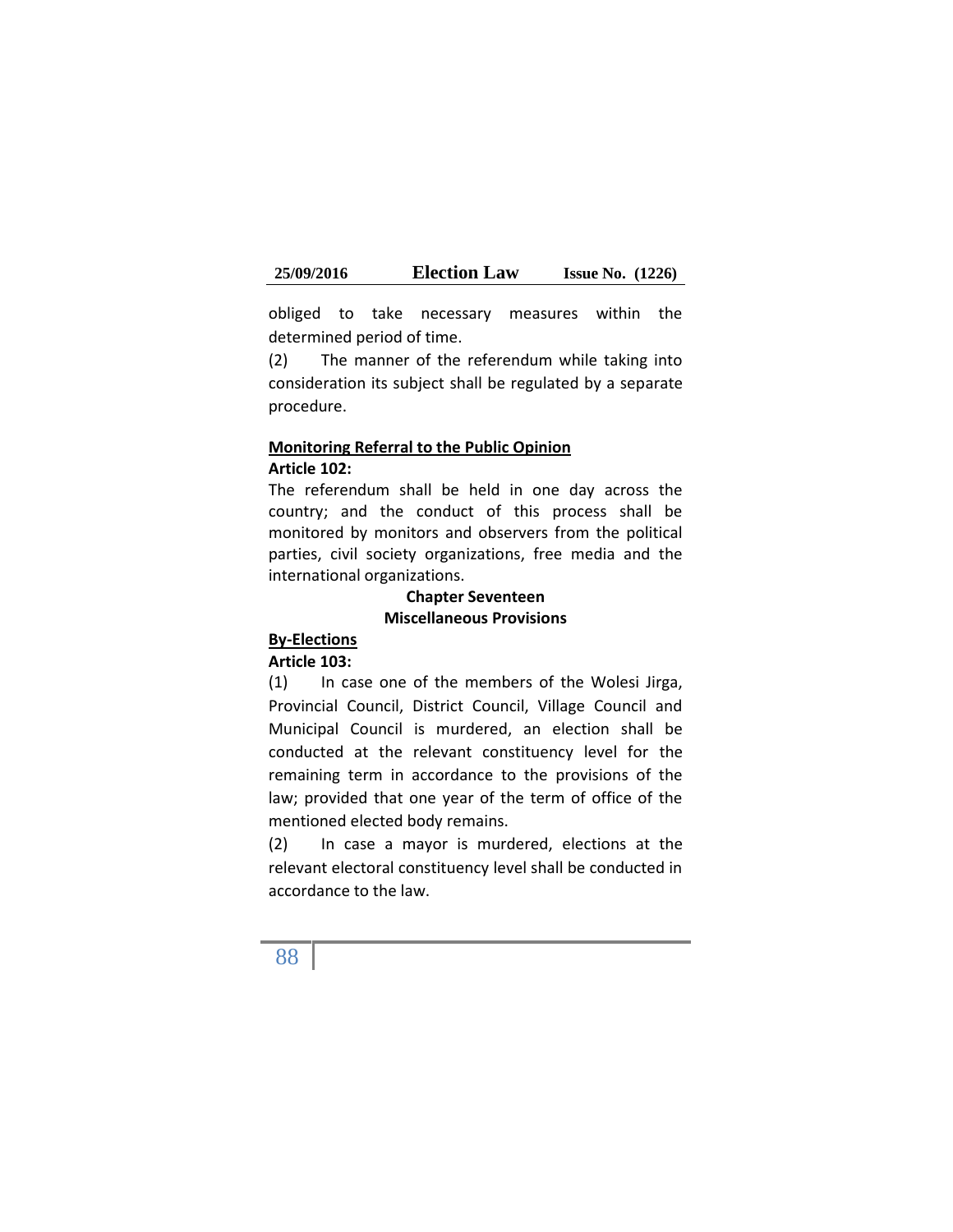### **Postponement and Suspension of Elections Article 104:**

(1) In case, security situations, natural disasters and other similar conditions make impossible the principle of general and fair representation in holding elections and or undermine the credibility of the electoral process; the elections shall be upon the proposal of the Commission and endorsement of the Committee, comprised of the Head and members of the National Security Council, Chairmen of the two houses of the Parliament, Chief Justice of the Supreme Court, and Chairman of the Independent Commission of Oversight of Implementation of the Constitution of Afghanistan be postponed from the specific date for a period of up to four months.

(2) In case, situation and conditions mentioned in clause (1) of this article are not resolved within the period of four months, the Committee may extend the mentioned period for a period of another four months.

(3) Decision of the committee mentioned in clause (1) of this article is made by majority of votes of its members. (4) In case, situation mentioned in clause (1) of this article is limited to one or more electoral constituencies, the Committee may postpone holding elections in those particular electoral constituencies till the removal of those conditions and improvement of the situation.

(5) In case, the elections are proved as defective in an electoral constituency, the Commission may order

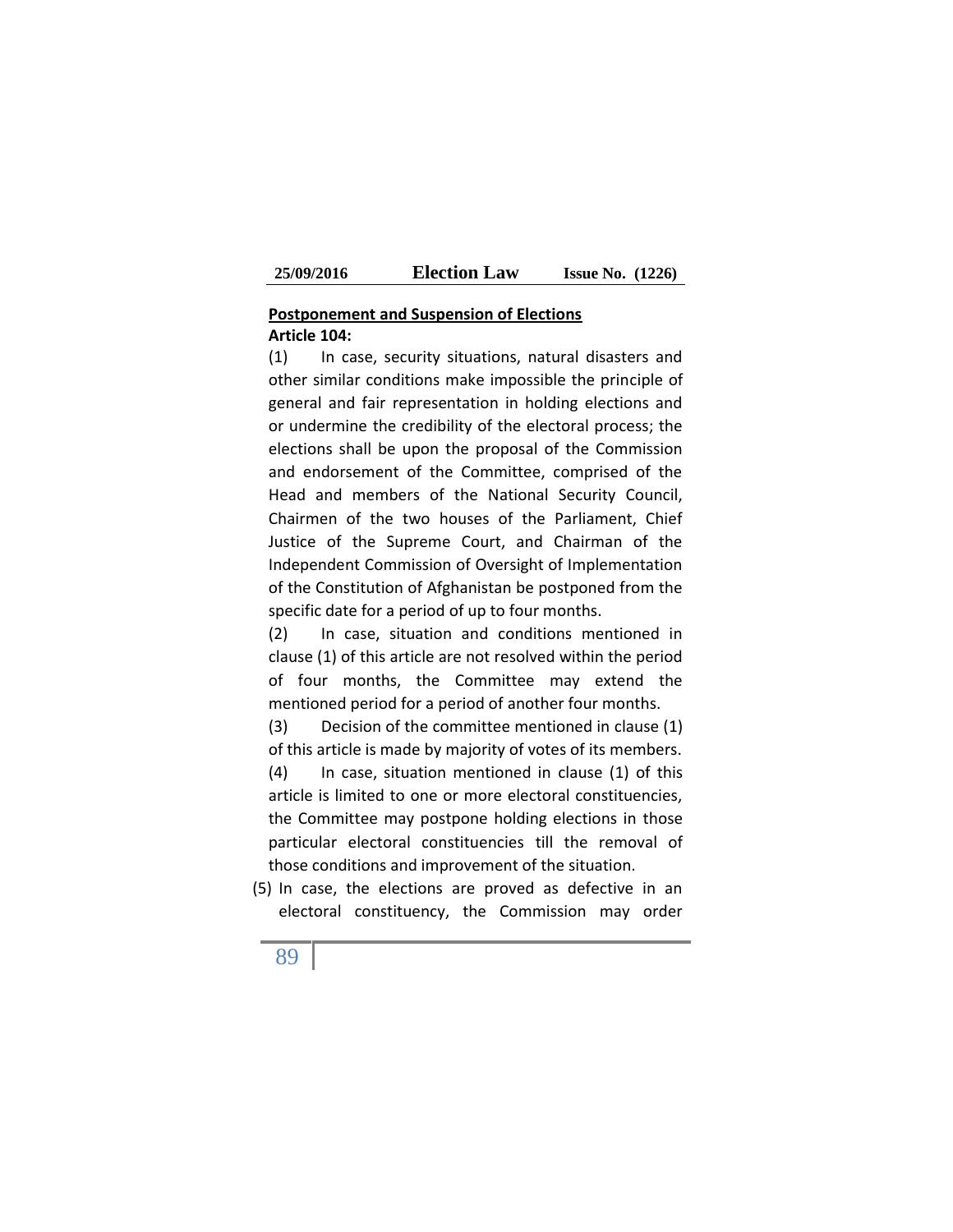conducting new elections in that particular electoral constituency.

(6) In case, elections are postponed or suspended, members of the elected bodies mentioned in this law, shall continue to serve in their positions until holding of elections and announcement of its results.

### **Affidavit**

### **Article 105:**

Candidates, parties or coalitions of political parties, media, monitor and observers are obliged to sign the affidavit prepared by the Commission.

### **Security of Elections**

### **Article 106:**

The Ministry of Interior Affairs and other relevant security agencies are responsible to undertake proper security measures for the security and safety of the members of the Commission, Central and Provincial Complaints Commissions, and their relevant offices.

#### **Publication, Logo and Stamp**

#### **Article 107:**

The Commission and the Complaints Commission shall have their specific publication, logo and stamp.

### **Enactment and Publication of Regulations, Procedures and Guidelines Article 108:**